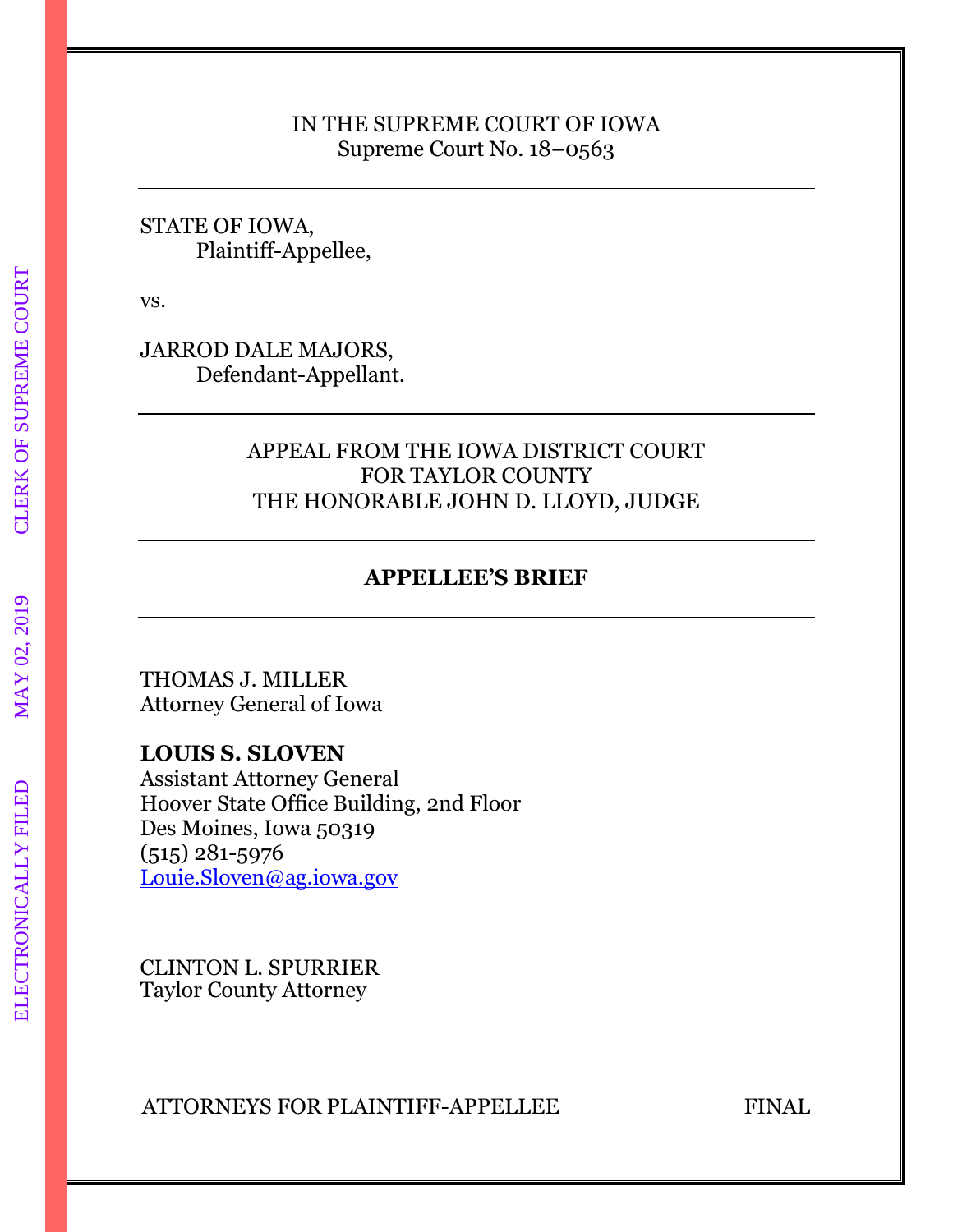# **TABLE OF CONTENTS**

| STATEMENT OF THE ISSUES PRESENTED FOR REVIEW  6                                                                                                                                                                                                        |  |
|--------------------------------------------------------------------------------------------------------------------------------------------------------------------------------------------------------------------------------------------------------|--|
|                                                                                                                                                                                                                                                        |  |
|                                                                                                                                                                                                                                                        |  |
|                                                                                                                                                                                                                                                        |  |
| The court did not abuse its discretion by re-imposing<br>Ι.<br>the 70% minimum before parole eligibility.  13                                                                                                                                          |  |
| Age: The court noted that Majors was 15 days away from<br>1.<br>his 18th birthday when he committed these crimes—and,<br>more importantly, it noted that his age did not undermine<br>his "decisional capacity" relating to this specific crime 15     |  |
| <b>Family and Home Environment:</b> The court was<br>2.<br>correct to note that nothing about Majors's background<br>provided meaningful mitigation. He was raised in a stable<br>two-parent household and faced very few risk factors21               |  |
| <b>Circumstances of the Offense:</b> Majors committed this<br>3.<br>offense under circumstances that minimized the impacts of<br>youth on his culpability—he planned and prepared for this<br>offense in advance, he acted alone and in secret, and he |  |
| 4. Legal incompetency: The court was correct that Majors<br>understood and attempted to manipulate the legal system<br>in ways that are inconsistent with mitigated culpability33                                                                      |  |
| <b>Rehabilitation:</b> The court was correct to find that<br>5.<br>Majors had some potential for rehabilitation, but not<br>enough to significantly mitigate his culpability 35                                                                        |  |
| II. Majors cannot prove his counsel was ineffective for<br>declining to retain an expert for resentencing.  44                                                                                                                                         |  |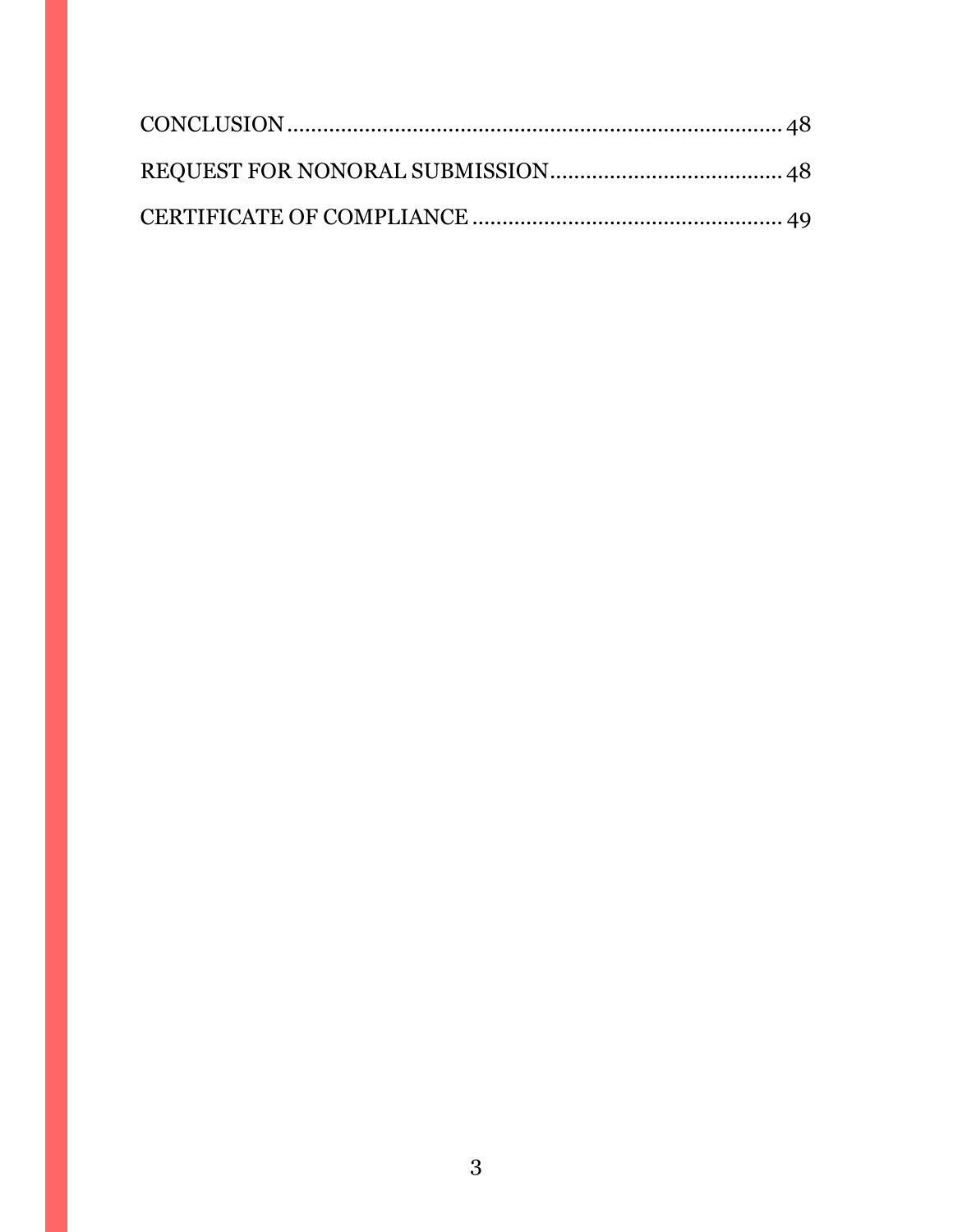# **TABLE OF AUTHORITIES**

# <span id="page-3-0"></span>**Federal Cases**

| Miller v. Alabama, 567 U.S. 460 (2012)  14, 15, 21, 25, 27                                        |
|---------------------------------------------------------------------------------------------------|
|                                                                                                   |
| Strickland v. Washington, 466 U.S. 668 (1984)  44                                                 |
| <b>State Cases</b>                                                                                |
|                                                                                                   |
| Brown v. State, No. 14-1646, 2016 WL 351459                                                       |
|                                                                                                   |
| Gear v. State, No. 08-1150, 2009 WL 1886839                                                       |
|                                                                                                   |
| Majors v. State, No. 12–1090, 2013 WL 2637599<br>(Iowa Ct. App. June 12, 2013) 19, 26, 34, 38, 41 |
| <i>People v. Hyatt, 891 N.W.2d 549 (Mich. Ct. App. 2016) 13</i>                                   |
|                                                                                                   |
|                                                                                                   |
|                                                                                                   |
|                                                                                                   |
| State v. Lyle, 854 N.W.2d 378 (Iowa 2014)  14, 23, 28, 32, 37                                     |
| State v. McKettrick, 480 N.W.2d 52 (Iowa 1992)  46                                                |
|                                                                                                   |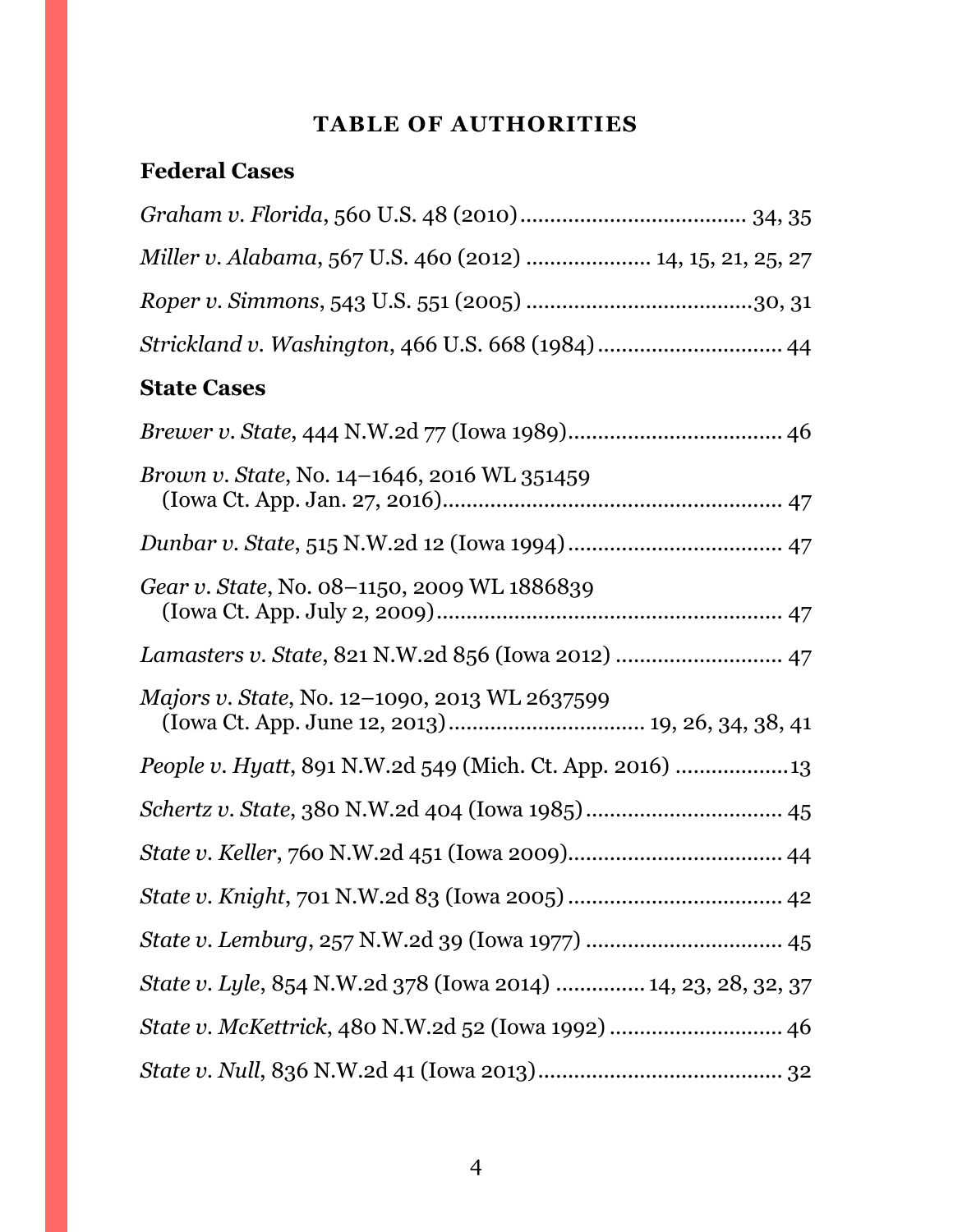| State v. Roby, 897 N.W.2d 127 (Iowa 2017) 13, 14, 15, 16, 17, 18, 21,<br>23, 24, 33, 35, 43, 45 |  |
|-------------------------------------------------------------------------------------------------|--|
|                                                                                                 |  |
|                                                                                                 |  |
|                                                                                                 |  |
|                                                                                                 |  |
| <i>Thorndike v. State, 860 N.W.2d 316 (Iowa 2015)</i> 44                                        |  |
|                                                                                                 |  |

# **Other Authorities**

| Elizabeth Scott et al., Juvenile Sentencing Reform in a<br>Constitutional Framework, 88 TEMP. L. REV. 675 (2016) 17, 18                                                                              |
|------------------------------------------------------------------------------------------------------------------------------------------------------------------------------------------------------|
| Laurence Steinberg et al., Are Adolescents Less Mature Than Adults?<br>Minors' Access to Abortion, the Juvenile Death Penalty, and the<br>Alleged APA "Flip-Flop", 64 AM. PSYCHOLOGIST 583 (2009) 30 |
| LAURENCE STEINBERG, AGE OF OPPORTUNITY; LESSONS FROM THE                                                                                                                                             |
| Sally Satel & Scott O. Lilienfeld, Neuro-Expert Testifies for                                                                                                                                        |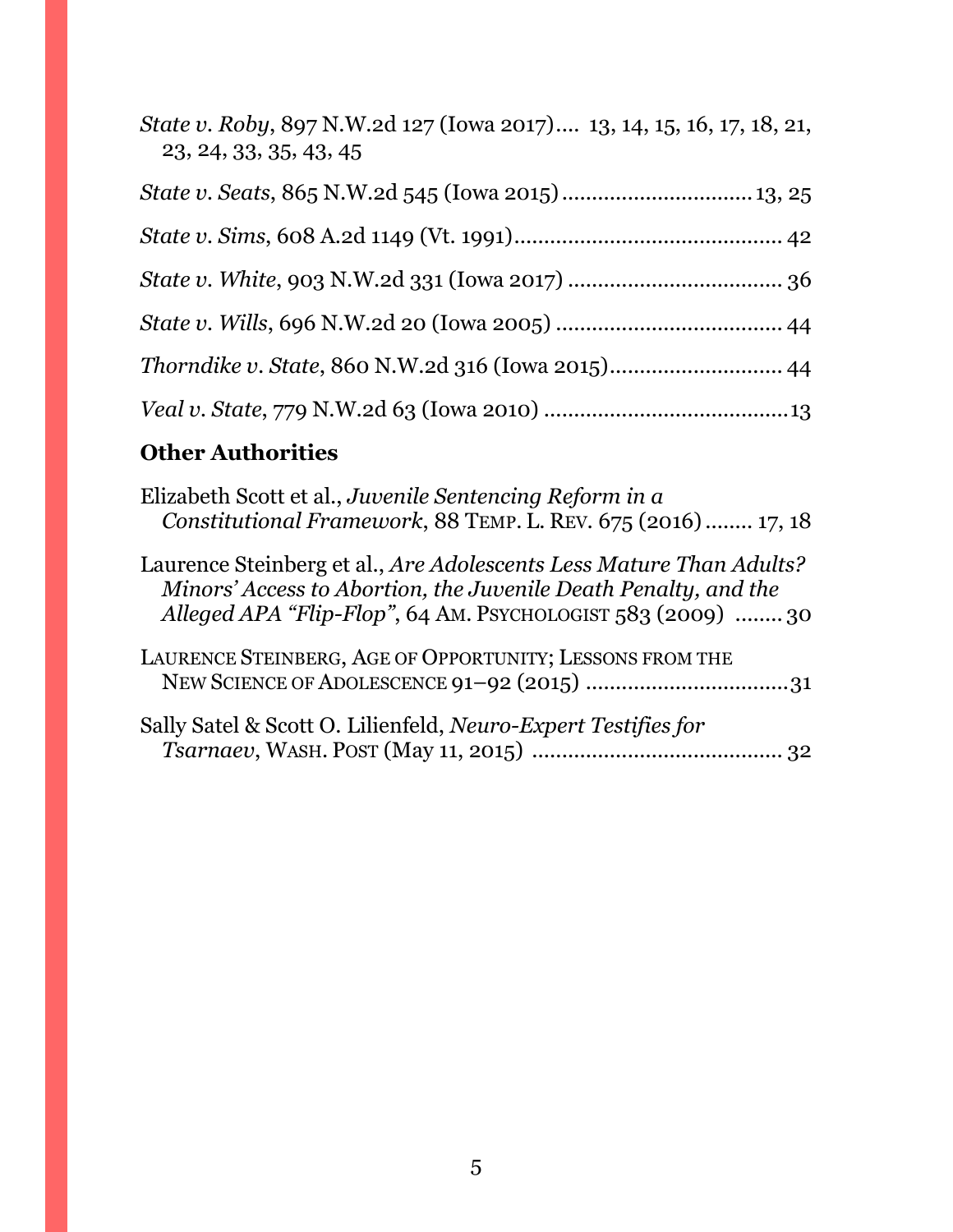#### <span id="page-5-0"></span>**STATEMENT OF THE ISSUES PRESENTED FOR REVIEW**

**I. Majors was convicted of committing attempted murder in 2002, fifteen days before adulthood. His sentence included a mandatory minimum. He was resentenced, and the parties developed a record at resentencing that included relevant facts and an expert's assessment. The court found that Majors committed a solo crime that involved careful planning, and that none of the**  *Lyle***/***Roby* **factors had significant mitigating weight. Did the court abuse its discretion in re-imposing the applicable minimum sentence for attempted murder?**

#### Authorities

*Graham v. Florida*, 560 U.S. 48 (2010) *Miller v. Alabama*, 567 U.S. 460 (2012) *Roper v. Simmons*, 543 U.S. 551 (2005) *Majors v. State*, No. 12–1090, 2013 WL 2637599 (Iowa Ct. App. June 12, 2013) *People v. Hyatt*, 891 N.W.2d 549 (Mich. Ct. App. 2016) *State v. Formaro*, 638 N.W.2d 720 (Iowa 2002) *State v. Hoeck*, 843 N.W.2d 67 (Iowa 2014) *State v. Knight*, 701 N.W.2d 83 (Iowa 2005) *State v. Lyle*, 854 N.W.2d 378 (Iowa 2014) *State v. Null*, 836 N.W.2d 41 (Iowa 2013) *State v. Roby*, 897 N.W.2d 127 (Iowa 2017) *State v. Seats*, 865 N.W.2d 545 (Iowa 2015) *State v. Sims,* 608 A.2d 1149 (Vt. 1991) 4 *State v. White*, 903 N.W.2d 331 (Iowa 2017) *Veal v. State*, 779 N.W.2d 63 (Iowa 2010) Elizabeth Scott et al., *Juvenile Sentencing Reform in a Constitutional Framework*, 88 Temp. L. Rev. 675 (2016) Laurence Steinberg et al., *Are Adolescents Less Mature Than Adults? Minors' Access to Abortion, the Juvenile Death Penalty, and the Alleged APA "Flip-Flop"*, 64 Am. Psychologist 583 (2009) LAURENCE STEINBERG, AGE OF OPPORTUNITY; LESSONS FROM THE NEW SCIENCE OF ADOLESCENCE 91–92 (2015) Sally Satel & Scott O. Lilienfeld, *Neuro-Expert Testifies for Tsarnaev*, Wash. Post (May 11, 2015)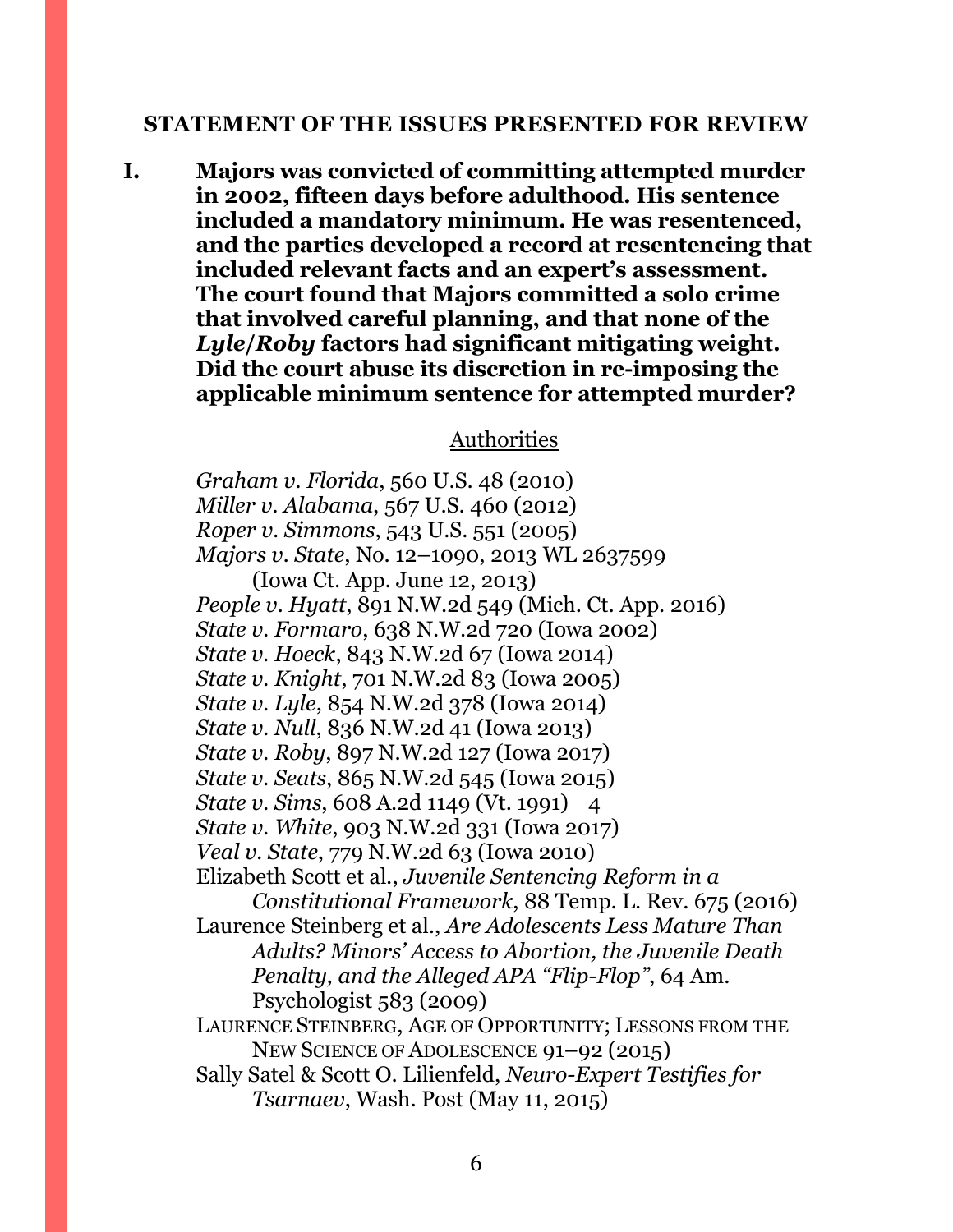**II.** *Roby* **clarified that there is a presumption against imposing minimums for juvenile offenders, and that expert evidence is required before the court may do so. The State retained an expert witness for resentencing. Majors did not. Was his trial counsel ineffective?**

#### Authorities

*Strickland v. Washington*, 466 U.S. 668 (1984) *Brewer v. State*, 444 N.W.2d 77 (Iowa 1989) *Brown v. State*, No. 14–1646, 2016 WL 351459 (Iowa Ct. App. Jan. 27, 2016) *Dunbar v. State*, 515 N.W.2d 12 (Iowa 1994) *Gear v. State*, No. 08–1150, 2009 WL 1886839 (Iowa Ct. App. July 2, 2009) *Lamasters v. State*, 821 N.W.2d 856 (Iowa 2012) *Schertz v. State*, 380 N.W.2d 404 (Iowa 1985) *State v. Keller*, 760 N.W.2d 451 (Iowa 2009) *State v. Lemburg*, 257 N.W.2d 39 (Iowa 1977) *State v. McKettrick*, 480 N.W.2d 52 (Iowa 1992) *State v. Roby*, 897 N.W.2d 127 (Iowa 2017) *State v. Wills*, 696 N.W.2d 20 (Iowa 2005) *Thorndike v. State*, 860 N.W.2d 316 (Iowa 2015)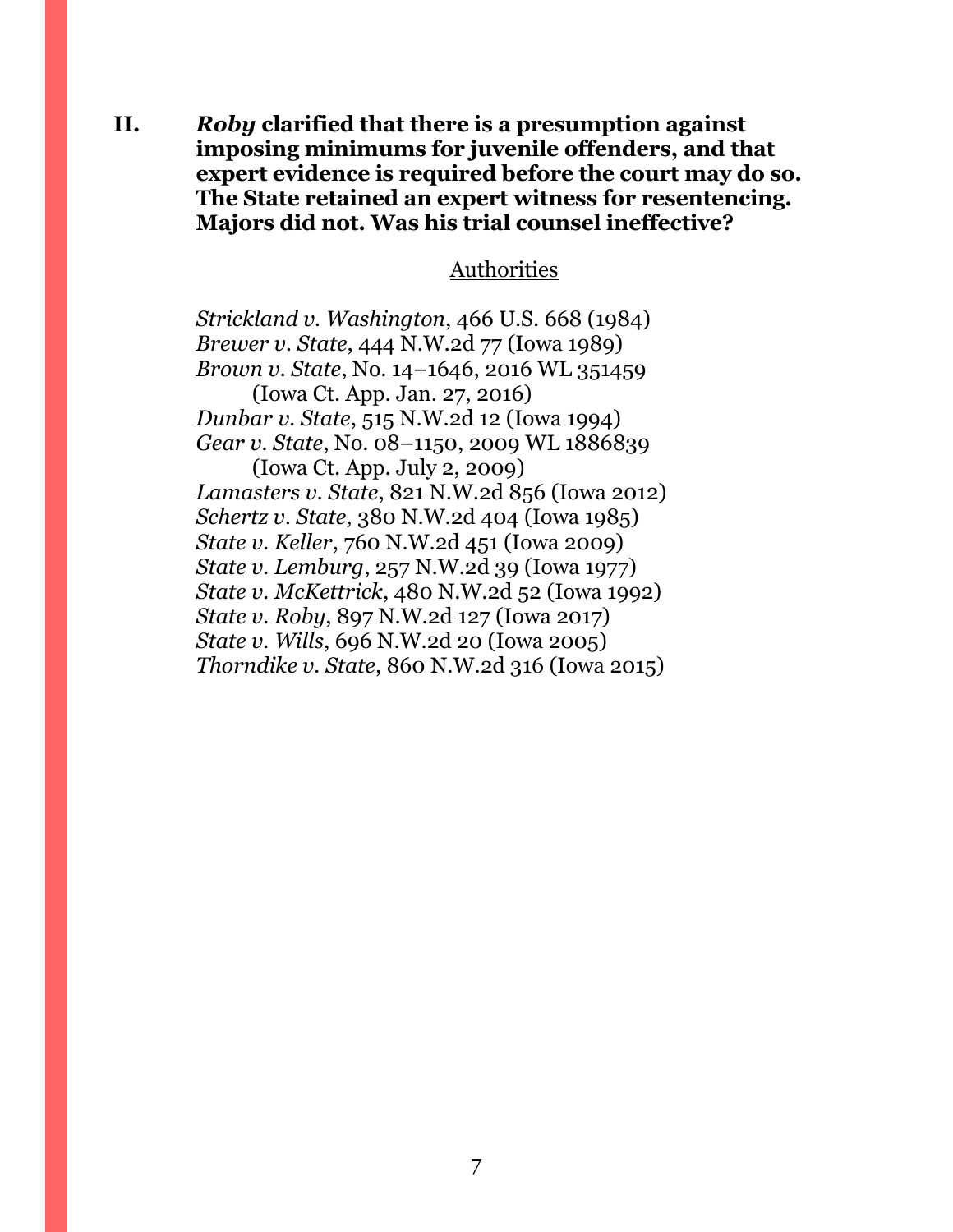#### **ROUTING STATEMENT**

<span id="page-7-0"></span>Majors seeks retention. *See* Def's Br. at 11. But this appeal only involves an application of *Lyle* and *Roby* in juvenile resentencing— Majors only alleges that the resentencing court misapplied the analysis from those decisions and that applying them correctly is impossible without testimony from a defense expert. *See* Def's Br. at 26–79. Majors does not make any real demand for any expansion of juvenile sentencing jurisprudence beyond those established legal principles he claims the resentencing court erred by failing to follow guidance already given, not because more guidance is needed. Therefore, this appeal can be resolved through application of settled legal principles, and transfer to the Iowa Court of Appeals is appropriate. *See* Iowa R. App. P. 6.1101(3)(a).

#### **STATEMENT OF THE CASE**

#### <span id="page-7-1"></span>**Nature of the Case**

Jarrod Dale Majors appeals from resentencing on two counts: attempted murder, a Class B felony, in violation of Iowa Code section 707.11 (2001); and burglary in the second degree, a Class C felony, in violation of Iowa Code section 713.5 (2001). Majors was fifteen days from his 18th birthday and acted alone, arming himself with weapons and duct tape, lying in wait with the intent to rape Hollie Peckham.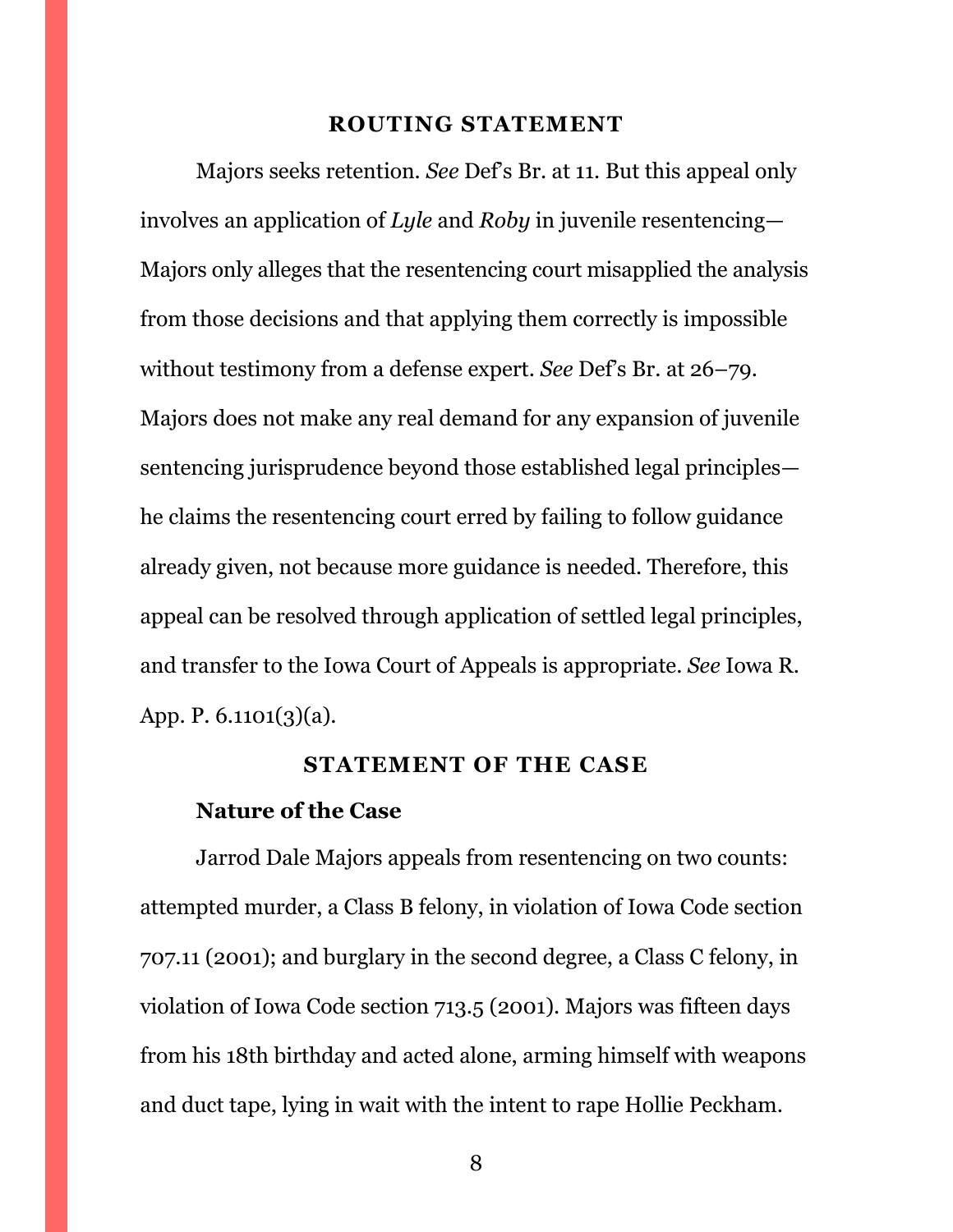Majors accepted a plea deal that included substantial charging concessions (although the State re-filed a dismissed burglary charge because his frivolous appeal violated a negotiated appeal waiver). *See Majors v. State*, No. 12–1090, 2013 WL 2637599, at \*2–3 (Iowa Ct. App. June 12, 2013). Majors was sentenced to a 25-year prison term for attempted murder and a 10-year term for second degree burglary, to run consecutively, along with the 70% mandatory minimum before parole eligibility on his sentence for attempted murder.

Subsequently, *Lyle* declared the automatic imposition of that minimum for juvenile offenders was unconstitutional under Article I, section 17 of the Iowa Constitution, and Majors was resentenced. *See State v. Lyle*, 854 N.W.2d 378, 403 (Iowa 2014) ("[T]his case will require all juvenile offenders who are in prison under a mandatory minimum sentence to be returned to court for resentencing.").

After that 2014 resentencing hearing, the court ruled that "the defendant is the exceptional case in which sentences providing for the maximum period of incarceration, including a mandatory minimum sentencing provision, are appropriate." *See* Ruling (9/26/14) at 11–12; App. 56–57. Accordingly, the court re-imposed the 70% minimum before parole eligibility. *See* Judgment (9/26/14) at 2; App. 60.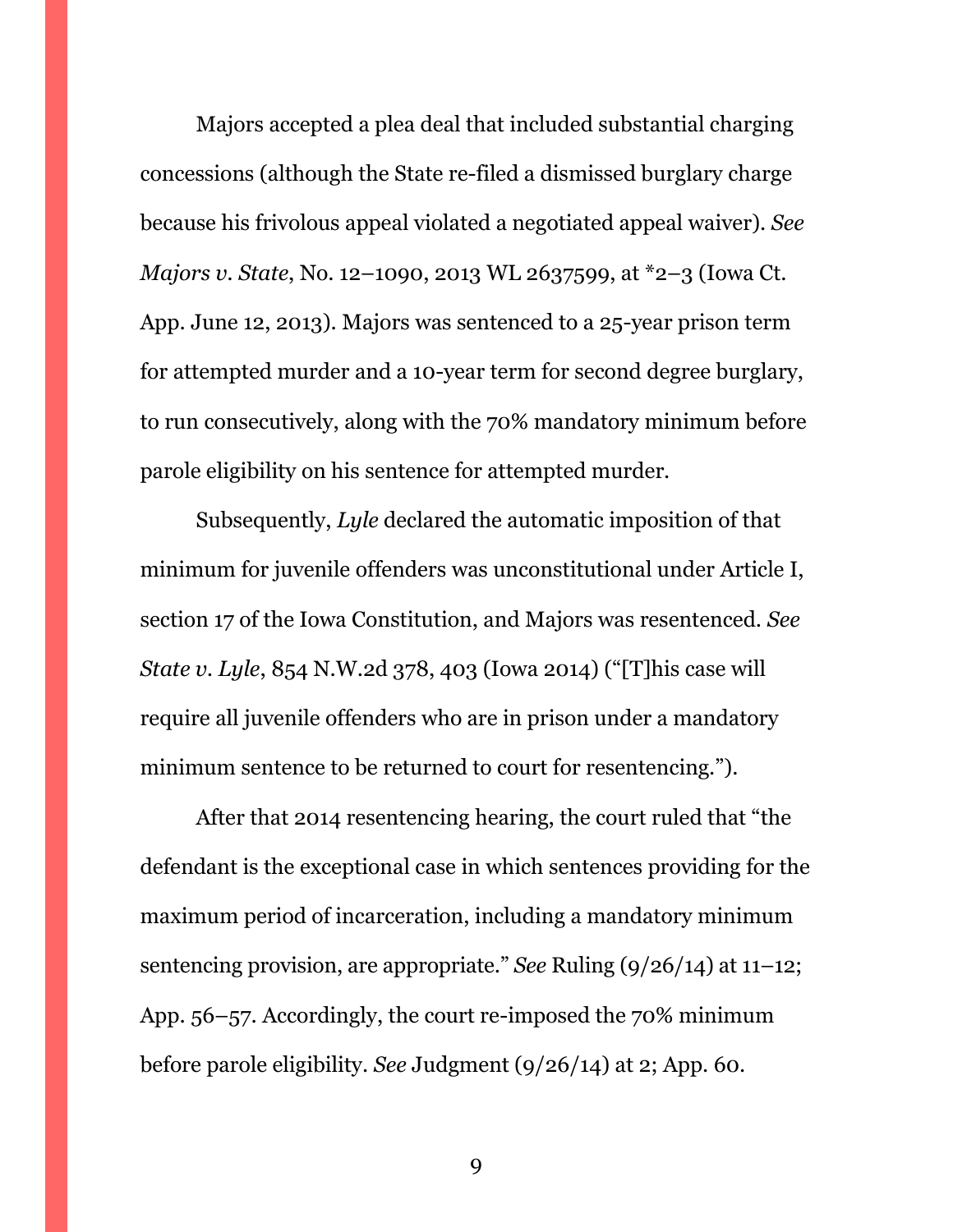Majors appealed that resentencing decision. The Iowa Court of Appeals affirmed because it found "[t]he district court did provide an individualized sentencing hearing, imposed a sentence within the allowable statutory framework, and carefully considered the factors stated in *Null* and *Lyle* to the extent the record reflected information on each factor." *See State v. Majors*, No. 14–1670, 2016 WL 3272074, at \*6 (Iowa Ct. App. June 15, 2016). The Iowa Supreme Court granted further review and reversed for another resentencing "consistent with the sentencing factors as explained in *Roby*," decided that same day. *See State v. Majors*, 897 N.W.2d 124, 127 (Iowa 2017) (citing *State v. Roby*, 897 N.W.2d 127 (Iowa 2017)).

Majors was resentenced. The State presented expert testimony from Dr. Theresa Clemmons, a board-certified psychiatrist who had interviewed Majors and reviewed his prior assessments and records. Dr. Clemmons "found nothing about his age at the time of the offense that mitigated against a mandatory sentence." Ruling  $(3/21/18)$  at 6; App. 92. The resentencing court analyzed all five *Lyle*/*Roby* factors and concluded that they did not meaningfully mitigate culpability in this specific case, and it re-imposed the 70% minimum sentence before parole eligibility. Majors now appeals, challenging that ruling.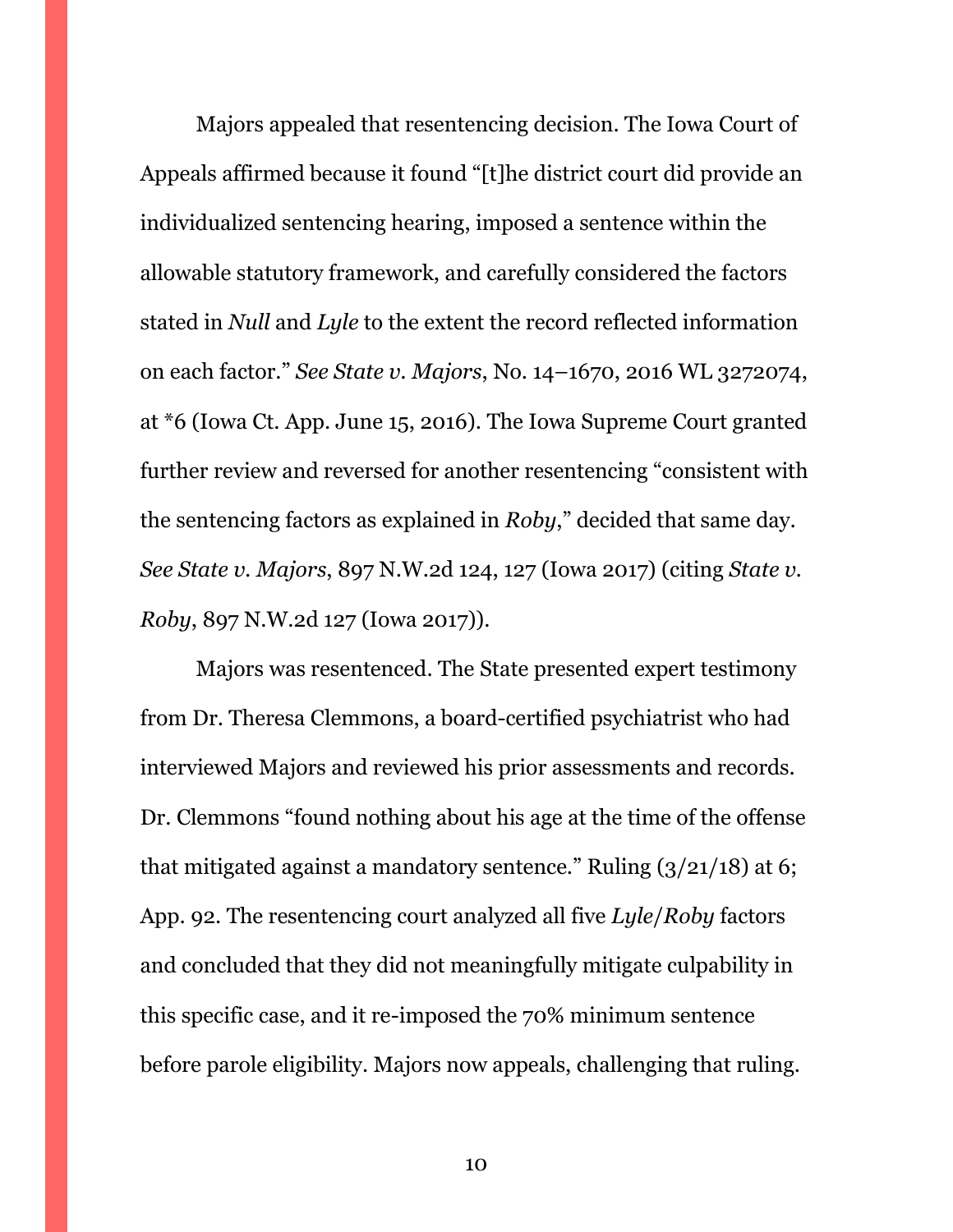### **Course of Proceedings**

Beyond the proceedings already described, the State generally

accepts Majors' description of the relevant course of proceedings. *See* 

Iowa R. App. P. 6.903(3); Def's Br. at 12–25.

### **Facts**

The Iowa Court of Appeals summarized the underlying facts in

its opinion that resolved Majors's appeal from an order dismissing his

second post-conviction application:

In May 2002, Jarrod Majors broke into the family home of Jamie and Holly Peckham while they were attending a church meeting with their two young children. Armed with a loaded rifle affixed with a makeshift silencer, a large machete, and a roll of duct tape, Majors pulled a ski mask over his face and hid in a closet while he awaited the family's return. When the family returned home, Jamie settled the children in the living room and Holly walked upstairs to her bedroom.

Upon entering her bedroom, a man wearing a ski mask jumped out of a closet and pointed a loaded rifle at Holly's head. Holly screamed for her husband and ran from the room. Majors chased after Holly as she fell down a flight of stairs. Holly recovered from her fall and managed to escape the home in an effort to contact the neighbors for help.

Jamie Peckham heard the commotion from another room in the home and arrived in time to see a masked man chasing after his wife with a rifle. Jamie wrestled the gun away from the assailant and tackled him to the floor. The masked man then pulled out a machete and tried to further attack Jamie.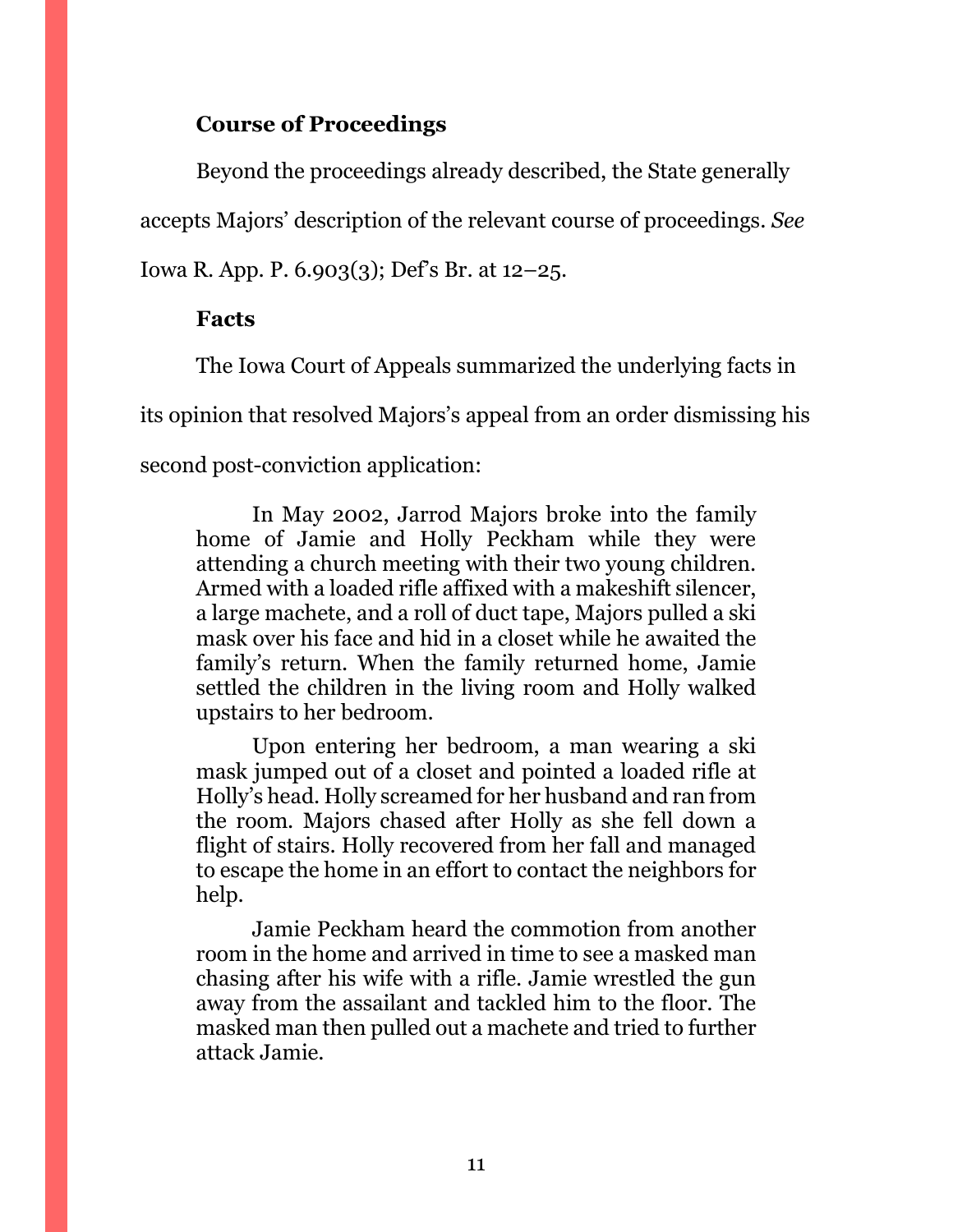As Jamie struggled to subdue the assailant, Holly contacted a neighbor, Gene Ehlers, for help. She then called 911. When Gene arrived at the Peckham home, he saw Jamie on top of a masked man. The masked man was swinging a machete at Jamie. Gene wrestled the machete out of the assailant's hands and helped hold him down until the police could arrive. When the police arrived, officers handcuffed the assailant and removed the man's mask. Officers immediately identified the masked man as Jarrod Majors. Majors was seventeen years old at the time—less than one month from his eighteenth birthday.

In June 2002, while in jail, Majors made two requests for psychiatric treatment because of suicidal ideations. The district court ordered Majors to undergo psychiatric evaluation at the Iowa Medical and Classification Center. Majors reportedly admitted that he "asked to come for psychiatric evaluations so that he could get out of the jail and possibility help with his defense." Other inmates reported to hospital staff that Majors asked them "how he could look more psychiatrically ill so that it would help with his case." After psychiatric assessment, the staff psychiatrist reported as follows:

[Majors] is no longer exhibiting psychiatric symptoms that would require further stay. Findings during his stay indicate that he is competent to participate in judicial proceedings. . . . A review of his history and available data surrounding the activities in question would indicate that Mr. Majors understood the nature and quality of the behavior in which he was allegedly involved. That information would indicate that at the time he had sufficient capacity to distinguish right from wrong. It is equally this writer's opinion that at the time he had the capacity to form intent consistent with accountability.

*Majors*, 2013 WL 2637599, at \*1–2; *accord* Exhibit 23 at 1, 3; CApp.

82, 84. Additional facts will be discussed when relevant.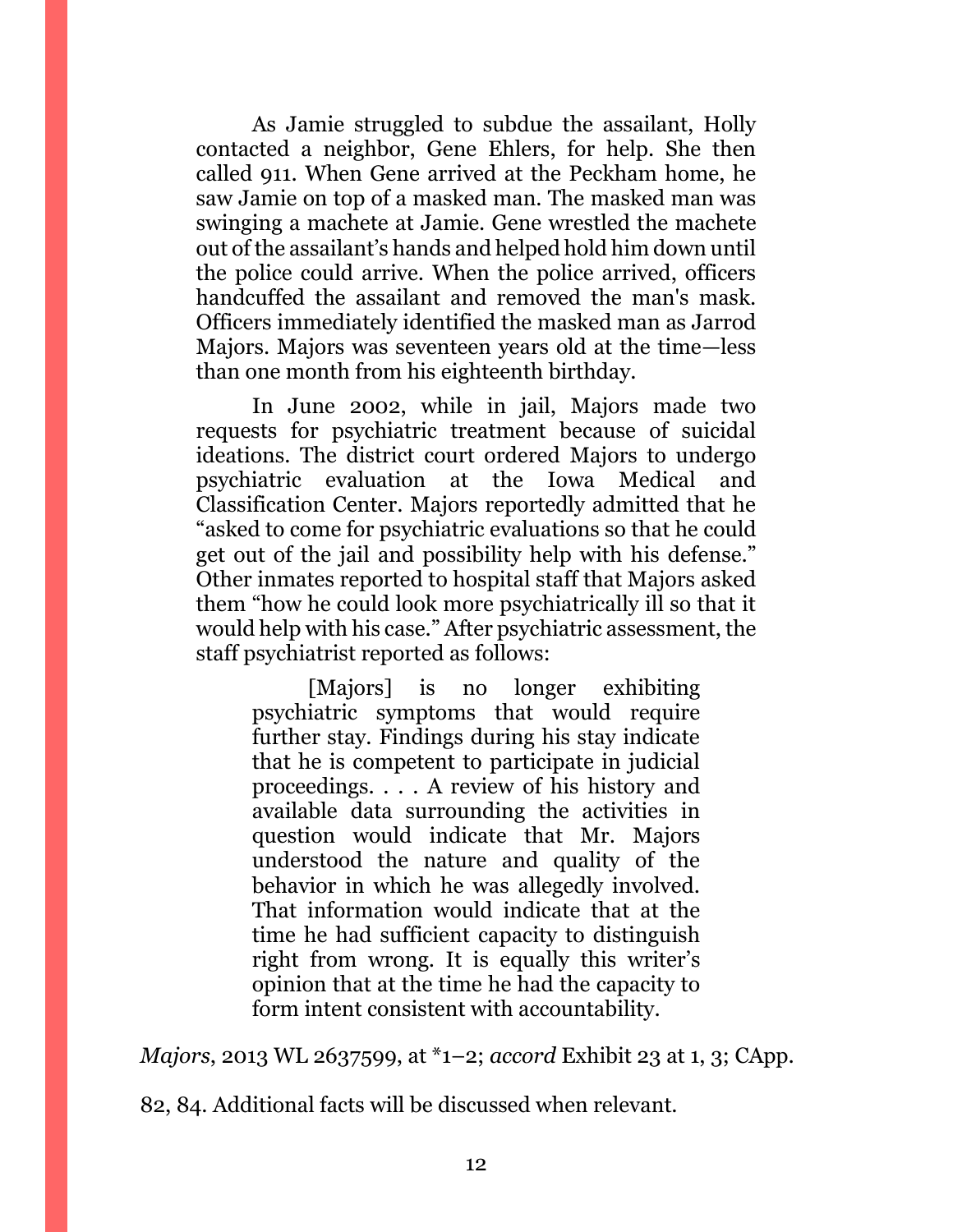### **ARGUMENT**

## <span id="page-12-1"></span><span id="page-12-0"></span>**I. The court did not abuse its discretion by re-imposing the 70% minimum before parole eligibility.**

#### **Preservation of Error**

The defendant may challenge an illegal, void, unconstitutional,

or procedurally defective sentence for the first time on direct appeal.

*See*, *e.g.*, *State v. Hoeck*, 843 N.W.2d 67, 71 (Iowa 2014) (citing *Veal* 

*v. State*, 779 N.W.2d 63, 65 (Iowa 2010)) *.*

## **Standard of Review**

This ruling, like all sentencing decisions within statutory limits,

is reviewed for abuse of discretion. *See Roby*, 897 N.W.2d at 137–38.

A discretionary sentencing ruling . . . may be [an abuse of discretion] if a sentencing court fails to consider a relevant factor that should have received significant weight, gives significant weight to an improper or irrelevant factor, or considers only appropriate factors but nevertheless commits a clear error of judgment by arriving at a sentence that lies outside the limited range of choice dictated by the facts of the case.

*Id.* at 138 (quoting *People v. Hyatt*, 891 N.W.2d 549, 578 (Mich. Ct.

App. 2016)); *cf. State v. Seats*, 865 N.W.2d 545, 552–53 (Iowa 2015)

(quoting *State v. Formaro*, 638 N.W.2d 720, 724–25 (Iowa 2002))

(clarifying that appellate review of rulings for abuse of discretion "is

not to second guess the decision made by the district court, but to

determine if it was unreasonable or based on untenable grounds").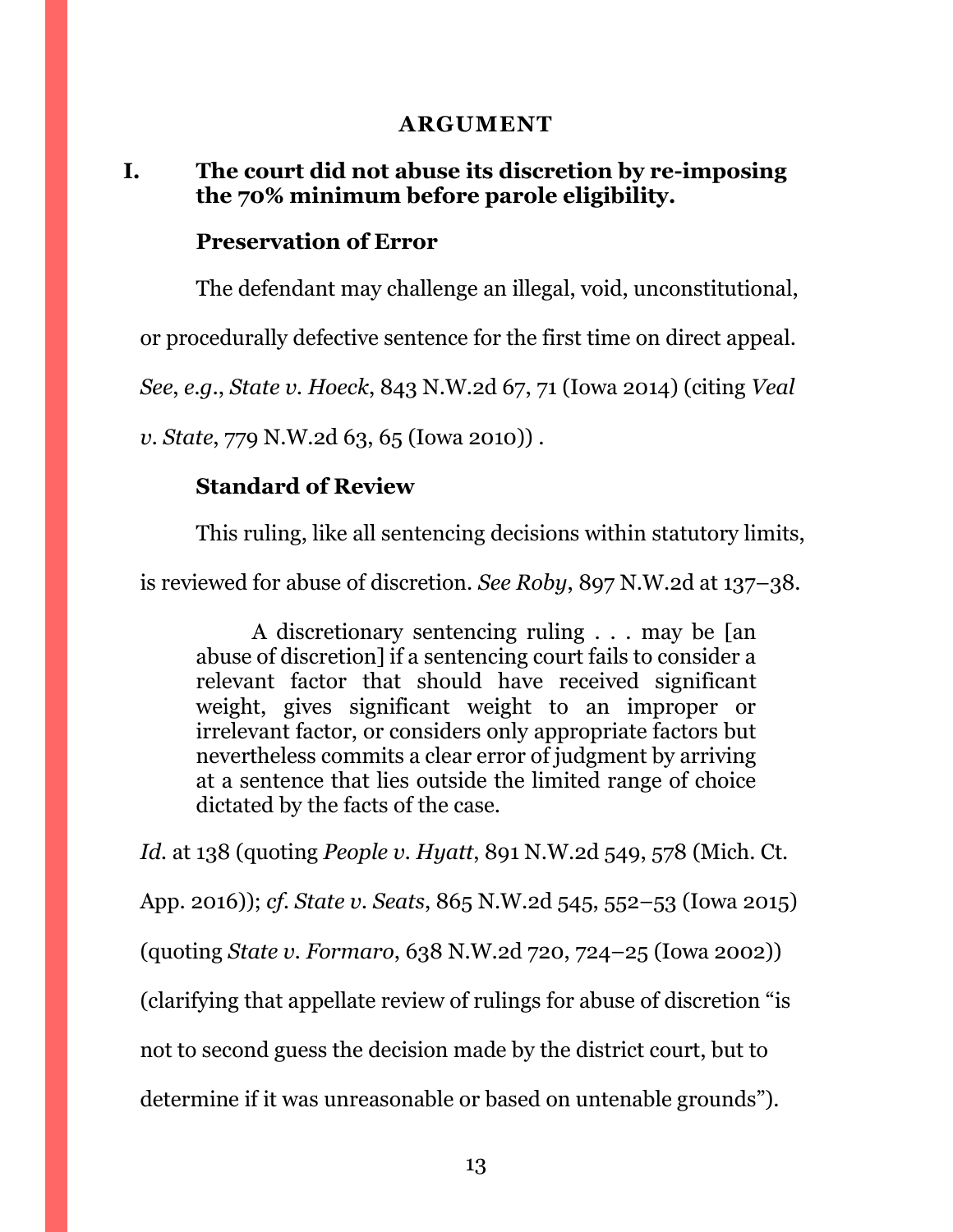# **Merits**

*Lyle* details the factors that must be considered before imposing

a minimum before parole eligibility on a juvenile offender. They are:

(1) the age of the offender and the features of youthful behavior, such as "immaturity, impetuosity, and failure to appreciate risks and consequences";

(2) the particular "family and home environment" that surround the youth;

(3) the circumstances of the particular crime and all circumstances relating to youth that may have played a role in the commission of the crime;

(4) the challenges for youthful offenders in navigating through the criminal process; and

(5) the possibility of rehabilitation and the capacity for change.

*Lyle*, 854 N.W.2d at 404, n.10 (quoting *Miller v. Alabama*, 567 U.S.

460, 477–78 (2012)) (other citations omitted). After that analysis, if

the court still determines that incarceration before parole eligibility

"is warranted, the district court shall impose the sentence provided

for under the statute, as previously imposed." *See id.* 

*Roby* clarified that "the factors must not normally be used to impose a minimum sentence of incarceration without parole unless expert evidence supports the use of the factors to reach such a result." *See Roby*, 897 N.W.2d at 147. But here, expert evidence supported the court's analysis of each factor, which the State will address in turn.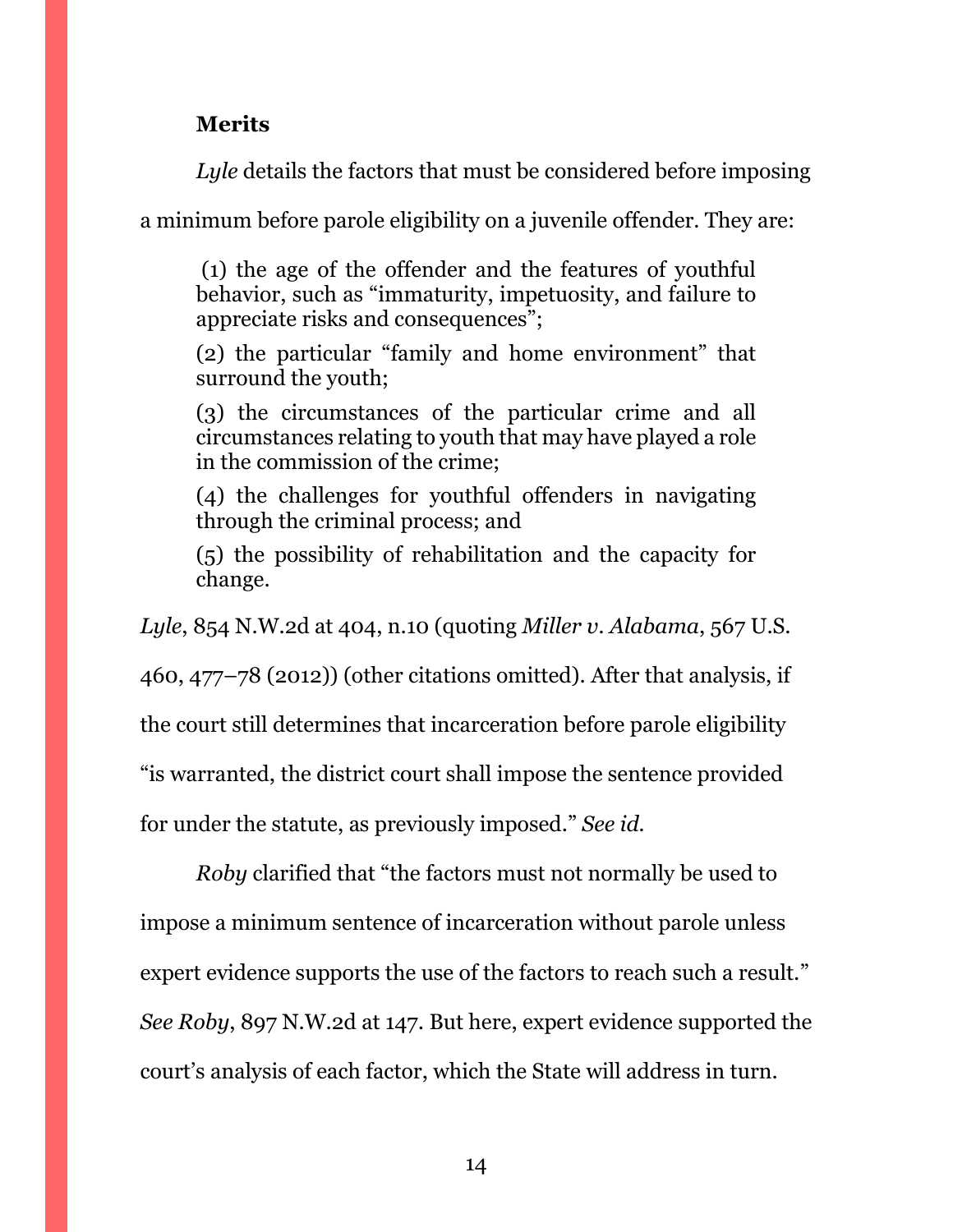<span id="page-14-0"></span>**1. Age:** The court noted that Majors was 15 days away from his 18th birthday when he committed these crimes—and, more importantly, it noted that his age did not undermine his "decisional capacity" relating to this specific crime.

Majors argues the resentencing court fell into a trap when it referenced his chronological age and stated that "it is reasonable to assume that he would have been more mature than a 15 or 16 year old defendant and not appreciably less mature than if he had committed the crime two weeks later, at which point he would have been treated as an adult without question." *See* Ruling (3/21/18) at 4–5; App. 90–91; Def's Br. at 34–38. But that statement is appropriate for three reasons.

First, it is proper to remark that 17-year-olds are generally more developmentally mature (and more culpable) than younger teens are. Majors seizes on *Roby*'s statement that *Miller* "did not suggest that a seventeen-year-old child is more deserving of adult punishment" than a younger child. *See* Def's Br. at 35 (quoting *Roby*, 897 N.W.2d at 145). But *Miller* complained that mandatory penalties "preclude a sentencer from taking account of an offender's age"—and specifically lamented that "the 17-year-old and the 14-year old" receive identical sentences. *See Miller*, 567 U.S. at 477. Nothing in Iowa's juvenile jurisprudence prohibits a court from remarking on the absence of mitigating weight or recognizing that a younger teen would be sentenced differently.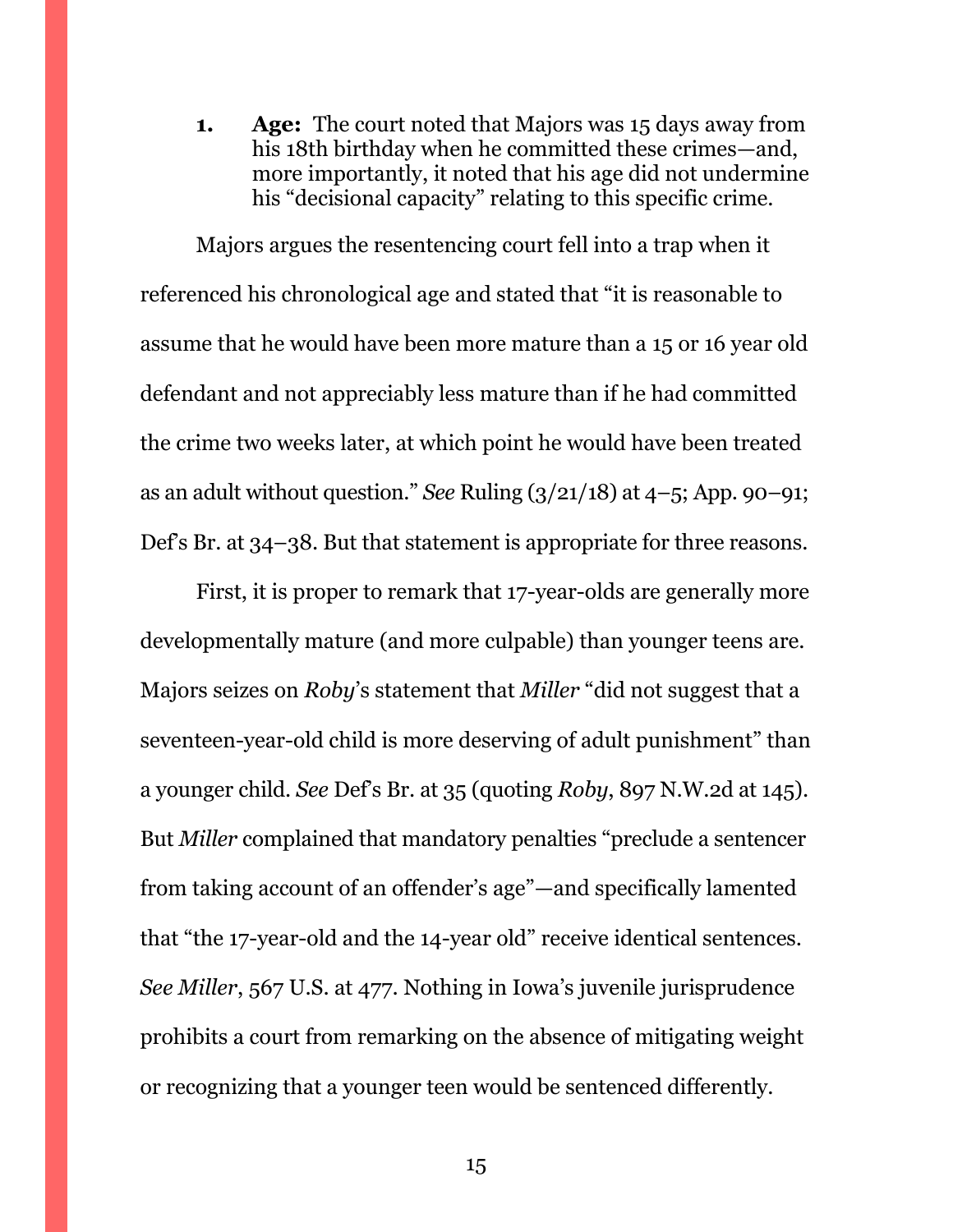Second, it was correct to note that Majors would not have matured appreciably in the two weeks before his 18th birthday especially if that observation is accompanied by a recognition that "age is not a sliding scale that necessarily weighs against mitigation the closer the offender is to turning eighteen years old at the time of the crime." *See* Ruling (3/21/18) at 4–5; App 90–91 (quoting *Roby*, 897 N.W.2d at 145). The court recognized the applicable law and situated facts about Majors's chronological age within that framework—which is different from finding a lack of mitigation. That critical finding of a lack of mitigating weight does not appear anywhere in that paragraph.

Third, while the court began with that baseline assumption and generalization that it viewed as "reasonable," its analysis transitioned to specific facts about Majors's contemporary psychiatric evaluations and the assessment from Dr. Clemmons. *See* Ruling (3/21/18) at 4–6; App. 90–92. It did not matter what was "reasonable to assume" because the court had access to concrete facts, rendering assumptions moot. *Roby* explained this particular factor "is most meaningfully applied when based on qualified professional assessments of the offender's decisional capacity"—and the court quoted that explanation when it adopted expert opinions on Majors's decisional capacity. *See id.* at 6;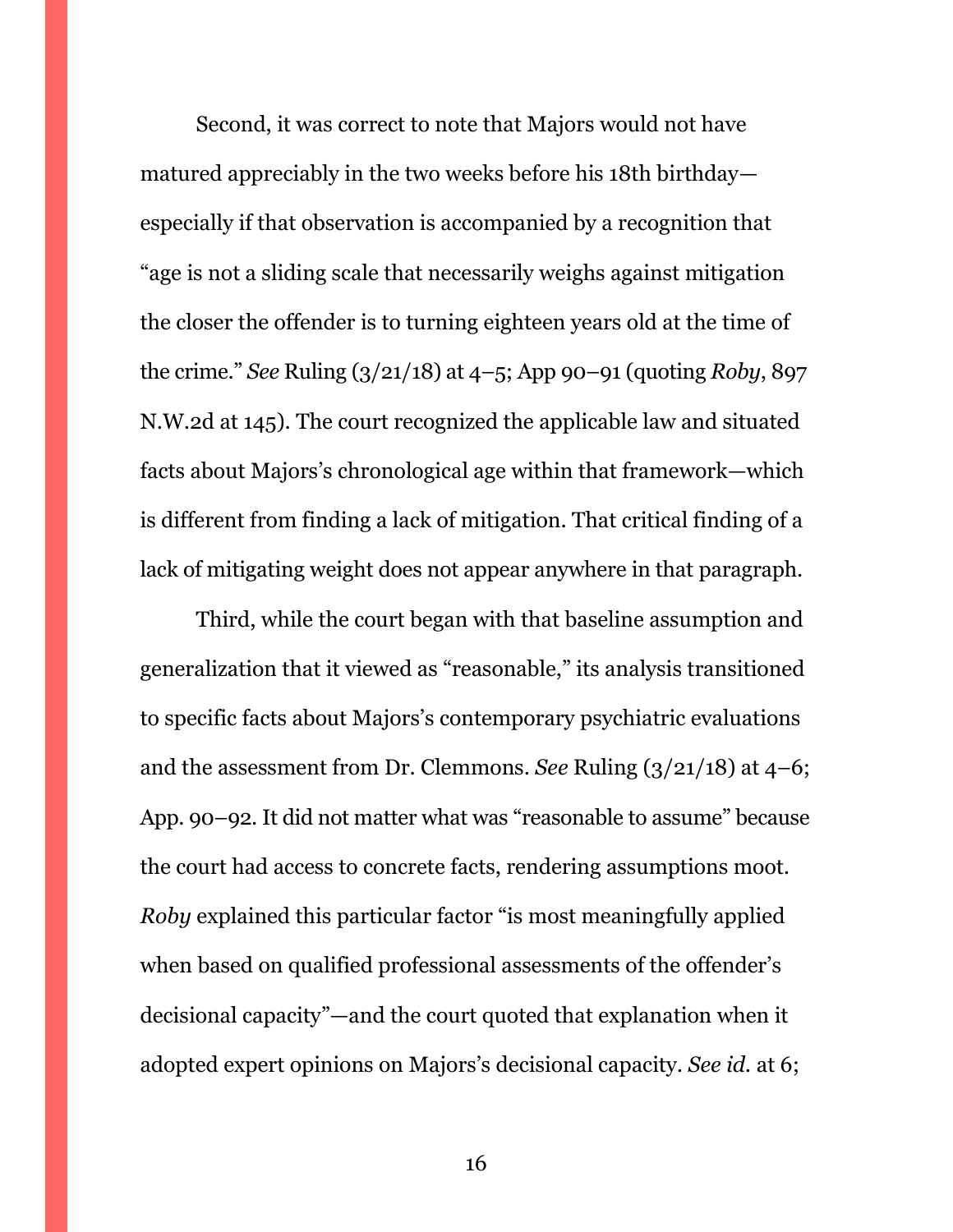App. 92 (quoting *Roby*, 897 N.W.2d at 145). The court specifically referenced and relied upon two different professional assessments: the contemporaneous records from Majors's competency evaluation, and the retroactive assessment in Dr. Clemmons's report/testimony. *See id.* 5–6; App. 91–92. No "assumption" forced the court to conclude that Majors's age had minimal weight as mitigating factor—instead, it based that determination on "the contemporaneous assessment and the current psychiatric testimony." *See id.* at 6; App. 92.

Majors attacks Dr. Clemmons's report and testimony because her assessment did not involve "validated assessment methods." *See*  Def's Br. at 39–41 (citing Elizabeth Scott et al., *Juvenile Sentencing Reform in a Constitutional Framework*, 88 TEMP. L. REV. 675, 708 (2016)). But any diagnostic assessments performed in 2018 would be minimally probative as to Majors's decisional capacity in 2002, which is the critically relevant inquiry. *See* Scott et al., *Juvenile Sentencing Reform*, 88 TEMP. L. REV. at 702 ("Assessment of an adult prisoner's intellectual, cognitive, emotional, personality, or mental health functioning typically will be of limited value for inferring those characteristics in a juvenile offender; the utility declines as the time between the offense and the resentencing increases."). Apart from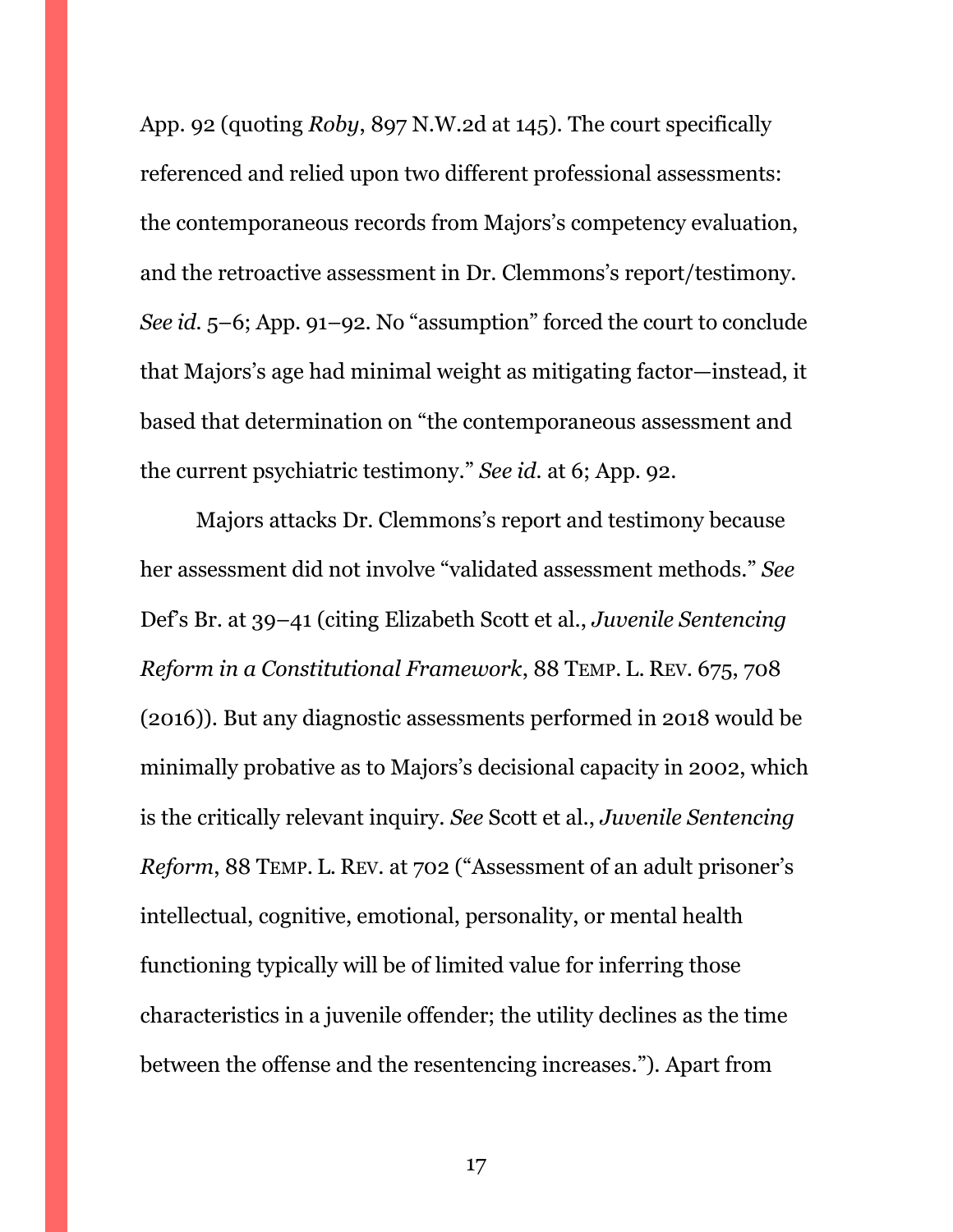identifying persistent disabilities, Dr. Clemmons needed to find and analyze "evaluations [that] may have been performed on [Majors] at or near the time of the offense"—so she was correct to rely on records of his "competence to stand trial evaluations." *See id.*; *cf.* Exhibit 25 at 3–4, 9–11; CApp. 165–72; *Roby*, 897 N.W.2d at 145 (endorsing use of "contemporaneous medical records" to fulfill need for "[o]bjective indicia of a juvenile's relevant characteristics" at resentencing).

Majors attacks Dr. Clemmons's remarks on the age factor. *See*  Def's Br. at 41–42 (quoting Resent.Tr. 83:3–84:21). But she brought nuance to this discussion, noting that juvenile culpability vis-à-vis brain maturity is "a question that both neuroscientists and policy makers have been grappling with for over 2 decades." *See* Exhibit 25 at 10–11; CApp. 172. And she incorporated scientific research showing that "the brain is gradually changing over time and there is no clear set-point at which we can currently identify full maturation." *See id.*; App. 172. No court can fault her for that observation. *See Roby*, 897 N.W.2d at 831 ("The qualities that distinguish juveniles from adults do not disappear when an individual turns eighteen, but society has generally drawn the line at eighteen for the purposes of distinguishing juveniles from adults."). She correctly identified the relevant science: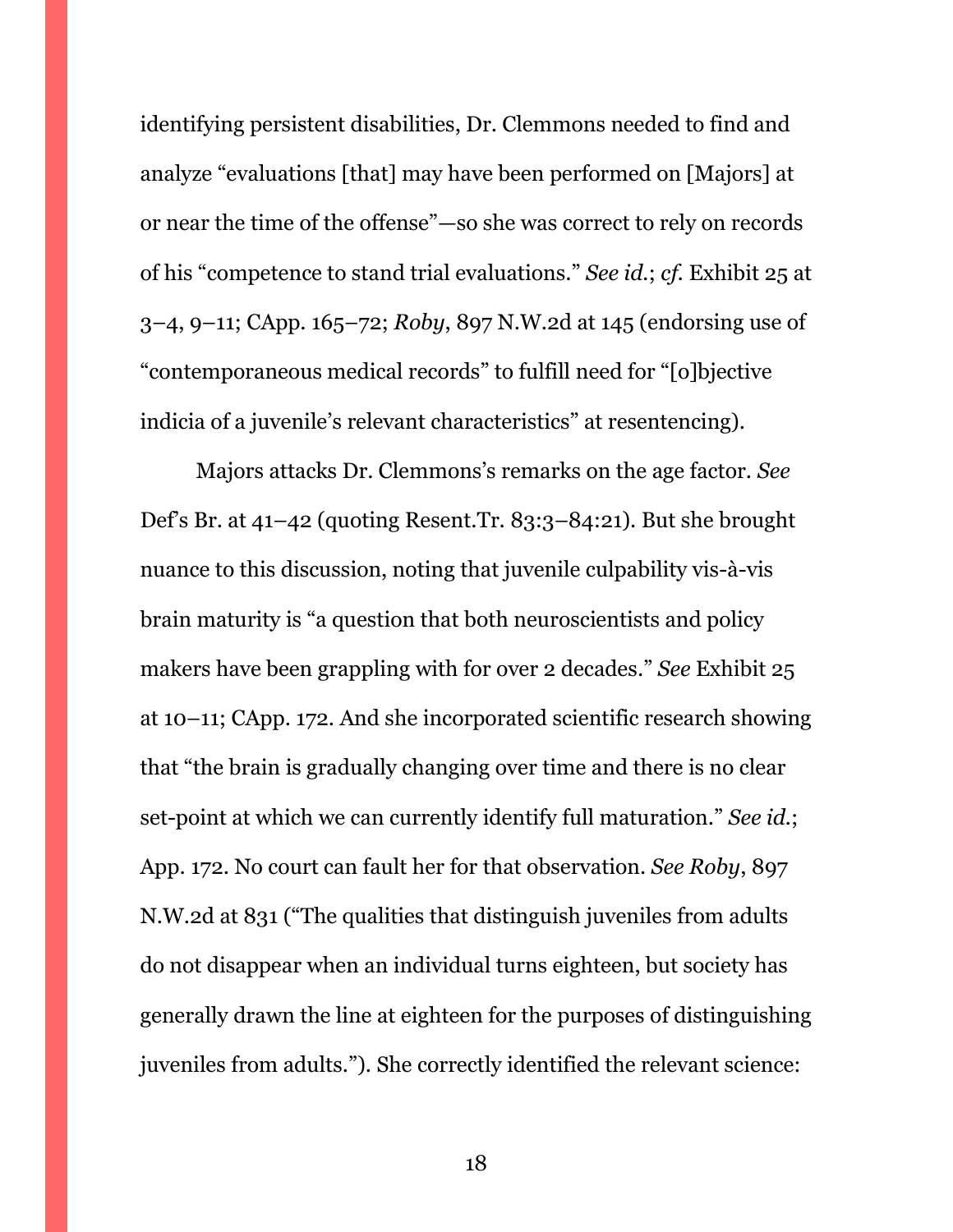But looking at his age, from 17 years and 50 weeks to 18 years is a very small change. It's not a switch. It's not on an 18th birthday you flip a switch and the brain is fully mature. It actually takes much longer than the 18th birthday to reach the full maturity, and some people say your brain is ever changing during your lifetime, and we have no mark for full brain maturity.

So looking at kind of those ideas, there would have been minimal brain change or brain growth or brain development within those two weeks. So it wouldn't have necessarily changed his ability to make decisions, his ability to control emotions better or worse, his ability to have impulse control, that sort of thing.

*See* ReSentTr. 82:8–84:11. All of that is true; it is not error to say so.

The heart of Majors's challenge to the findings on the age factor is his claim that the record "demonstrated that [his] age and features of youthful offender is a mitigating factor" because of his self-reports during his 2002 psychiatric evaluation. *See* Def's Br. at 45–48 (citing Exhibit 23 at 43; CApp. 124). But neither Dr. Clemmons nor the court were required to credit his self-serving and inconsistent statements, especially when he admitted that he falsely reported suicidal thoughts to get transferred out of jail. *See* Exhibit 23 at 3; CApp. 84 (noting Majors "admits that he asked to come for psychiatric evaluations so that he could get out of the jail and possibly help with his defense"); *see also* Exhibit 23 at 19; CApp. 101 ("It wasn't for suicidal thoughts."); *Majors*, 2013 WL 2637599, at \*2; *but see* Exhibit 23 at 68; CApp. 149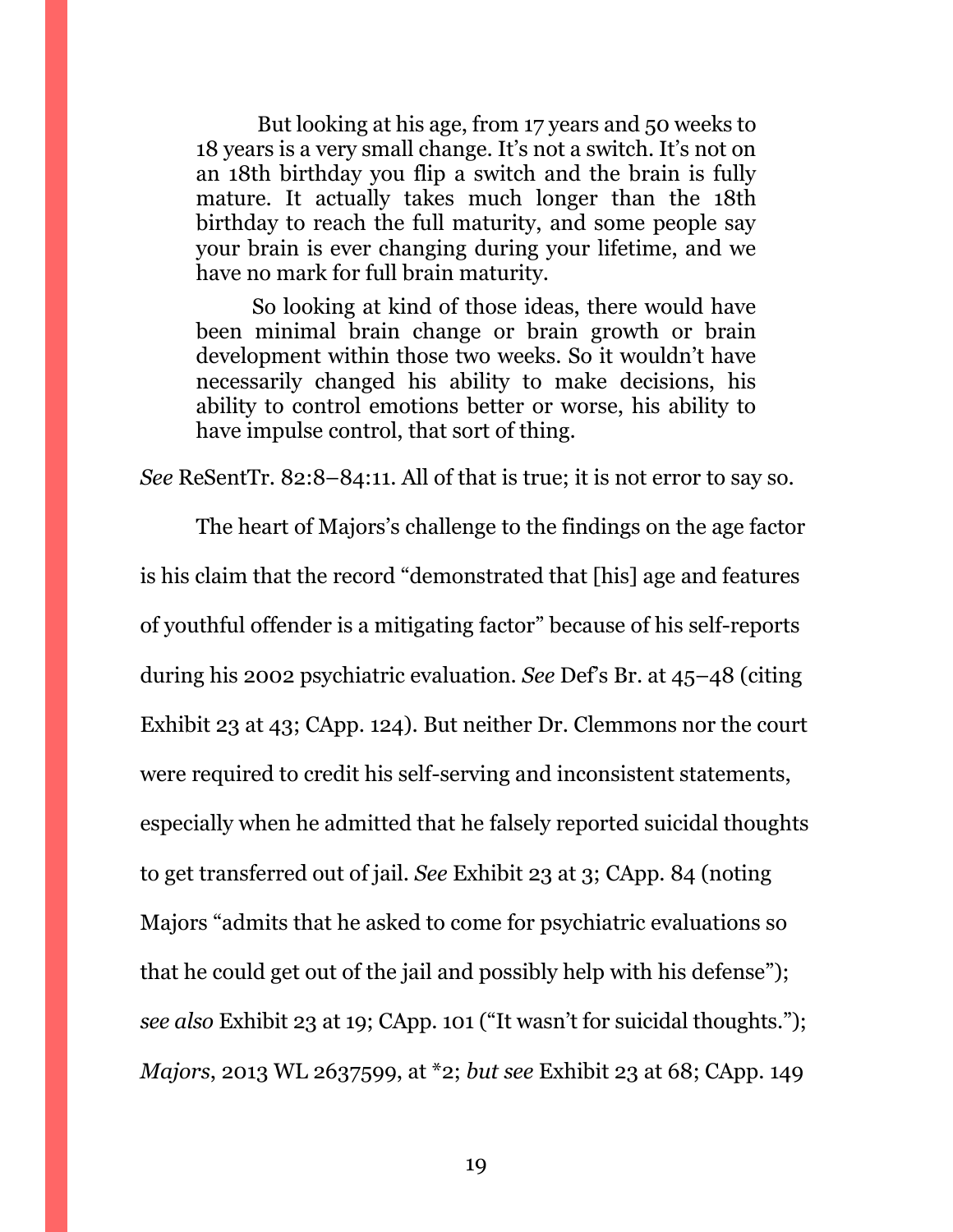("I want to fucking go to [C]larinda treatment center because I have thoughts of killing myself."). And this deceitful manipulation was no isolated event—it was a defining trait. *See* Exhibit 23 at 43; CApp. 124 (describing low test scores but noting that Majors was malingering and that "it's clear that he should score higher than this"); Exhibit 25 at 10; CApp. 172 (assessing interview in light of prior evaluations and noting "there are several inconsistencies throughout his history and reports of new psychiatric concerns which suggests deceitfulness"). And the list of infirmities that Majors attempts to leverage into a finding of diminished culpability—like his intermittent insomnia, his concern that his peers were teasing him, and his below average IQ are only helpful in demonstrating that he still has no real interest in comprehending the sheer depravity of his offense and the magnitude of the harms he inflicted on the Peckhams. *See* Def's Br. at 45–47.

Majors's scattershot list of woes is tangential to the real inquiry: did his age meaningfully mitigate his culpability for this specific crime? This analysis will overlap with analysis of the third *Miller* factor, so it will be discussed later. At this juncture, the critical takeaway is that a court may observe that Majors was 15 days away from adulthood and state that it diminishes any mitigation, relative to younger offenders.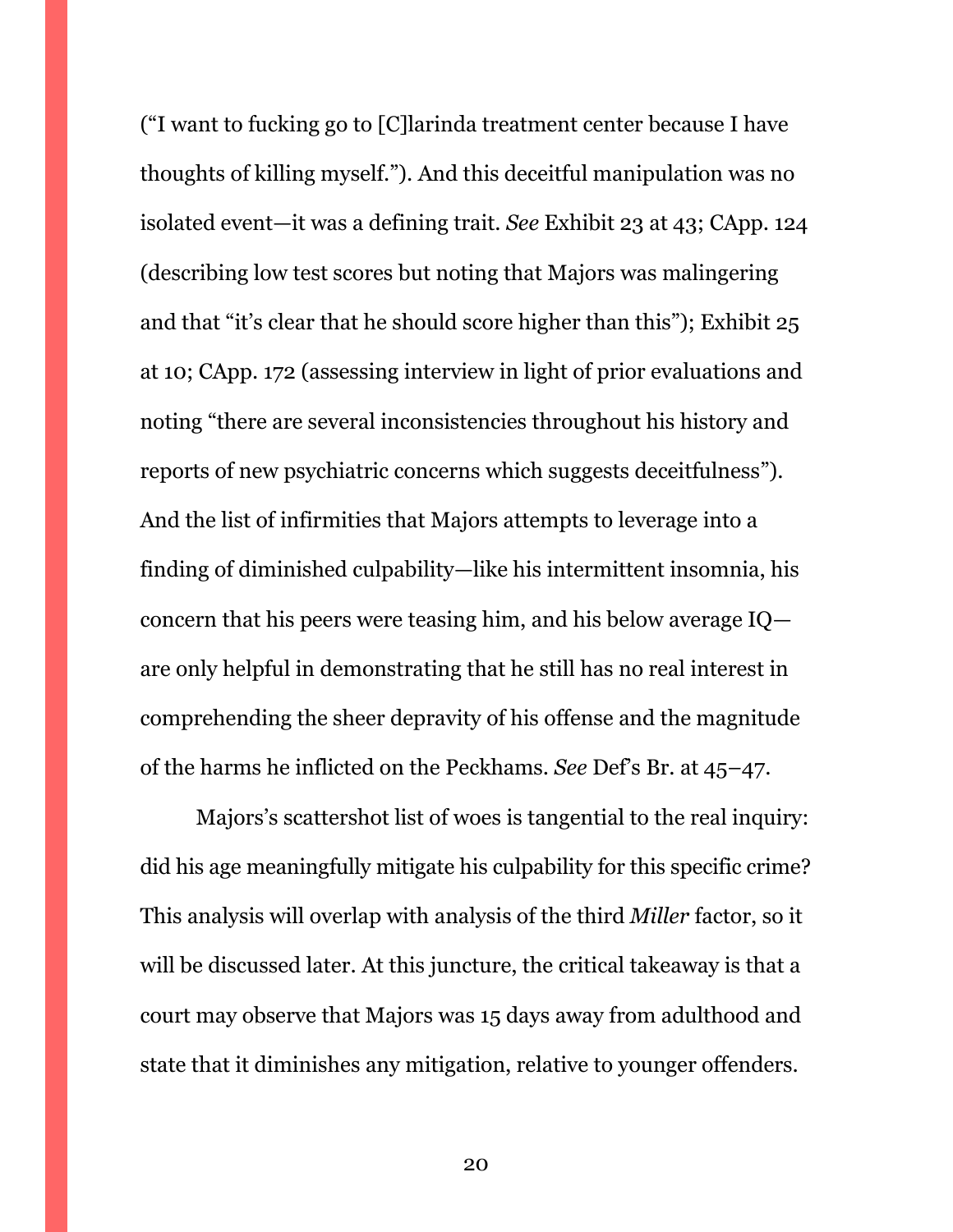*Miller* "requires factfinders to attend to exactly such circumstances to take into account the differences among defendants and crimes." *See Miller*, 132 S. Ct. at 2469 n.8. And this was not speculation or assumption—the State presented expert analysis to establish that Majors's chronological age would not have significantly impaired his "behavioral or cognitive abilities" relative to young adult offenders, and did not meaningfully mitigate his culpability for this offense. *See*  Exhibit 25 at 10–11; CApp. 172–73; *accord* ReSentTr. 82:8–84:21.

<span id="page-20-0"></span>**2. Family and Home Environment:** The court was correct to note that nothing about Majors's background provided meaningful mitigation. He was raised in a stable two-parent household and he faced very few risk factors.

The second *Lyle*/*Roby* factor "seeks to identify any familial dependency and negative influences of family circumstances that can be ingrained on children." *See Roby*, 897 N.W.2d at 144. This analysis "does not rely on general perceptions, but specific measures of the degree of functioning." *Id.* The court was correct when it noted that, other than Majors's allegations that his father physically abused him before sixth grade (which appeared to have no ongoing effect on their relationship after that point), there was no indication—nor any claim of "any home environment facts that influenced [his] behavior." *See*  Ruling (3/21/18) at 6–7; App. 92; *accord* Exhibit 25 at 11; CApp. 173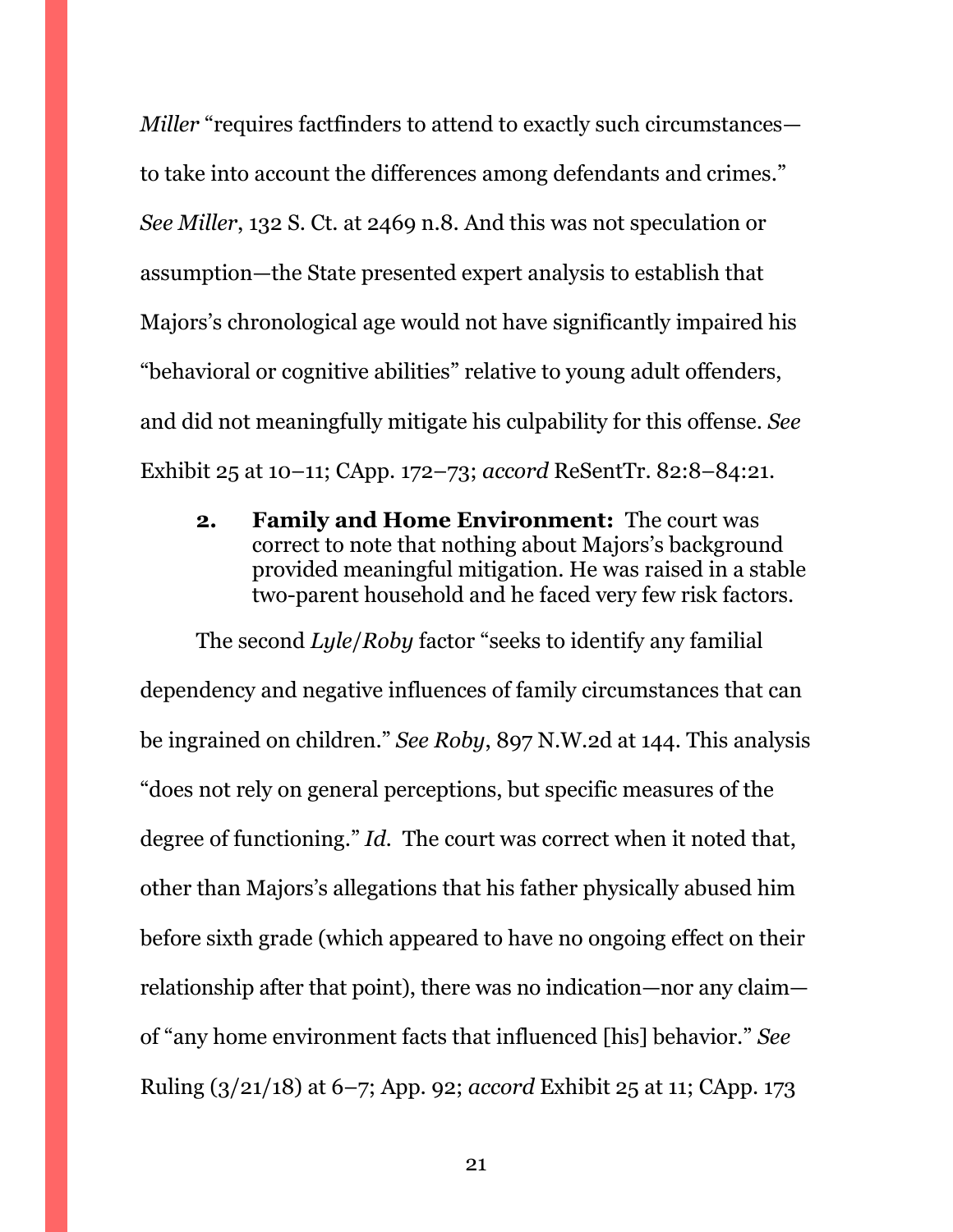(noting Majors had reported "having supportive relationships with his parents and friends" and also "denies any physical abuse into his late adolescence"); PSI  $(2/16/18)$  at  $7-8$ ; CApp. 61–62 (noting Majors "reports he maintained a close relationship" with his father, Bruce, until Bruce passed away in 2017); Exhibit 23, at 5; CApp. 86 ("He denies any abuse issues other than being disciplined as a child."); Exhibit 23, at 54; CApp. 135 (noting multiple inquiries from Bruce regarding his son's well-being). As the State argued in 2014:

In this case I think it's clear from the courtroom the defendant has ample family support, had ample family support at the time this happened, and isn't one of these kids who had to make it on his own and didn't have those kind of resources and that kind of support, and I think as you read those opinions since they use them as a mitigating factor, obviously it is not a mitigating factor in this case because the defendant has had family support, you know, throughout this situation.

*See* ReSent.Tr. (2014) 34:7–24; *accord* ReSentTr. 84:22–87:25 ("At the time of the offense, there didn't appear to be anything going on within the family that would have mitigated anything."). Indeed, his family was uncommonly supportive throughout the proceedings. *See*  PSI Report (2/16/18) at 8, 14; App. 62, 68; Exhibit 25, at 6; CApp. 168; ReSentTr. 40:20–41:12. There is no basis for finding any impairment of functioning or any meaningful mitigation from these circumstances.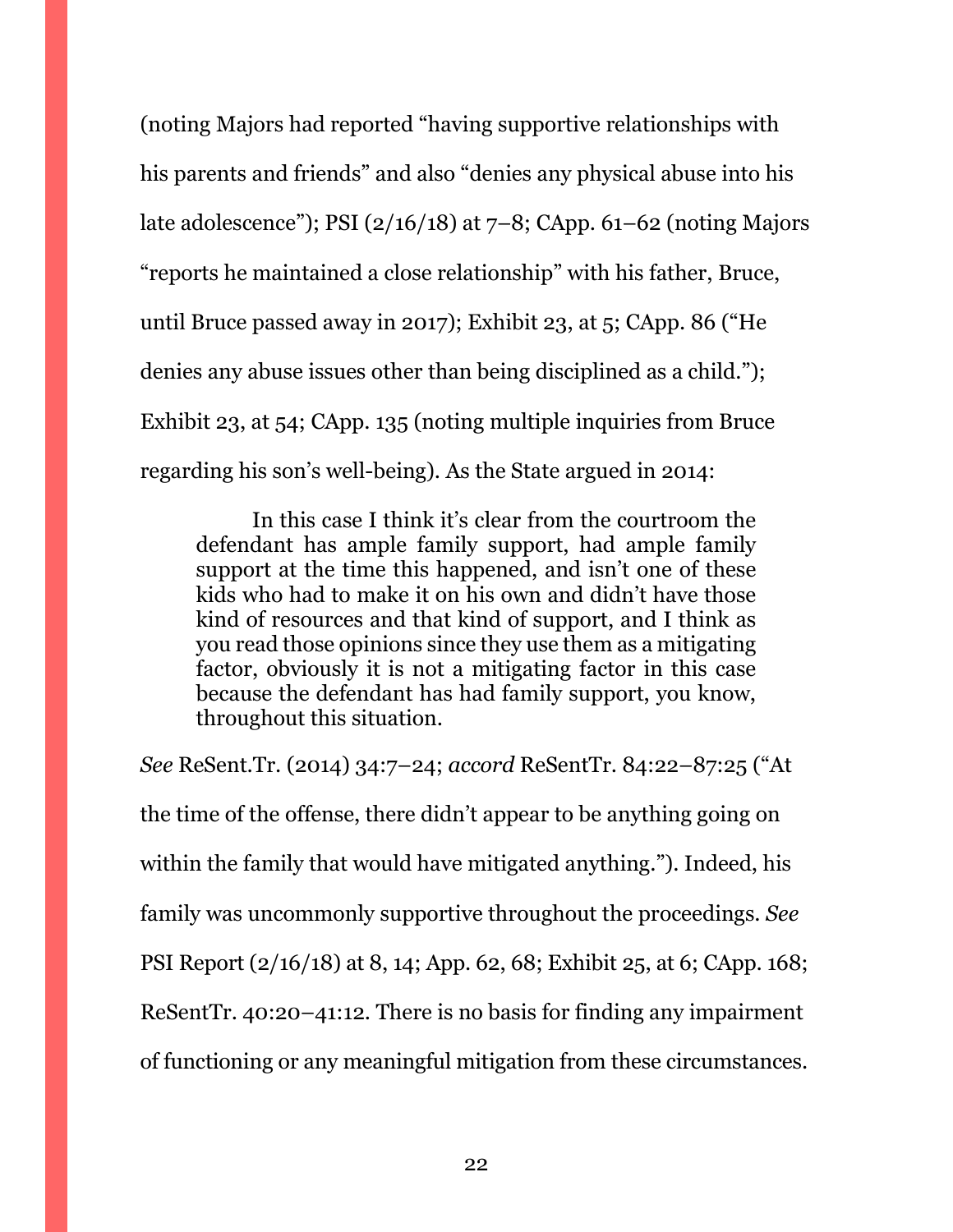<span id="page-22-0"></span>**3. Circumstances of the Offense:** Majors committed this offense under circumstances that minimized the impacts of youth on his culpability—he planned and prepared for this offense in advance, he acted alone and in secret, and he sought a "reward" that shocks the conscience.

The third *Lyle*/*Roby* factor considers the circumstances of the offense and specifically considers "all circumstances relating to youth that may have played a role in the commission of the crime." *See Lyle*, 854 N.W.2d at 404 n.10. This is similar to evaluating the first factor, but applied to the specific circumstances of this offense: it assesses any interaction between an offender's chronological/developmental age and relevant circumstances. This sometimes offers circumstance-specific and offense-specific mitigation—but the circumstances of *this* offense establish culpability that is not meaningfully mitigated by youth.

The mitigation weight of this factor "is particularly important in cases of group participation in a crime." *See Roby*, 897 N.W.2d at 146. But Majors committed this crime alone. Majors argues the court did not properly consider this factor under *Roby* because he initially told law enforcement that "his friends dared him to do it and offered him a hundred dollars to do it." *See* Def's Br. at 54–58 (citing ReSent.Tr. 17:8–28:25); *see also* ReSent.Tr. (2014) 15:16–22 ("Mr. Majors was talking to his mother and made a statement that somebody paid him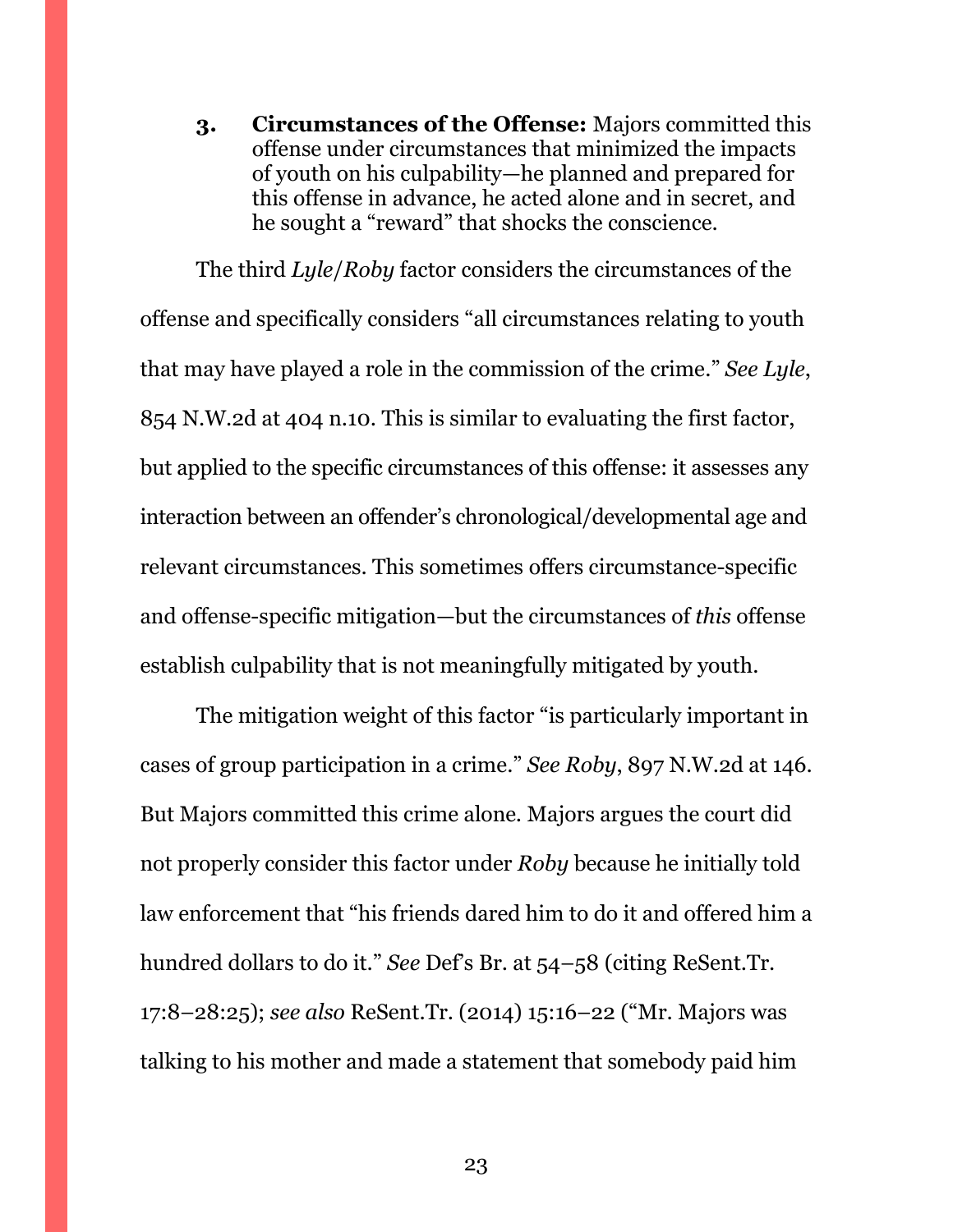\$100 to tie them up as a prank."). But Majors admitted this was a lie. Exhibit 25, at 11; CApp. 173 ("[H]e reports that this was not the case"); ReSentTr. 56:8–17. Majors also points back to his statements during the 2002 competency evaluation, where he "blamed it on a blackout that is associated when people made fun of him." *See* Def's Br. at 56 (citing Exhibit 23, at 43; App. 205). But there were no indications that Majors had been "made fun of" before committing this crime. And if Majors really did "black out," then he would not have been able to describe his actions to Dr. Clemmons; his narrative account proves that "blackout" claim was also a lie. *See* Exhibit 25, at 1–2; CApp. 163; ReSentTr. 53:5–54:7. While *Roby* clarified that "the prominence of peer pressure in the analysis of this factor does not mean the factor cannot support mitigation for crimes committed alone," the lack of peer influence means that particular form of circumstance-related mitigation is not present in this case. *See Roby*, 897 N.W.2d at 146.

Another way for the circumstances of the crime to mitigate culpability is when they "reveal a juvenile offender to be wildly immature and impetuous." *See id.* Majors argues that "this crime could have been impulsive and was put together by [him] in a short period of time prior to him committing it." *See* Def's Br. at 57. But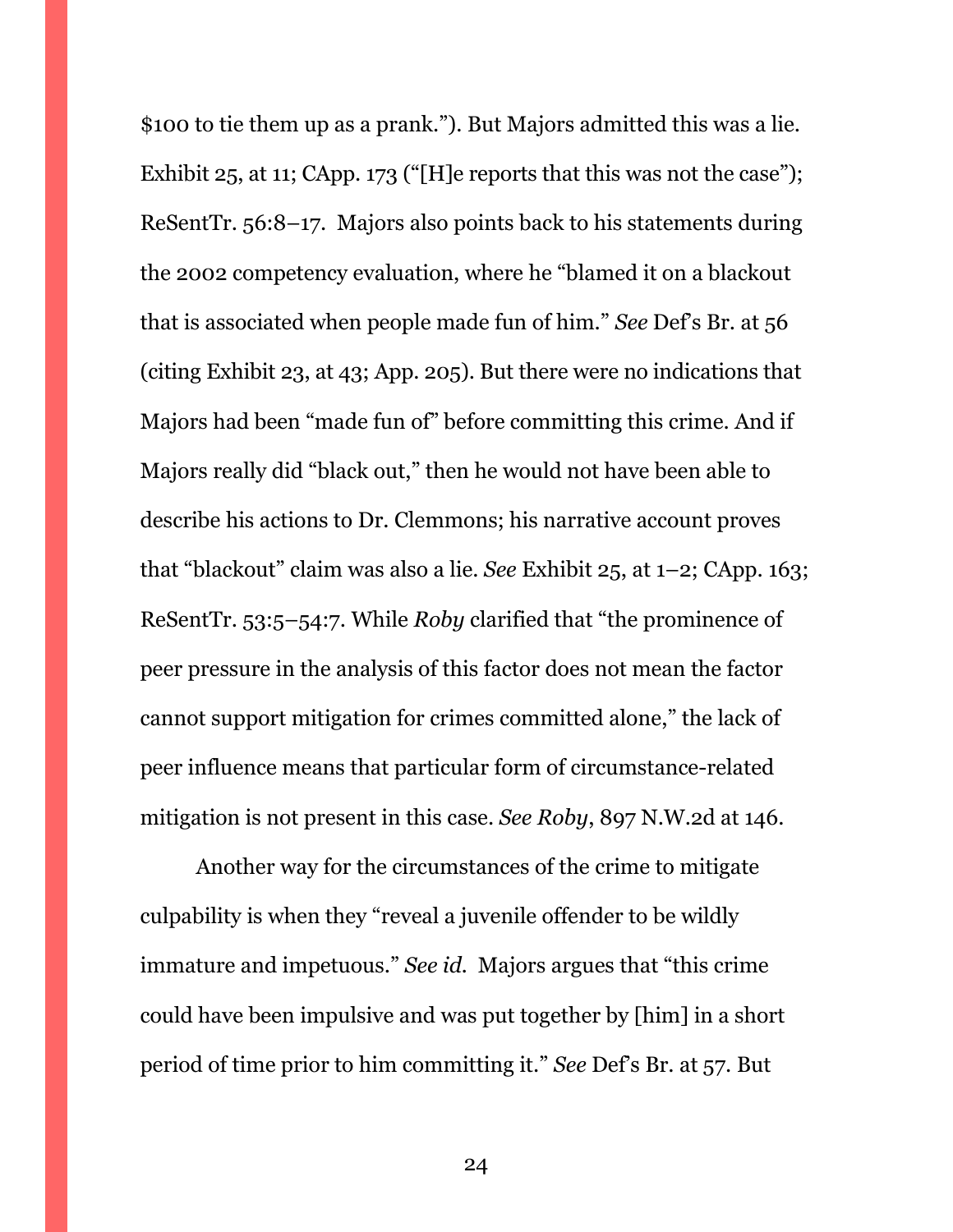Majors armed himself with weapons and other materials that showed extensive preparation for violence. Also, the week-to-week observation that helped Majors identify his opportunity to infiltrate the home and lie in wait to catch Hollie Peckham alone when she returned (and after Jamie left with the twins, as he always did) established that Majors had spent *weeks* planning and preparing for this crime. *See* ReSentTr. 20:2–21:6; Ruling (3/21/18) at 8; App. 94; *accord* Ruling (9/26/14) at 11; App. 56 (noting facts that showed Majors "had fully considered the nature, risks, and potential consequences of his actions").

Finally, "[o]ne of the circumstances the sentencing judge needs to consider is whether substance abuse played a role in the juvenile's commission of the crime." *See Seats*, 865 N.W.2d at 556 (citing *Miller*, 567 U.S. at 478). At some point after the 2002 competency evaluation, Majors began alleging that his crime was the product of a continuous methamphetamine binge that had lasted for multiple days and had deprived him of sleep for the duration. *See*, *e.g.*, PSI Report (2/16/18) at 17–18; CApp. 71–72 (containing his statement from November 2002, before initial sentencing hearing, describing ten-day binge); *id.* at 19; CApp. 73 (containing his statement from February 2018, describing a four-day binge); Exhibit 25, at  $1-2$ ; CApp. 163–64 (noting statement to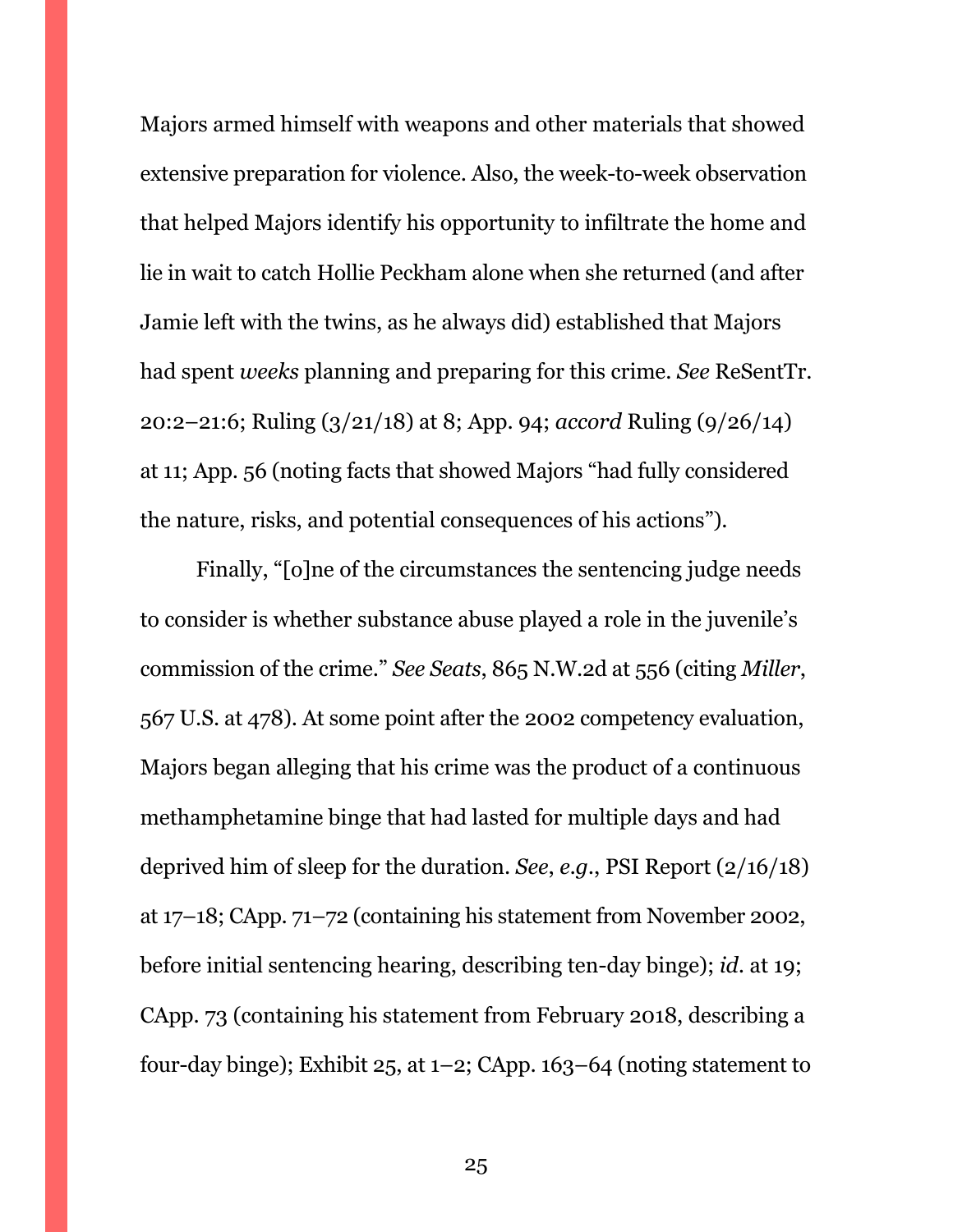Dr. Clemmons in February 2018, which matched the newer version in the PSI report that described a four-day binge). But, during the 2002 competency evaluation, he "denied significant alcohol or drug use." *See* Exhibit 25, at 5; CApp. 167; *see also* Exhibit 23, at 6; CApp. 87. ("He denies alcohol or drug use other than minor experimental use."); Exhibit 23, at 16; CApp. 97 ("Use of drugs and/or alcohol, when and how much: Like back in April alcohol and a little bit of pot."); *accord*  Ruling (3/21/18) at 12; App. 98 (noting skepticism of drug-binge narrative because of "his lack of mentioning methamphetamine use during his evaluation in 2002"); *Majors*, 2013 WL 2637599, at \*2 (observing "Majors had not disclosed any drug use to counsel" before his initial sentencing hearing, "[n]or did Majors disclose any drug use to medical providers during his previous mental health evaluation despite reportedly asking other inmates how he could appear more psychiatrically ill to help his defense"). Additionally, his claims about a methamphetamine binge simply do not match the objective facts:

Methamphetamine intoxication can present with rambling speech, ideas of reference, paranoid ideation, auditory hallucinations, and tactile hallucinations. Threats or acting out aggressively may also occur. When Mr. Majors was arrested, he was not noted to have rambling speech, ideas of reference, paranoid ideations, auditory hallucinations, or bizarre or aggressive behavior based on statements by Deputy Bucher and Officer Dickey, the responding officers.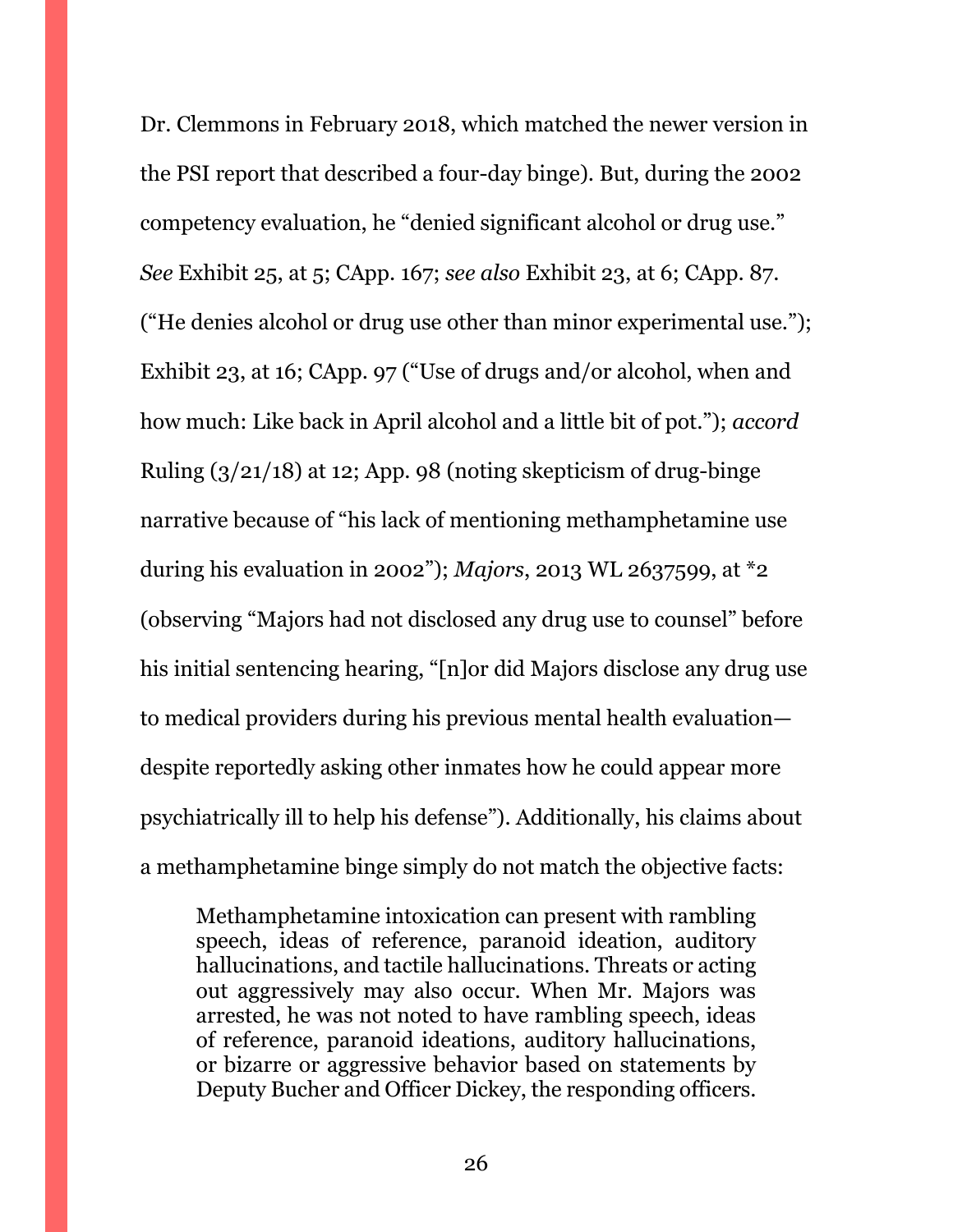He was also able to plan the offense such that he masked his identity, obtained the aforementioned items, and enter the victims' home when no one was present (which was regularly scheduled event per statements from Mr. and Mrs. Peckham.) It is this writer's opinion that it would be extremely unlikely that Mr. Majors methamphetamine use, growing paranoia, and odd behavior (e.g., sitting on his porch for several nights and receiving messages from his dog) would have been able to go unnoticed in his home with his parents and brother present or while attending school (per his original statement from 2002.) Had these changes gone unnoticed or unreported in his home or at school, the arresting officers would have likely noted symptoms such as alterations in speech, paranoia, bizarre or aggressive behavior, or the inability to follow commands. Additionally, the planning of the offense would have also been significantly affected in a methamphetamine-induced psychosis such that these details (identity protection, multiple and altered weapons, and timing of entering the home) would not have been quite as methodical.

Exhibit 25 at 9; CApp. 171; ReSentTr. 25:14–27:1; ReSentTr. 72:23– 73:20; PSI Report (1/6/03) at 13, 15; CApp. 26. The court was right to doubt that story, and it was correct not to assign mitigating weight to false claims of marathon drug binges. *See* Ruling (3/21/18) at 11–12.

The State must return to the central question: did Majors's age meaningfully mitigate his culpability for this specific crime, under these specific circumstances? This is not a case where the harmful effects of the crime were a potentially unforeseen consequence of the original plan, *see Miller*, 567 U.S. at 465–66, or where the gravity of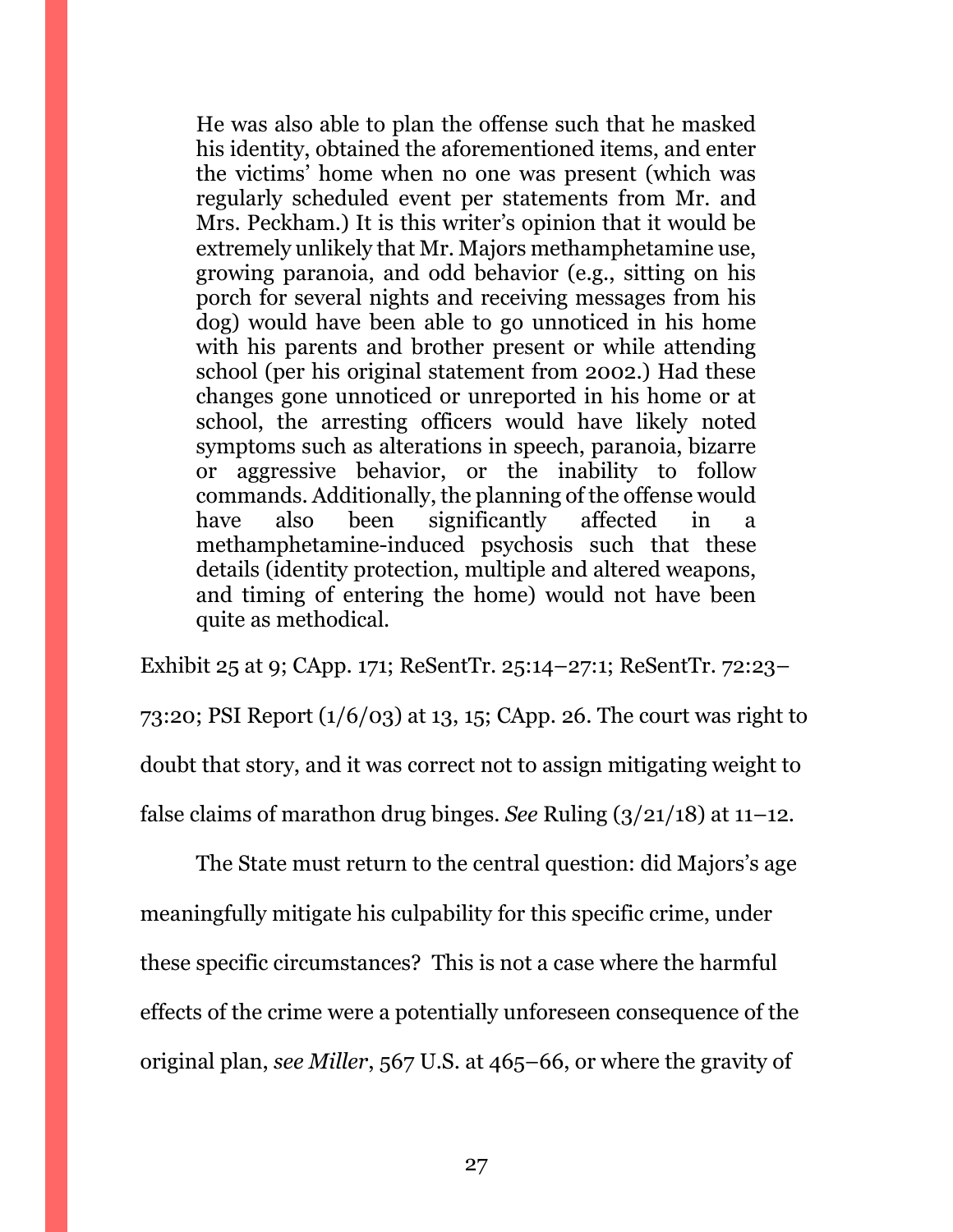the intended harm would have been something a juvenile might view as "inane juvenile schoolyard conduct." *See Lyle*, 854 N.W.2d at 401. Majors waited for Hollie Peckham in her bedroom closet, and he did not emerge until she returned—and the ski mask, the duct tape, the single-shot silencer, and his apparent belief that "Jamie wasn't home" make it clear that he had some specific plan for Hollie that involved revealing his presence to her, threatening her with force, restraining her with duct tape, and leaving her alive afterwards (hence the mask). *See* ReSentTr. 22:20–23:15. And Hollie later discovered "a pair of her underwear had been moved" while Majors was there—which bolsters the inference that Majors acted for sexual gratification. *See* ReSentTr. 25:1–5; *see also* ReSentTr. (2014) 25:13–26:4 (Jamie Peckham giving descriptions of prior "pattern of voyeurism" from Majors, in which he repeatedly attempted to view Hollie through bathroom windows); ReSentTr. 30:14–33:10 (same). Jamie Peckham emphasized the facts showing Majors made a careful plan to accomplish a craven objective:

[W]hen you go through a pattern like that for two years, you study the routine. You know which night to come in. You have a duct tape ready for what we all believe, without saying it maybe, what was intended towards my wife. Duct tape is usually used to bind someone. The silencer is also used to minimize the sound if collateral damage needs to take place, and there were bullets in the gun to take place. Believe all that speaks to planning.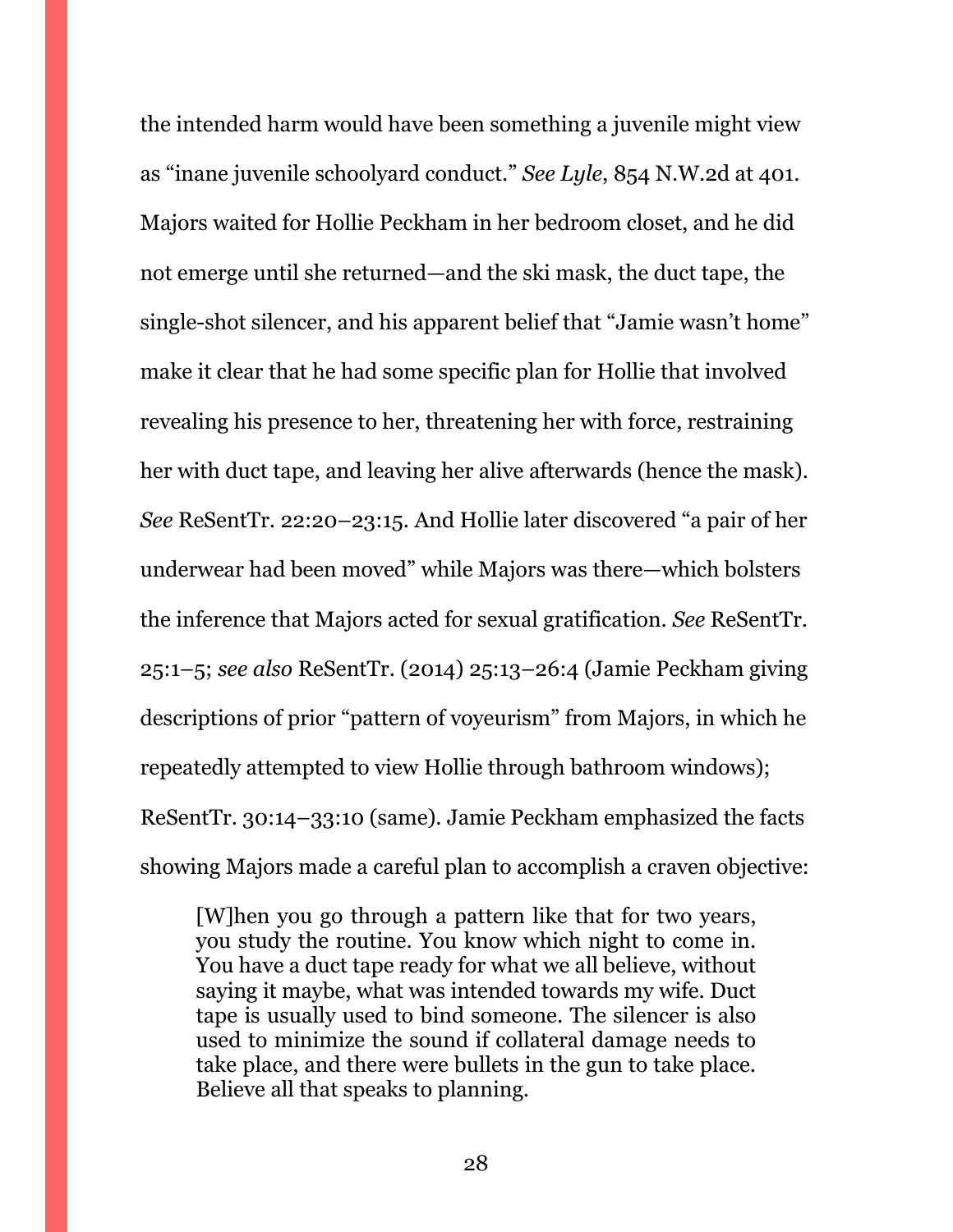ReSentTr. 43:6–16; *accord* ReSentTr. 88:23–90:14 (discussing the evidence of careful planning that weighed against finding mitigation from juvenile impulsivity). Thus, the court was correct to note the "deliberate nature of the crime." *See* Ruling (3/21/18) at 8; App. 94.

That finding has a uniquely significant effect in the context of juvenile sentencing because juvenile decision-making capabilities are context-dependent. Failure to emphasize (or recognize) this distinction can result in false equivalence in juvenile-related jurisprudence, so it is important to emphasize that older juveniles will generally function just as well as adults in decision-making tasks performed in conditions where there is ample time to engage higher-level cognitive functions. Those juveniles struggle with decisions that require snap judgments or decisions made with knowledge that their peers are watching—but in situations where those pressures are not present, older juveniles are functionally on par with adults. In his dissent in *Roper v. Simmons*, Justice Scalia excoriated the American Psychological Association for claiming "in this case that scientific evidence shows persons under 18 lack the ability to take moral responsibility for their decisions," when it had previously claimed that "juveniles are mature enough to decide whether to obtain an abortion without parental involvement." *See*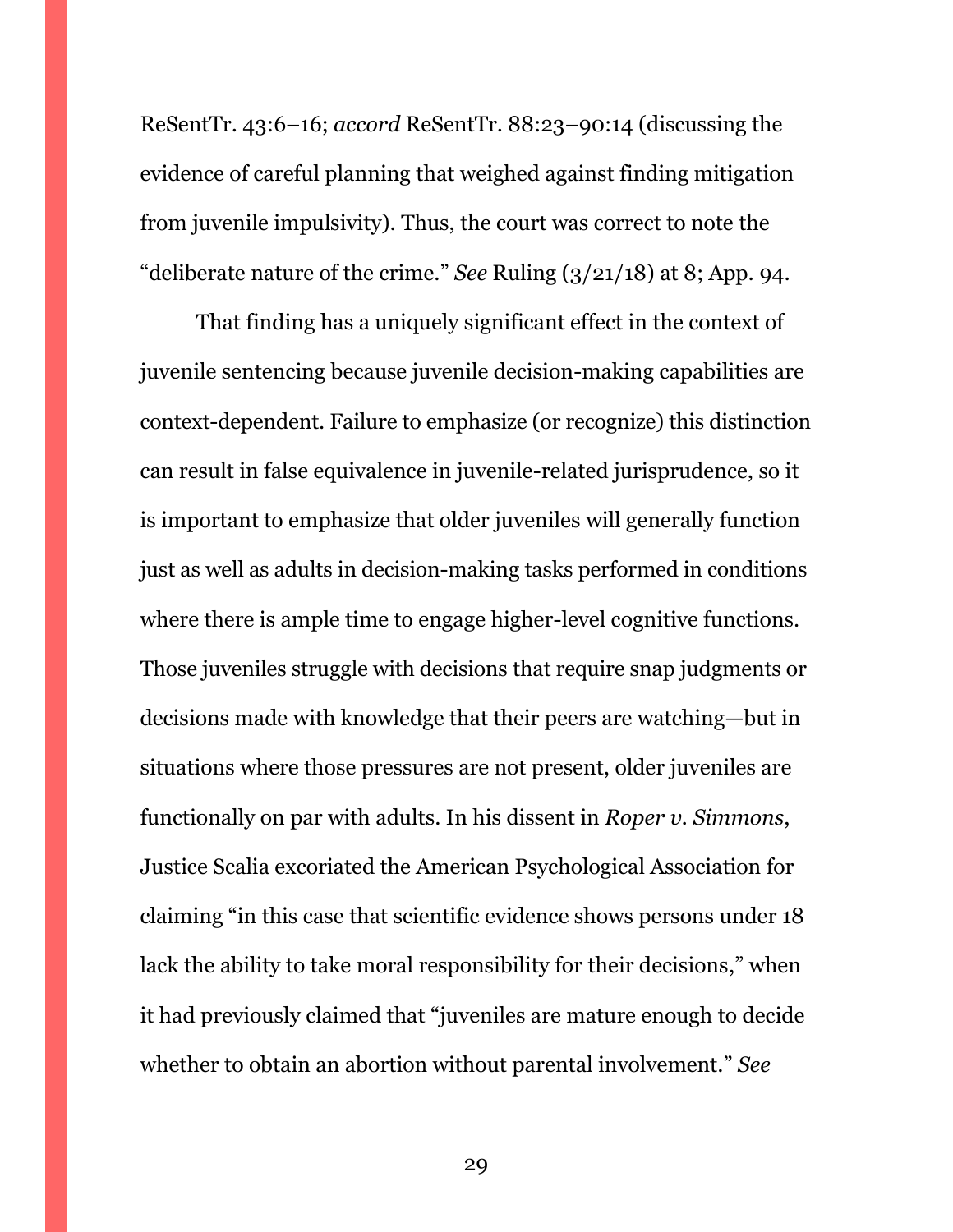*Roper v. Simmons*, 543 U.S. 551, 617 (2005) (Scalia, J., dissenting).

Leading scholars on juvenile psychological/neurological development have responded by explaining that any apparent contradiction results from a failure to distinguish between "structured situation" decisions, where older juveniles do well, and more spontaneous decisions, where older juveniles are still developmentally disadvantaged and where some level of youth-related mitigation will usually be appropriate:

Studies that have examined logical reasoning abilities in structured situations and basic informationprocessing skills, for instance, have found no appreciable differences between adolescents age 16 and older and adults; any gains that take place in these domains during adolescence occur very early in the adolescent decade, and improvements after this age are very small. . . .

. . . [I]n contrast to the pattern of age differences seen in the information-processing, logical reasoning, and informed consent literatures, studies of age differences in the sorts of risky behavior likely to be influenced by the psychosocial factors listed above—such as reckless driving, binge drinking, crime, and spontaneous unprotected sex indicate that risky behavior is significantly more common during late adolescence and early adulthood than after.

Laurence Steinberg et al., *Are Adolescents Less Mature Than Adults?* 

*Minors' Access to Abortion, the Juvenile Death Penalty, and the* 

*Alleged APA "Flip-Flop"*, 64 AM. PSYCHOLOGIST 583, 586–87 (2009).

Although "crime" was broadly categorized as one of the spontaneous

risky behaviors that would be influenced by cognition-undermining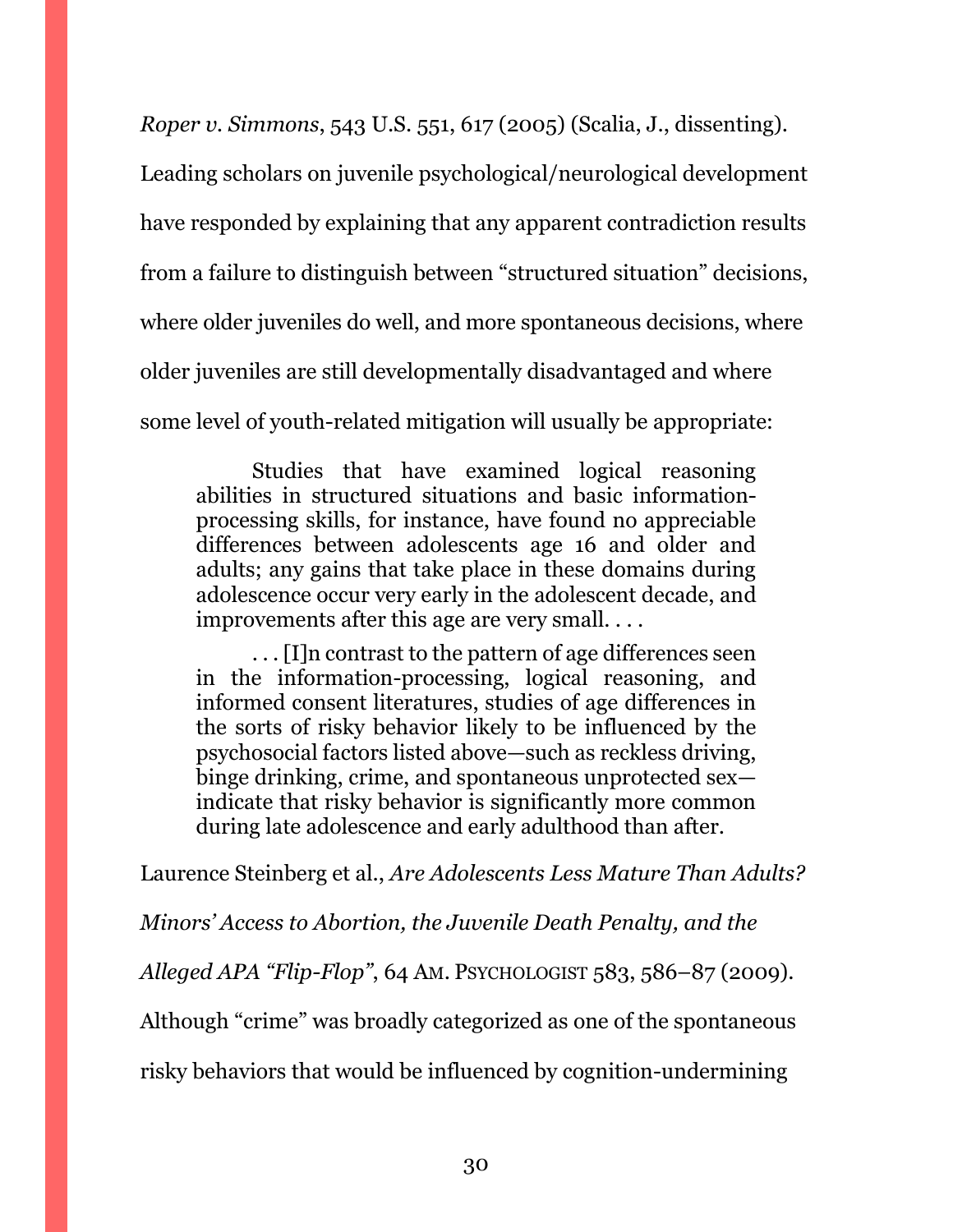psychosocial factors, the authors also noted they were not describing crimes that were "strategic, planned in advance, and executed alone." *See id*. at 586. They clarified the importance of that critical distinction:

[T]he legal treatment of adolescents should at the very least be informed by the most accurate and timely scientific evidence on the nature and course of psychological development. On the basis of the present study, as well as previous research, it seems reasonable to distinguish between two very different decision-making contexts in this regard: those that allow for unhurried, logical reflection and those that do not. This distinction is also in keeping with our emerging understanding of adolescent brain maturation, which suggests that brain systems responsible for logical reasoning and basic information processing mature earlier than those that undergird more advanced executive functions and the coordination of affect and cognition necessary for psychosocial maturity.

*Id.* at 592; *see also* LAURENCE STEINBERG, AGE OF OPPORTUNITY;

LESSONS FROM THE NEW SCIENCE OF ADOLESCENCE 91–92 (2015)

("Studies of people's intellectual capabilities and their ability to reason logically show that by the time they're sixteen, teenagers are just as good at those things as adults."). Here, Majors acted alone and after "unhurried, logical reflection"—and those specific circumstances establish that his chronological/developmental age does not carry the same culpability-mitigating weight that it otherwise would have, if he

had acted within a group or without careful planning and preparation.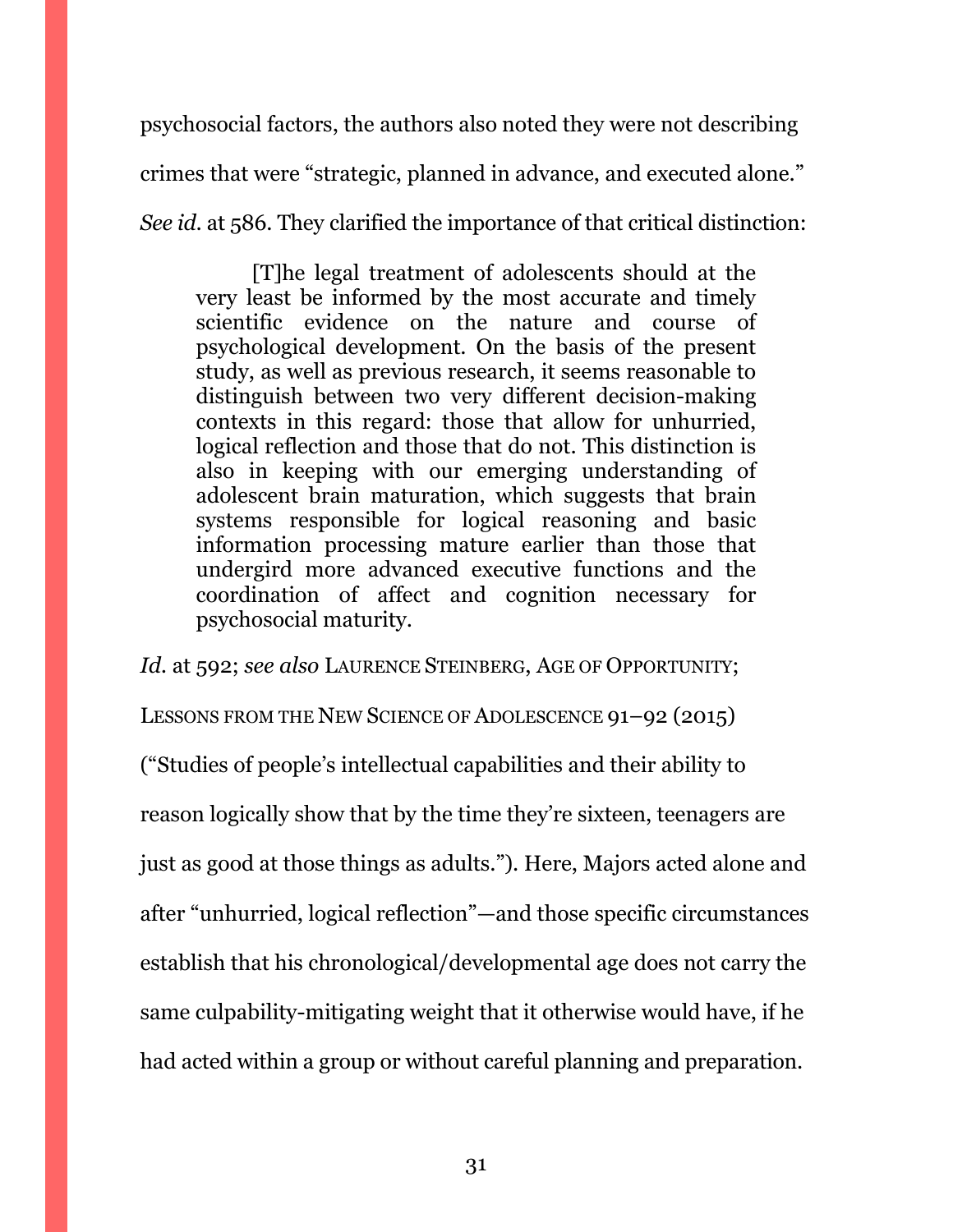Furthermore, Majors was old enough to know the difference between right and wrong, especially concerning the forcible rape that he planned to commit and the contingent murder that he prepared for and subsequently attempted. Majors cannot contend that he lacked capacity to know that rape and murder are abhorrent criminal acts.

It is also humbling to try to infer a killer's state of mind — that is, his motives and understanding of right and wrong. Here, the immature brain strategy loses much of its force: still developing or not, teens' basic moral schema are formed well before age 19. . . . Any nine year-old who is not intellectually deficient grasps the finality of death and understands that killing innocent people is wrong. Although many teens might impulsively go on a joy ride or two with older friends or foolishly stay out late the night before a morning exam, virtually none seriously consider murdering others, let alone undertake the act of doing so.

Sally Satel & Scott O. Lilienfeld, *Neuro-Expert Testifies for Tsarnaev*, WASH. POST (May 11, 2015), [https://perma.cc/32WW-C3FW.](https://perma.cc/32WW-C3FW) This is specifically mentioned because scientific research tends to show that juveniles are often more sensitive to potential rewards than to risks but that cannot absolve Majors of culpability for placing gratification to be gained from committing rape on the "reward" side of the scale and crafting a plan to accomplish it. "[W]hile youth is a mitigating factor in sentencing, it is not an excuse." *See Lyle*, 854 N.W.2d at 398 (quoting *State v. Null*, 836 N.W.2d 41, 75 (Iowa 2013)).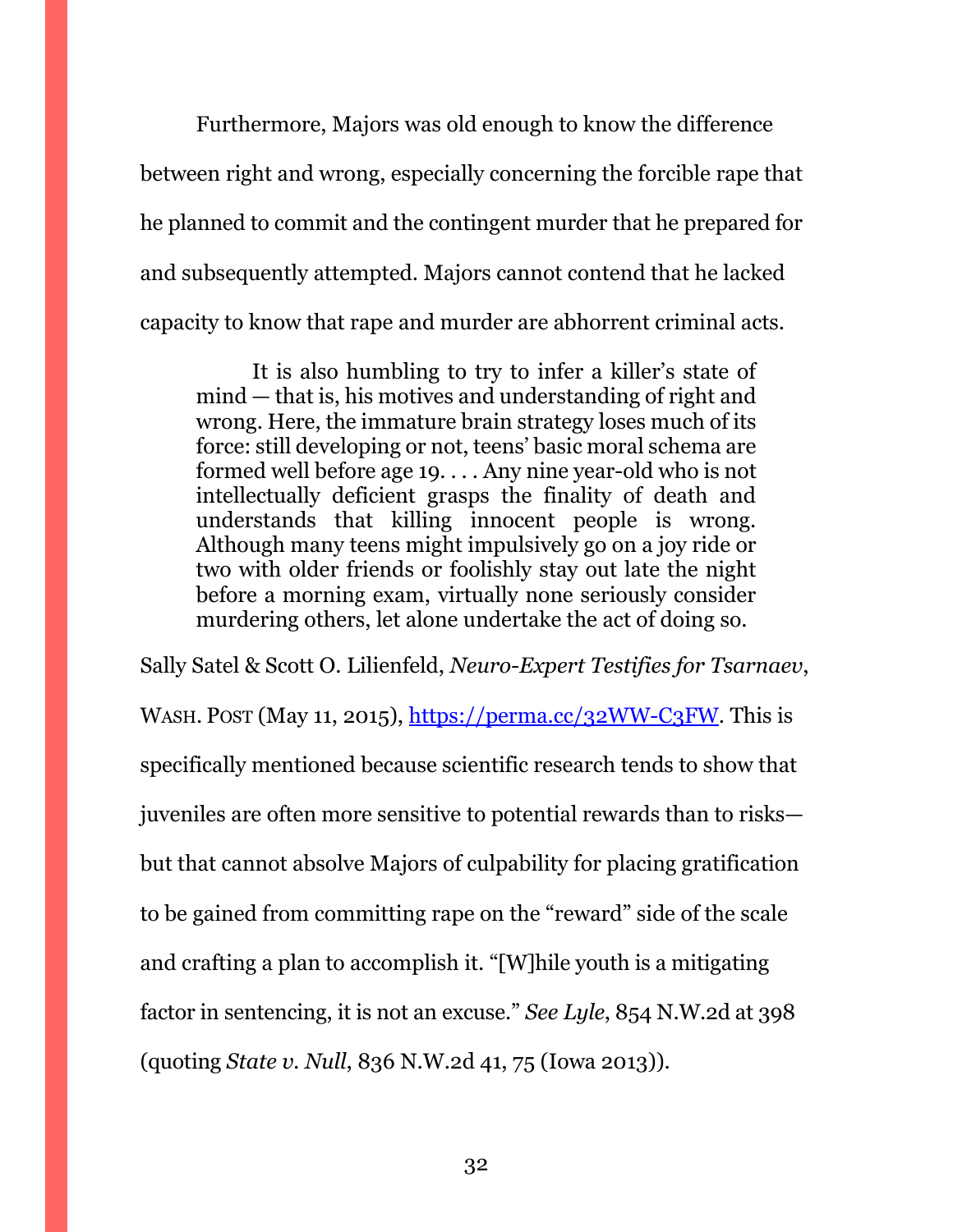This is not a situation where peer pressure or peer influence exacerbated juvenile foolishness in the heat of the moment. Majors decided to commit this heinous crime after careful planning, without pressure or influence exerted by any peer or by anyone else. Under the circumstances of this offense, the resentencing court was correct to find that his developmental age does not mitigate his culpability. Ruling (3/21/18) at 8; App. 94; *accord* Exhibit 25, at 11; CApp. 173.

<span id="page-32-0"></span>**4. Legal incompetency:** The court was correct that Majors understood and attempted to manipulate the legal system in ways that are inconsistent with mitigated culpability.

The fourth *Lyle/Roby* factor considers "the legal incompetency associated with youth," which may militate towards finding that a juvenile offender faced greater punishment because he or she did not navigate the criminal justice system as well as an adult would have. *See Roby*, 897 N.W.2d at 146–47. But it does not impact culpability for the offense itself—which is the focus of proportionality inquiries.

Majors argues that the court erred in focusing on his ability to manipulate the legal system. *See* Def's Br. at 59–60 (citing Ruling  $(3/21/18)$  at 9–10; App. 95–96). Majors argues that those findings are undermined because he was "being treated for psychiatric illness when those things were observed." *See* Def's Br. at 60–62. But that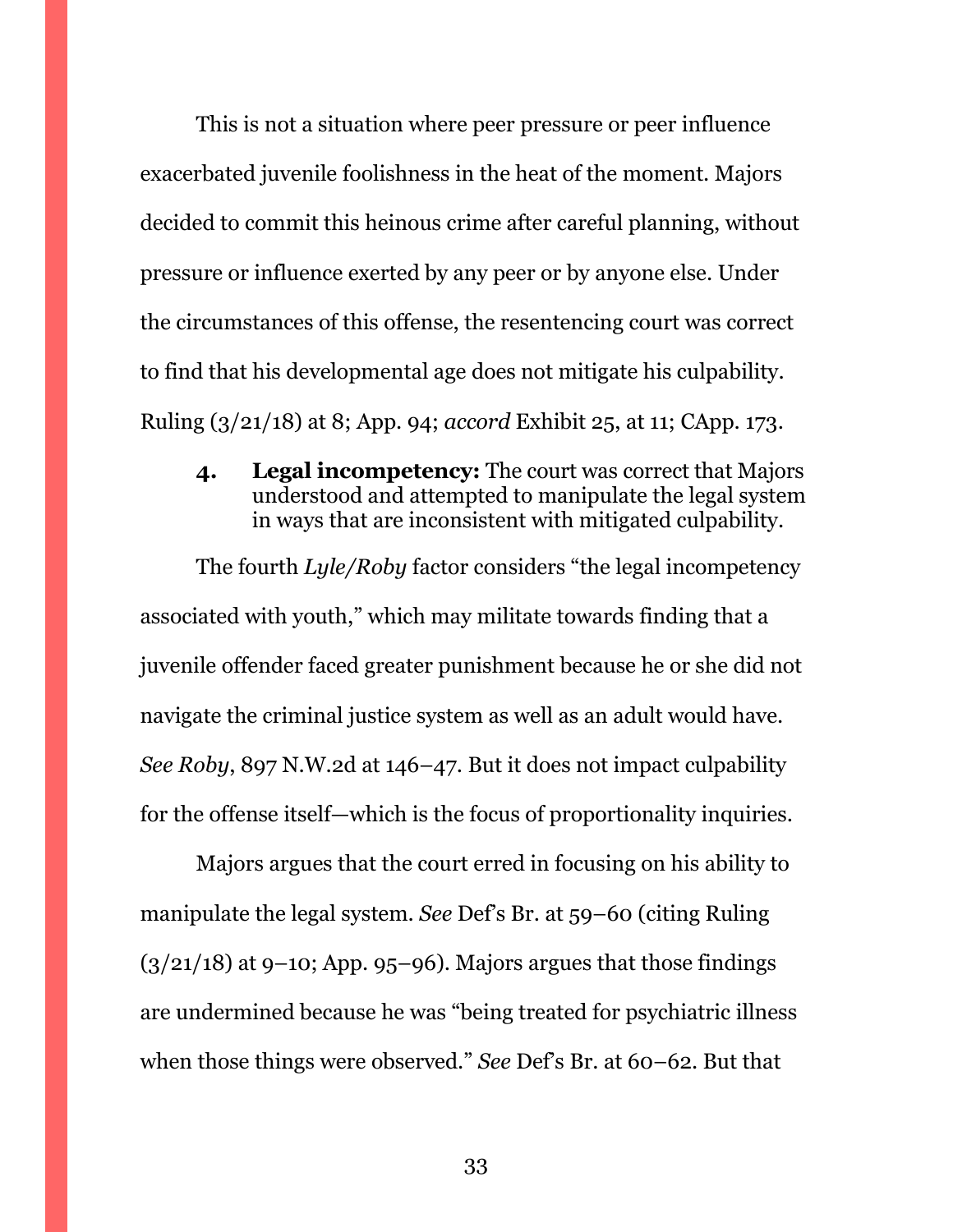was because he faked suicidal thoughts to get out of the county jail another manipulation. *See* Exhibit 23 at 3, 19; CApp. 84, 100; *see also Majors*, 2013 WL 2637599, at \*2. He had asked other inmates "how to appear more mentally ill," to manipulate the legal system even further. *See* Exhibit 23, at 24; CApp. 105; *see also* ReSentTr. 56:18–57:15. All of Majors's claims about hearing voices and other psychiatric symptoms—most of which never recurred—are therefore rendered suspect. *See* Def's Br. at 60–62. Most importantly, Majors was able to secure a plea deal that reduced his exposure from 90 years to 25 years, with 10 years added back on when he decided to renege and appeal. *See* ReSentTr. 41:13–42:25. While it is true that many (but not all) adult offenders would not have reneged on the deal and would have avoided that extra 10-year term, the fact remains that Majors secured a favorable outcome relative to his initial exposure. Majors has offered no reason to believe that any of his difficulties in navigating the criminal justice system resulted in this exposure to a minimum sentence before parole eligibility, or that an adult offender would be likely to avoid facing this sentence—so the concerns that he identifies from *Graham v. Florida* are inapposite. *See* Def's Br. at 63 (quoting *Graham v. Florida*, 560 U.S. 48, 78–79 (2010)).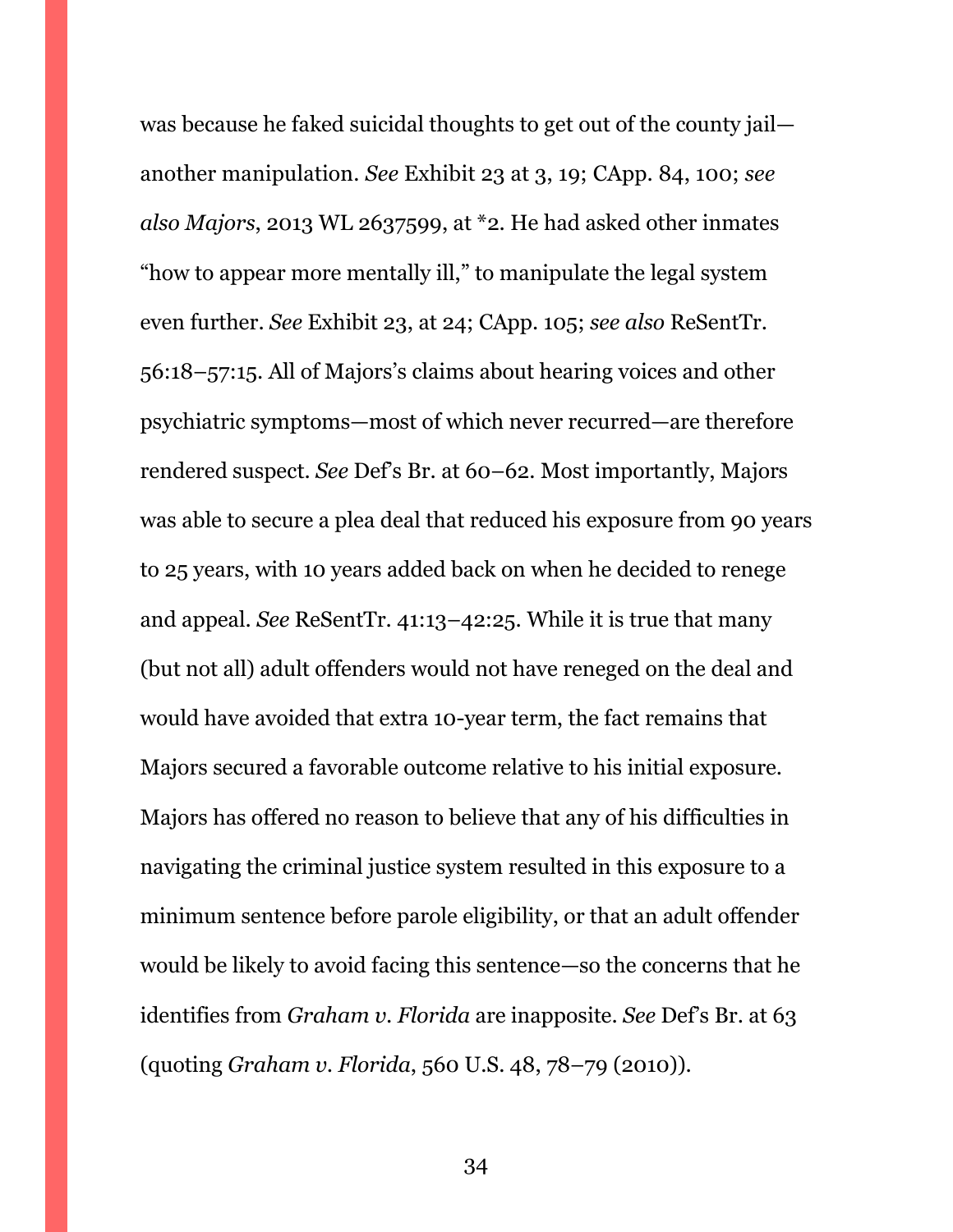Whatever disadvantages Majors faced because of his youth, they did not result in his conviction on this particular offense that involves a minimum sentence before parole eligibility—so there is no basis for any argument that his youth-related legal incompetency had caused the court to "erroneously conclude that [he] is sufficiently culpable" to be convicted on that charge or to face that minimum sentence. *See Graham*, 560 U.S. at 78–79. To the contrary, Majors avoided far more exposure by accepting the plea deal—even after he reneged, the level of legal competency Majors exhibited by accepting the modified deal ultimately saved him from facing an aggregated 90-year term if he had been found guilty on all counts. The court was correct to find Majors was not entitled to mitigation based on any sort of legal incompetency.

<span id="page-34-0"></span>**5. Rehabilitation:** The court was correct to find that Majors had some potential for rehabilitation, but not enough to significantly mitigate his culpability.

The fifth *Lyle*/*Roby* factor considers "the possibility of rehabilitation and the capacity for change." *Roby*, 897 N.W.2d at 147. The court found that potential for rehabilitation weighed in favor of mitigation, "albeit somewhat weakly." *See* Ruling (3/21/18) at 10–11; App. 96–97. It analyzed this factor retrospectively (assessing Majors's prospects for rehabilitation in 2003), and gave alternative findings on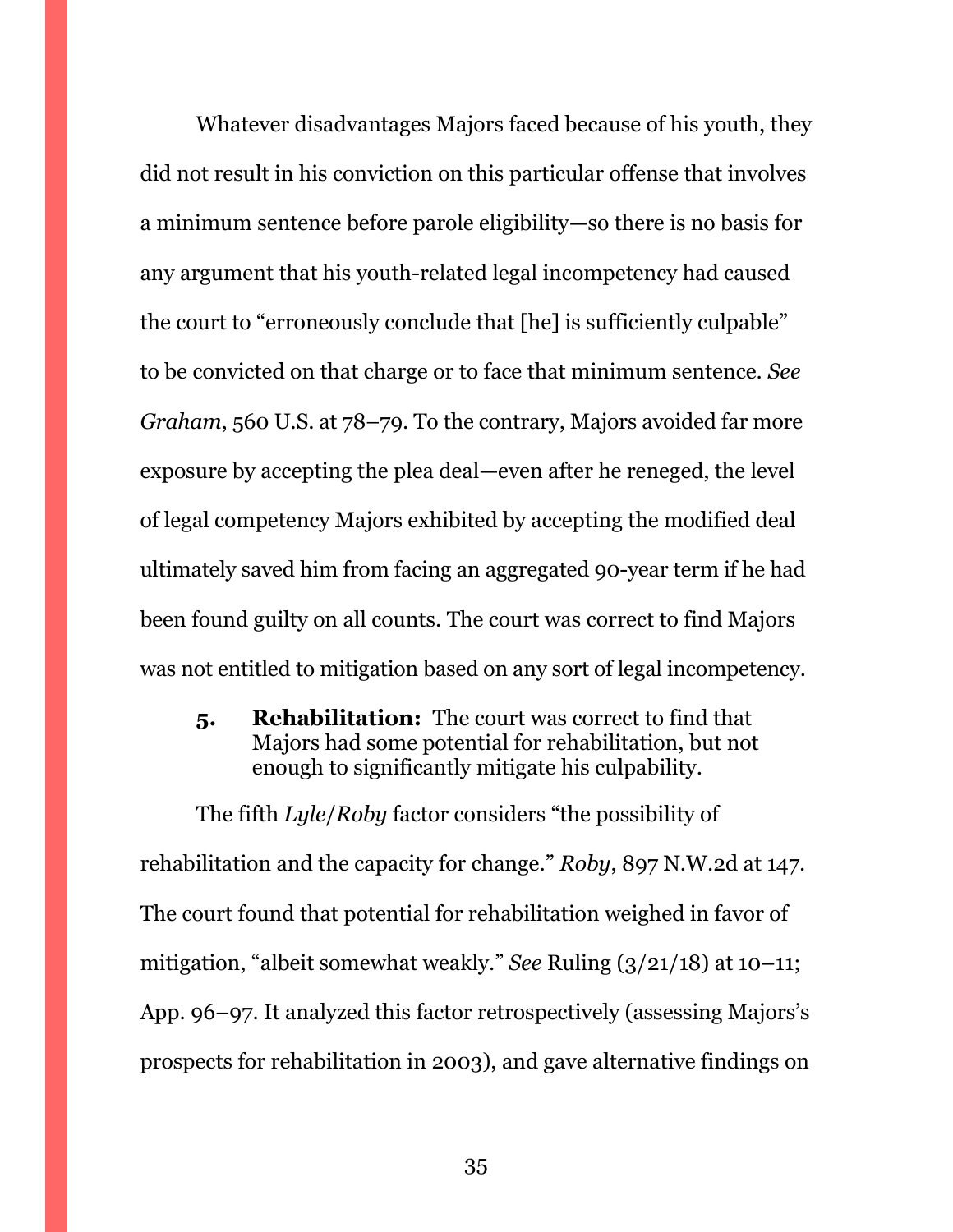an analysis that incorporated Majors's subsequently limited progress and his prison disciplinary reports, which demonstrated that Majors's "willingness to both obey the rules and take responsibility when he is caught not obeying the rules continues to be a work in progress." *See*  Ruling (3/21/18) at 10–12; App. 96; *accord* PSI Addendum (3/7/18); CApp. 175; PSI Addendum (3/9/18); CApp. 178; Exhibit 26; XApp. 3.

It is unclear which of those alternatives is the correct analysis under *Roby* and *Lyle*. Majors seems to adopt the view that potential for rehabilitation is considered in light of subsequent development. *See* Def's Br. at 68–70 (arguing the court erred on this *Lyle* factor by failing to recognize that he was not offered programming and "has shown a capacity to change since 2014"). The State shares that view. The Iowa Supreme Court has remarked that evidence of subsequent progress or stagnation may be considered in assessing the potential for rehabilitation, when it is shown to be relevant. *See State v. White*, 903 N.W.2d 331, 334 (Iowa 2017) ("[M]ore evidence was needed to conclude White's discipline record in prison made him less amenable to rehabilitation."). And here, Dr. Clemmons explained that Majors's disciplinary issues were clearly not attributable to his youth because he kept accruing violations as an adult. *See* ReSentTr. 64:18–69:10.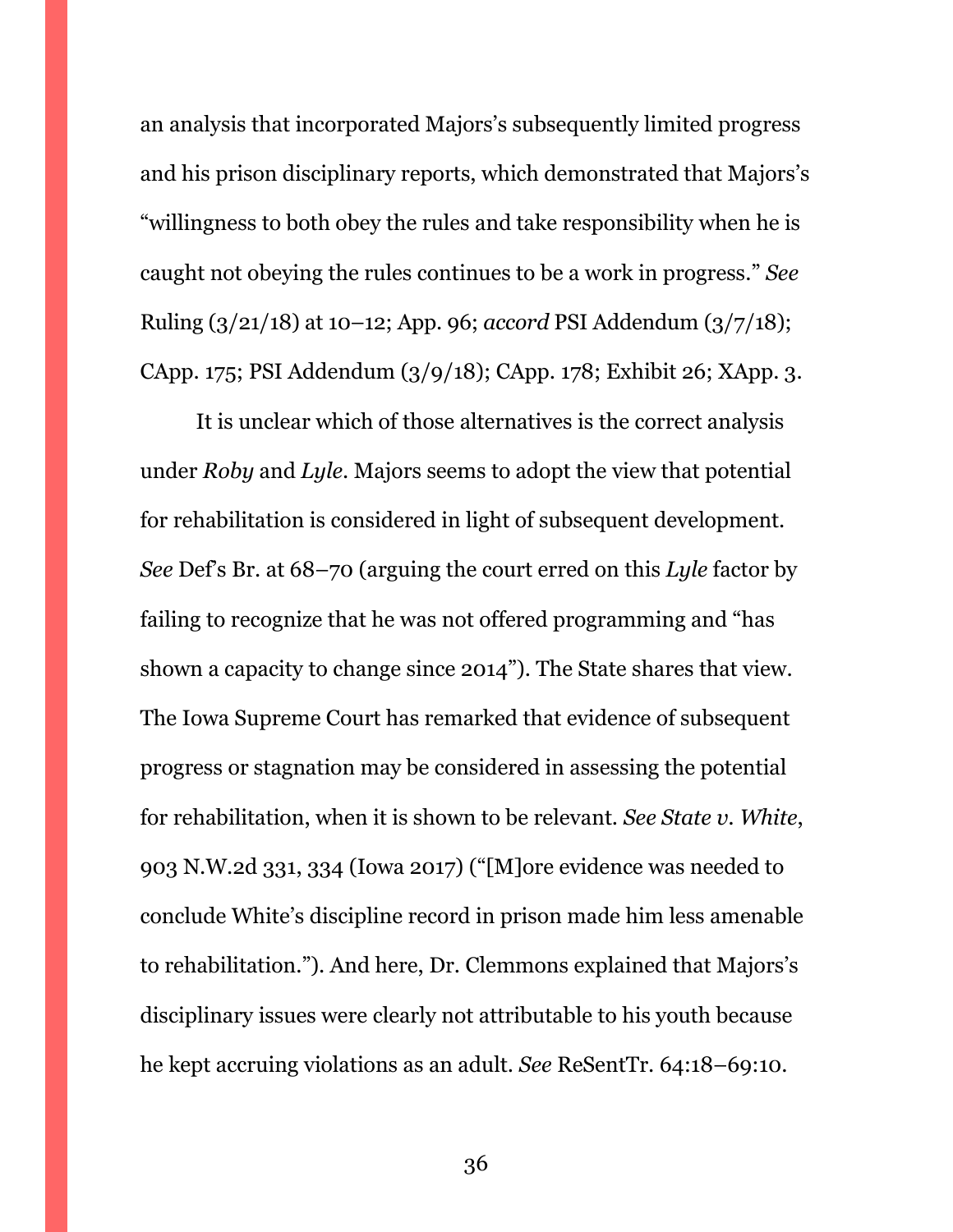Majors argues that "since the time the *Lyle* decision was rendered, [he] has shown maturity and he has not had any major disciplinary issues since that time." Def's Br. at 70 (citing ReSentTr. 114:18–115:5). Indeed, the court noted that, and it "agree[d] that this presents some positive evidence in [his] favor." *See* Ruling (3/21/18) at 12; App. 98. But that was undermined by a new major infraction on the same day as the resentencing hearing, for attempting to submit a fake urine sample to fool a urinalysis. *See* PSI Addendum (3/7/18); CApp. 175; PSI Addendum (3/9/18); CApp. 178. The court was right to view this as a continuation of his "history of prison discipline that involves repeatedly lying to try to avoid consequences." *See* Ruling  $(3/21/18)$  at 11–12; App. 97–98. The fact that such behavior persisted while the possibility of parole eligibility was on the table illustrates that, even today, no incentive is powerful enough to help Majors follow the rules, accept responsibility, or change his behavior.

A powerful explanation lurks beneath the surface: antisocial personality disorder, or at least antisocial personality traits. *See*  Exhibit 25, at 3–4; CApp. 165 ("[T]he symptoms noted most consistent with [mixed personality disorder] include suspiciousness, constricted affect, unusual perceptual experiences, social impairment, suspecting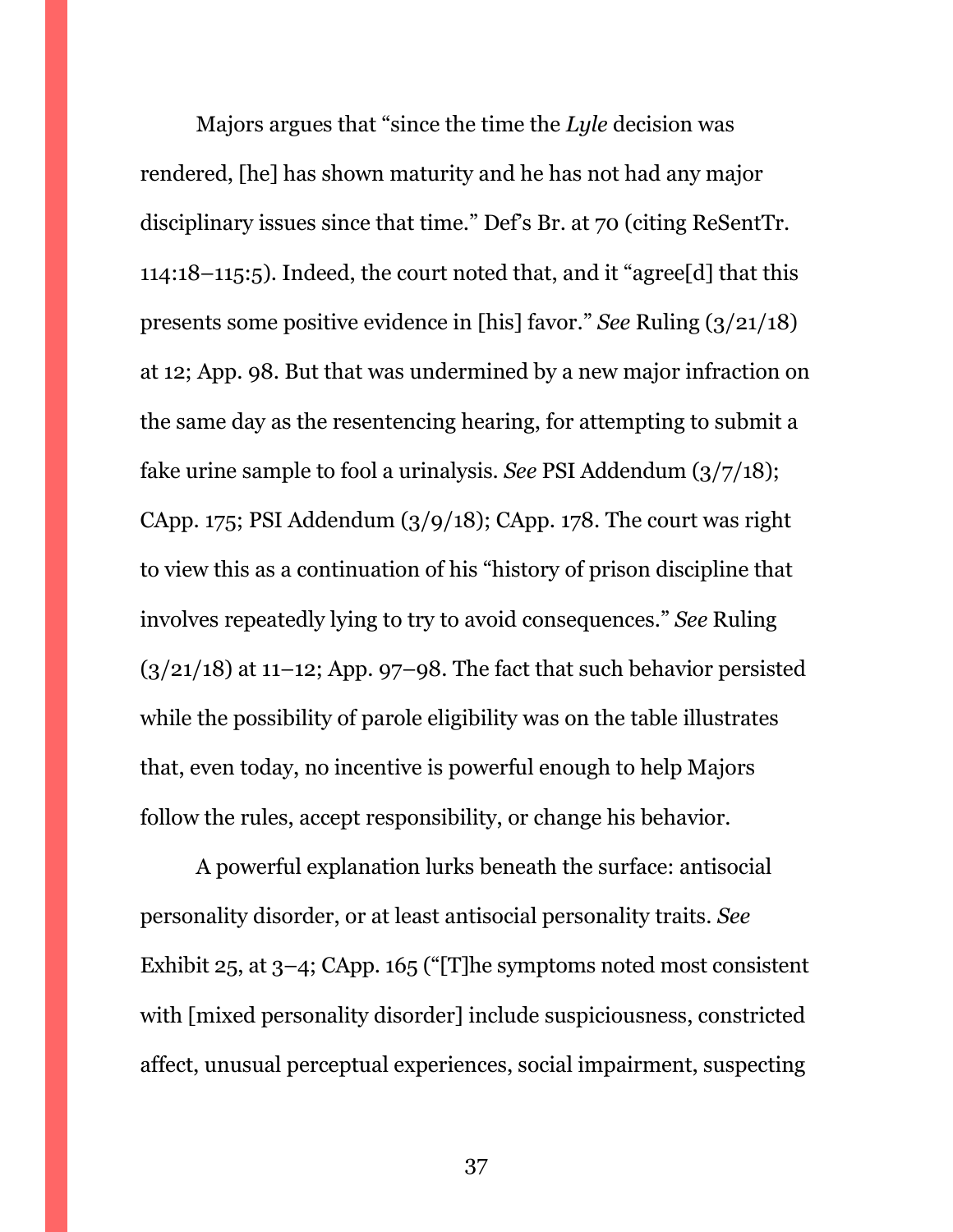others are harming or deceiving him, illegal activity including illicit substance use, deceitfulness, irritability or aggressive behavior, reckless disregard for the safety of others, and lack of remorse."). That initial impression of mixed personality disorder with traits of paranoid and/or schizophrenal disorders was the result of crediting Majors's self-reports, which Majors had intentionally fabricated to manipulate his doctors, lawyers, and judges. *See* Exhibit 23, at 24; CApp. 105; ReSentTr. 56:18–57:15; *Majors*, 2013 WL 2637599, at \*2. But the availability of factual material over a period of years enabled Dr. Clemmons to identify underlying antisocial traits more clearly:

Objectively, he appears to lack of remorse for his offense as noted by attempts to reduce the charges and by his lack of recognition to his effect on the lives of the Peckhams. Additionally, there are several inconsistencies throughout his history and reports of new psychiatric concerns which suggests deceitfulness. These factors support continued antisocial personality traits. He does not appear to have on-going paranoid or schizotypal traits.

[. . .] [W]ith regard to underlying personality traits, he does continue to have antisocial traits such as lack of remorse for his actions and deceitfulness as noted from inconsistencies throughout his history, unfounded allegations, and disciplinary reports. This factor has the ability to negatively impact rehabilitation as he does not appear to have accepted responsibility for his actions.

*See* Exhibit 25, at 10, 12; CApp. 172, 174. Personality traits are stable

and would undermine rehabilitation arguments on any timeframe.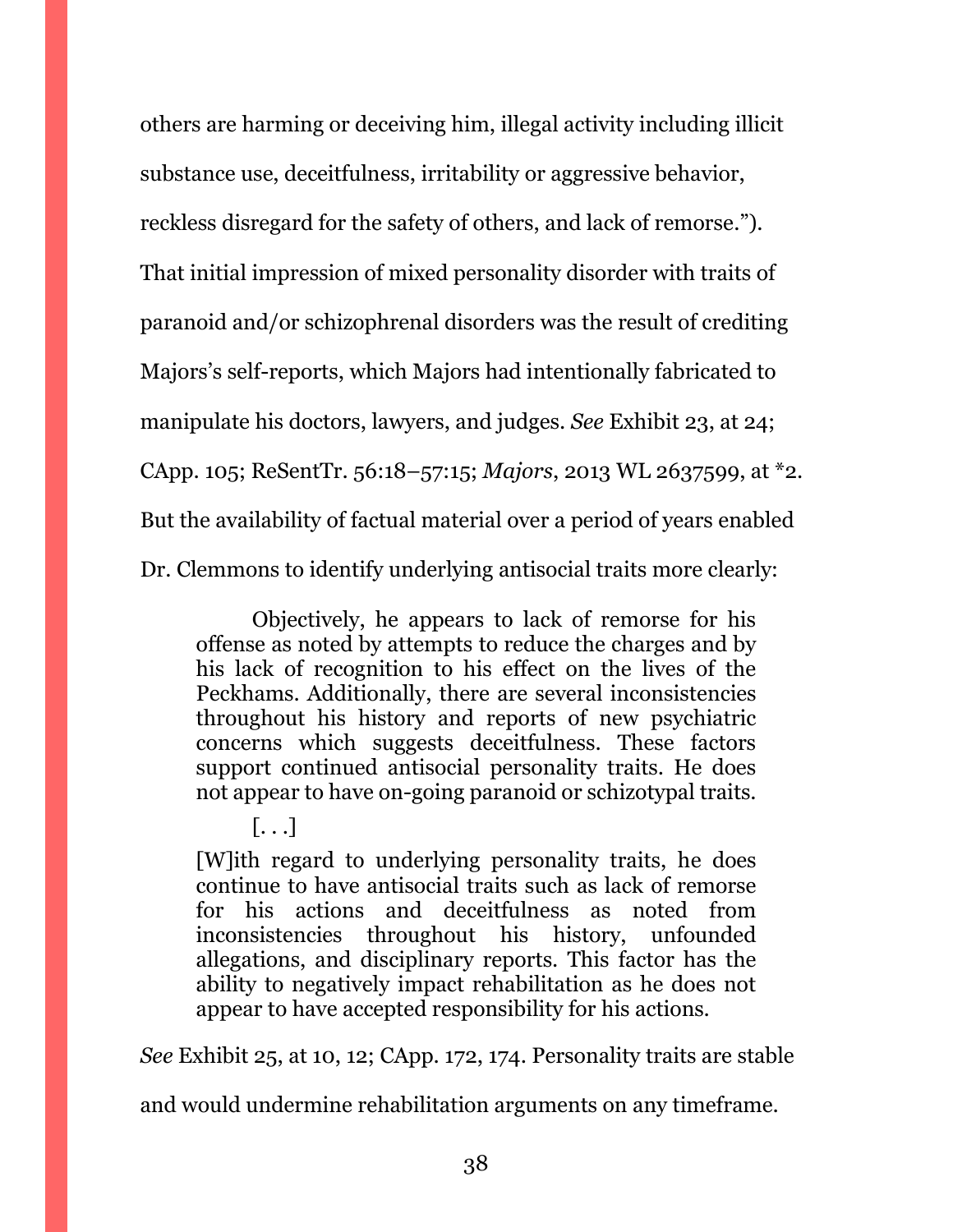Majors criticizes Dr. Clemmons for concluding that he showed no remorse for his criminal acts because she "did not know that [he] apologized to the victims when he was originally sentenced in 2003 and during the original resentencing in 2014." Def's Br. at 43–44; *see also* Def's Br. at 69. But Majors did not apologize to the Peckhams during his 2003 sentencing. He said "I'm just sorry this all happened" but insisted: "I didn't mean to do anything." *See* Exhibit B, at 59:7–20. And his single-sentence apology at the resentencing hearing in 2014 was all Majors had to say to the Peckham family, before a lengthier discussion of the impact his crime had on his own life. *See* ReSent.Tr. (2014) at 49:6–17; *Majors*, No. 14–1670, oral argument, 34:47–35:14 (Justice Mansfield noting that Majors's apology "was not a particularly remorseful or lengthy statement" and was "unimpressive"). And both of those minor expressions of remorse came at sentencing, where the potential consequences loomed large. Performative remorse that only emerges at sentencing is *consistent* with antisocial personality traits. Dr. Clemmons was right to be more concerned with Majors's responses during her evaluation, which evinced a disturbing lack of true remorse.

**DEFENSE**: If you had known that he had at least provided some apology at both of those sentences, would that have affected your opinion in regard to whether or not he has expressed any remorse for this?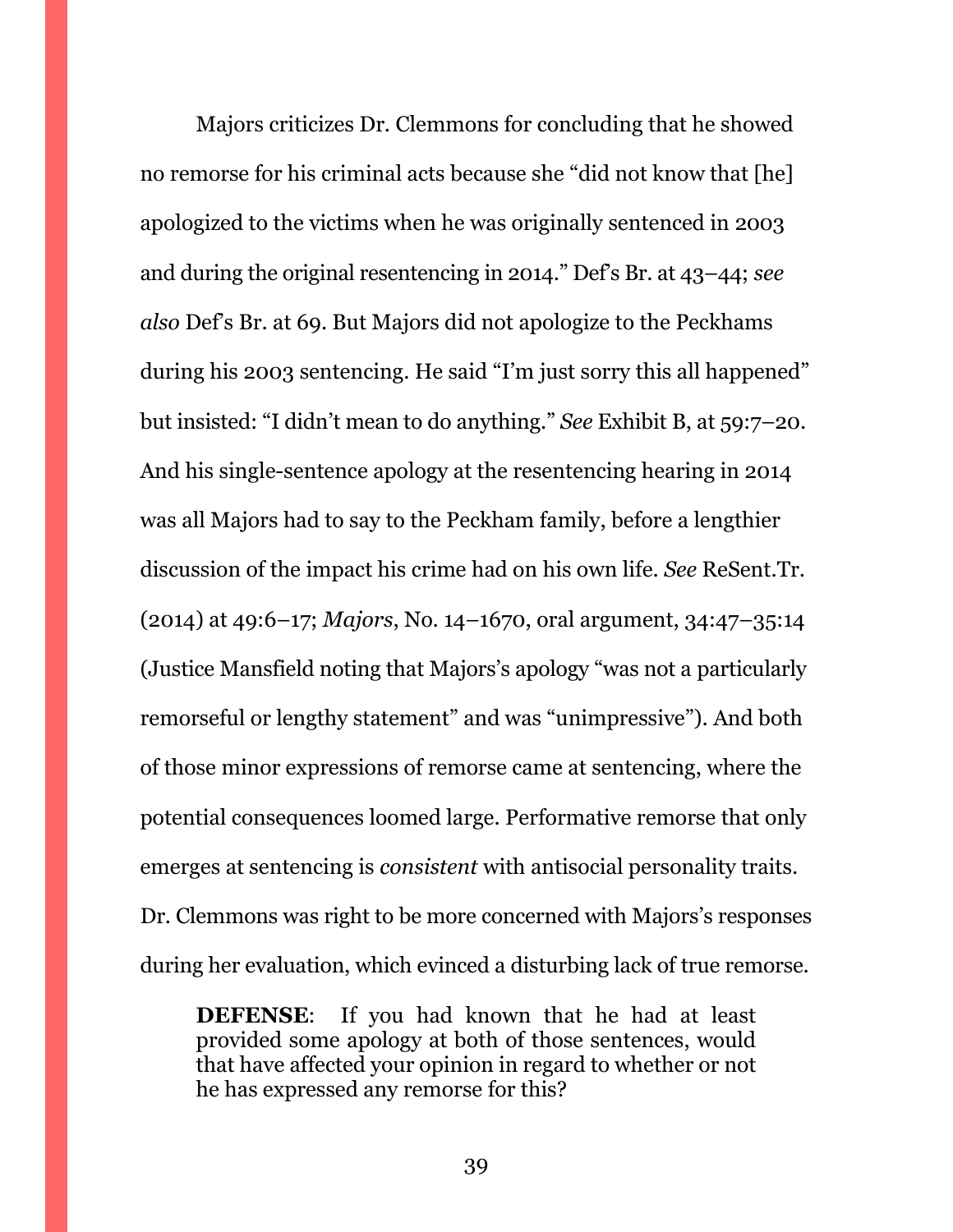**DR. CLEMMONS**: Not specifically. Looking at antisocial personality disorder and kind of the guidelines, which obviously the Diagnostic and Statistical Manual, when it defines lack of remorse within that context, it specifically does state that if an evaluator or a patient specifically mentions feelings of remorse or feeling sorry within that context of facing consequences, that's not always to be taken into consideration, because there may be some concerns for secondary gain based on that admission of remorse or empathy.

So it is good to take it into consideration but maybe with a grain of salt. Usually where I would ask about lack of remorse or lack of empathy when I'm questioning a person, evaluating, and I specifically ask them what did you think at that time, what were the thoughts going through your head, what did you do next, how do you think the victim felt, and when I have a feeling that every sentence points back to the person, whoever, the defendant essentially, that does show some lack of remorse or lack of empathy.

They're worried about themselves. They're worried about what happened to them, not necessarily how their actions affected the people that were hurt by what they did. You have to take that also into consideration as well.

*See* ReSentTr. 108:23–110:10; *accord* Exhibit 25, at 4; CApp. 166

("During today's evaluation, when discussing the offense, he frequently

reports that he was worried what was going to happen to him; little is

mentioned about the victims unless specifically asked."); ReSentTr.

80:11–82:7 ("His biggest concern was what was going to happen to

him, the result or the effects of his actions specifically as it related to

him and not necessarily how it related to other people."); ReSentTr.

94:5–95:6. Any sudden acceptance of responsibility at resentencing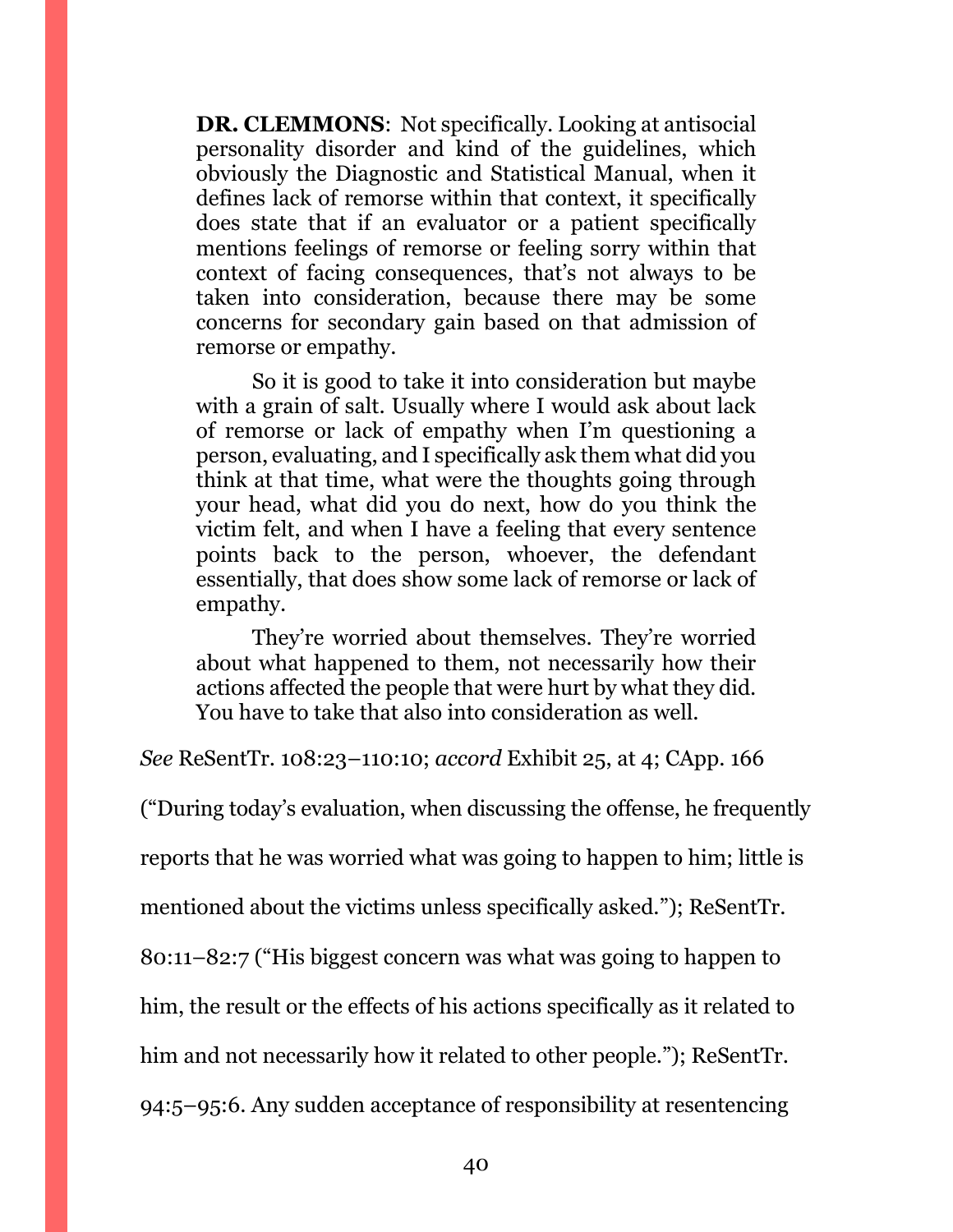must be viewed with suspicion that it represents the same pursuit of secondary gain—especially considering that, as recently as 2013, the Iowa Court of Appeals noted that "[d]espite overwhelming evidence of guilt and nearly a decade behind bars, Majors has yet to accept responsibility for a home invasion that terrorized a young family." *See Majors*, 2013 WL 2637599, at \*5.

To be sure, if his allocution at this most recent resentencing was genuine, then it represented an important step forward. *See* ReSentTr. 132:15–134:25. But it was still mostly focused on his own life, and it did not grapple with the intent that animated his actions—his words stated that he took "full responsibility" for his actions, but he only admitted to surprising the Peckhams and pointing weapons at them. *See* ReSentTr. 133:1–6; ReSentTr. 134:9–12. He did not admit to any of the other conduct or profess any motive or intent, and he specifically avoided qualifying or retracting his methamphetamine-binge claims. This indicates that Majors, even now, does not truly understand the depraved nature of his conduct and only pantomimes true remorse and without remorse, prospects for meaningful rehabilitation are slim. *See*, *e.g.*, *State v. Knight*, 701 N.W.2d 83, 87 (Iowa 2005) (quoting *State v. Sims*, 608 A.2d 1149, 1158 (Vt. 1991)).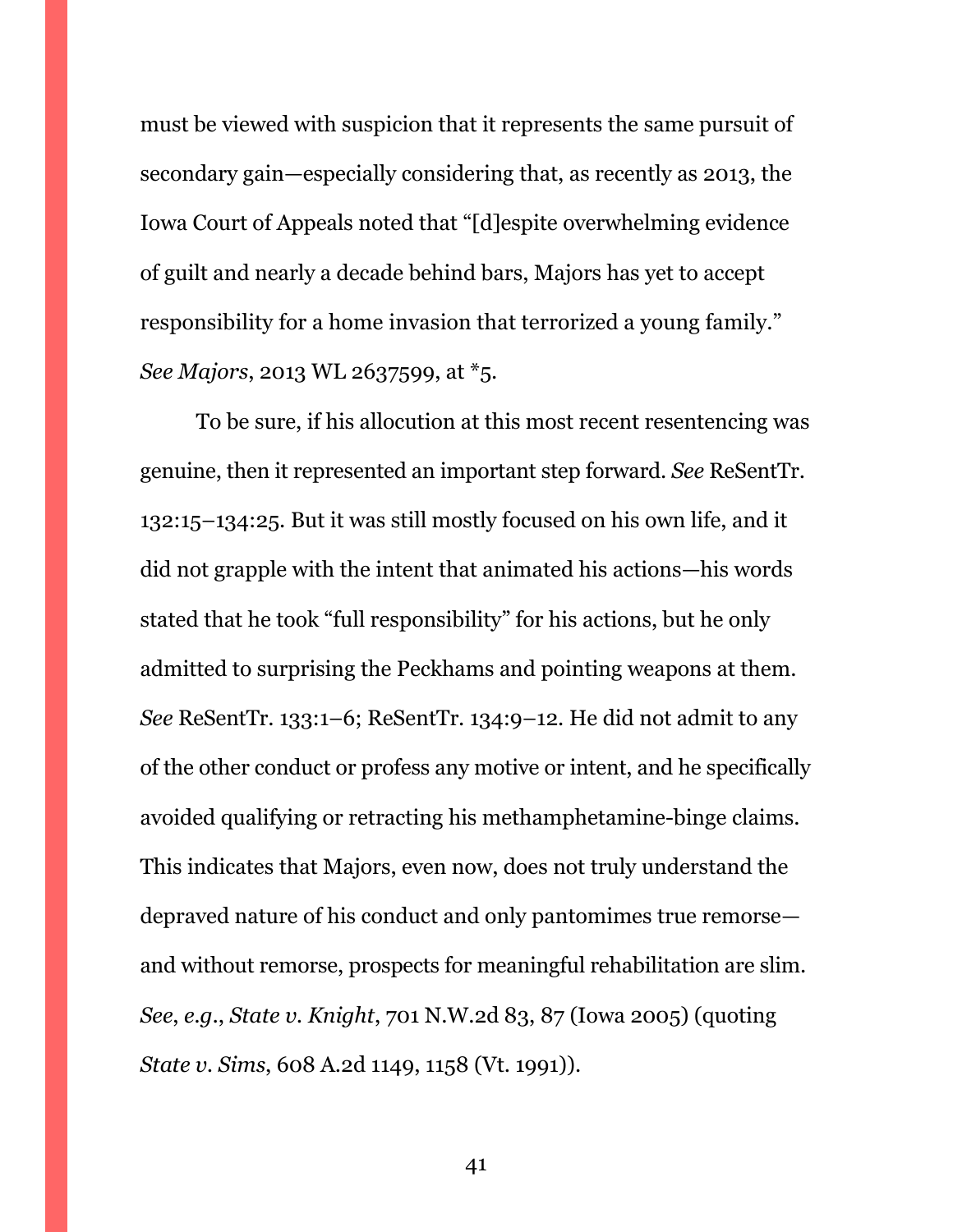Majors argues that he "has not been given a meaningful

opportunity for rehabilitation" in prison. *See* Def's Br. at 68–70. But,

as the court remarked, "his lack of empathy was a trait he brought to

prison with him." *See* Ruling (3/21/18) at 9–10; App. 95–96. That

was a reference to testimony from Dr. Clemmons:

[O]bviously I wasn't there in 2002 to evaluate him. But looking at the reports there in detail, the report from Dr. Hartman and also the presentence investigation, there are already notes that he had lack of empathy at that point in time or lack of remorse at that point in time. So there were those elements there prior to coming into the prison system.

The fact that they continued into the prison system I suppose is not surprising because there are already present and probably did not improve after being in the environment of hardened criminals. There was already kind of a trajectory for that trait. That personality trait was already present as mentioned in several sources back in 2002.

*See* ReSentTr. 113:19–114:17; *accord* PSI Report (1/6/03) at 15; CApp.

28 (remarking that PSI report author "did not observe any type of

remorse or victim empathy" and that Majors exhibited "attitudes that

could potentially precipitate antisocial behavior"). All of the evidence

of development since his initial sentencing only confirms observations

made contemporaneously: Majors had developed personality traits

that limited his capacity to feel any actual empathy for his victims or

true remorse for his crimes—along with his potential for rehabilitation.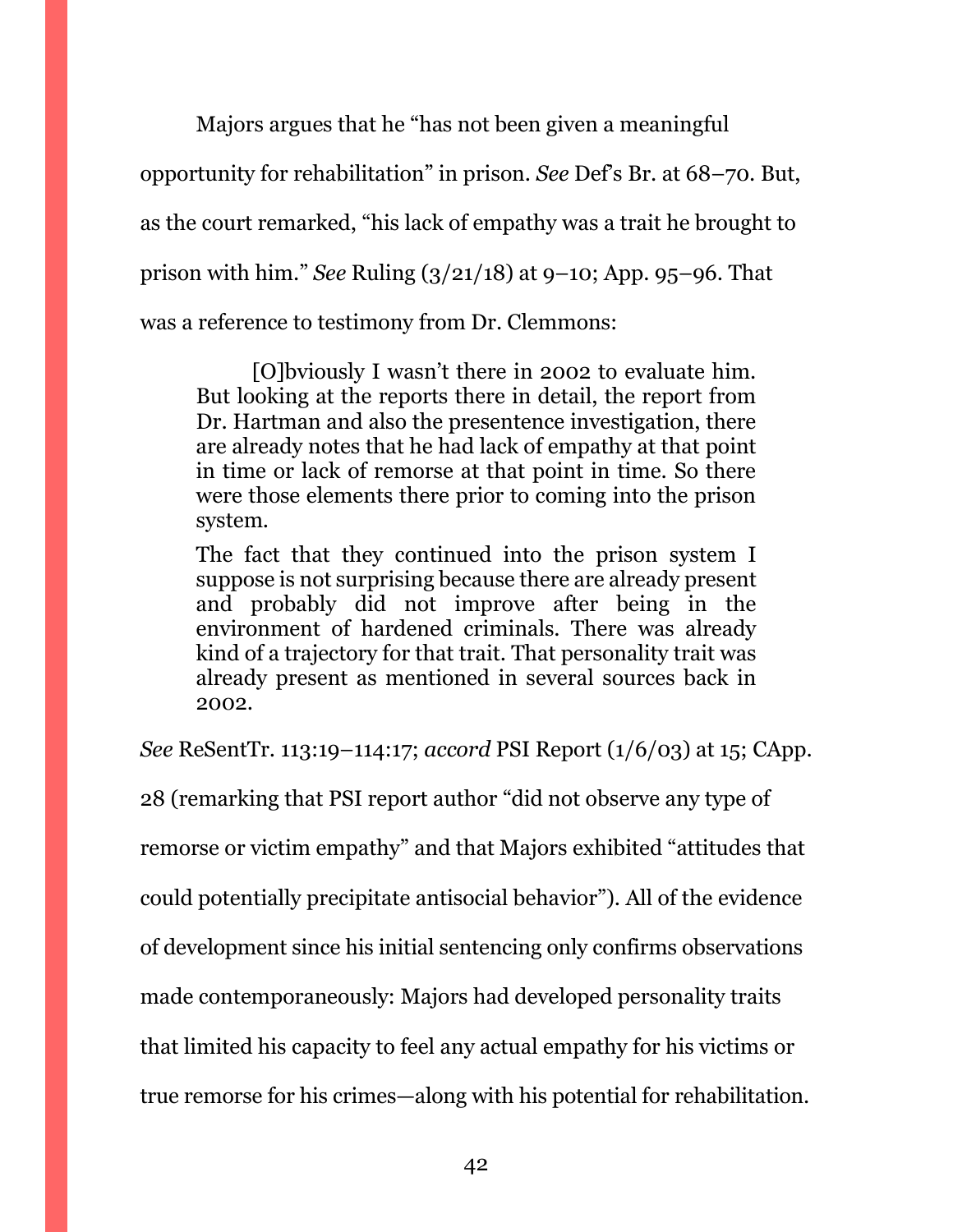Majors ultimately argues that Dr. Clemmons and the State did not establish that he had truly exhibited "a stunting of the ordinary maturation process." *See* Def's Br. at 72 (quoting *Roby*, 897 N.W.2d at 150 (Appel, J., specially concurring)). But that is not what the State set out to prove. This crime is not heinous because Majors lacked the capacity and maturity to know his conduct was wrong. To the contrary, it is heinous because he *did* have that capacity and maturity to know that attacking and raping his neighbor would be wrong (especially in a "cold cognition" context where he had time for deliberate thought) and he simply did not care. *See* ReSentTr. 79:17–82:7. That unique callousness towards his victims, which persisted well into adulthood, establishes two distinct propositions. First, it limits his capacity for experiencing remorse and limits his potential for rehabilitation, and it sustains the court's finding that his possibility of future rehabilitation only weighs "somewhat weakly" in the *Lyle*/*Roby* analysis. *See* Ruling  $(3/21/18)$  at 10–12; App. 96–98. Second, it forecloses any argument that Majors might make about proportionality and constitutionality, more generally. While the *Lyle*/*Roby* factors are never aggravating, it is not surprising that they offer no significant mitigation in this case. This is the sentence that Majors deserves, and it should be affirmed.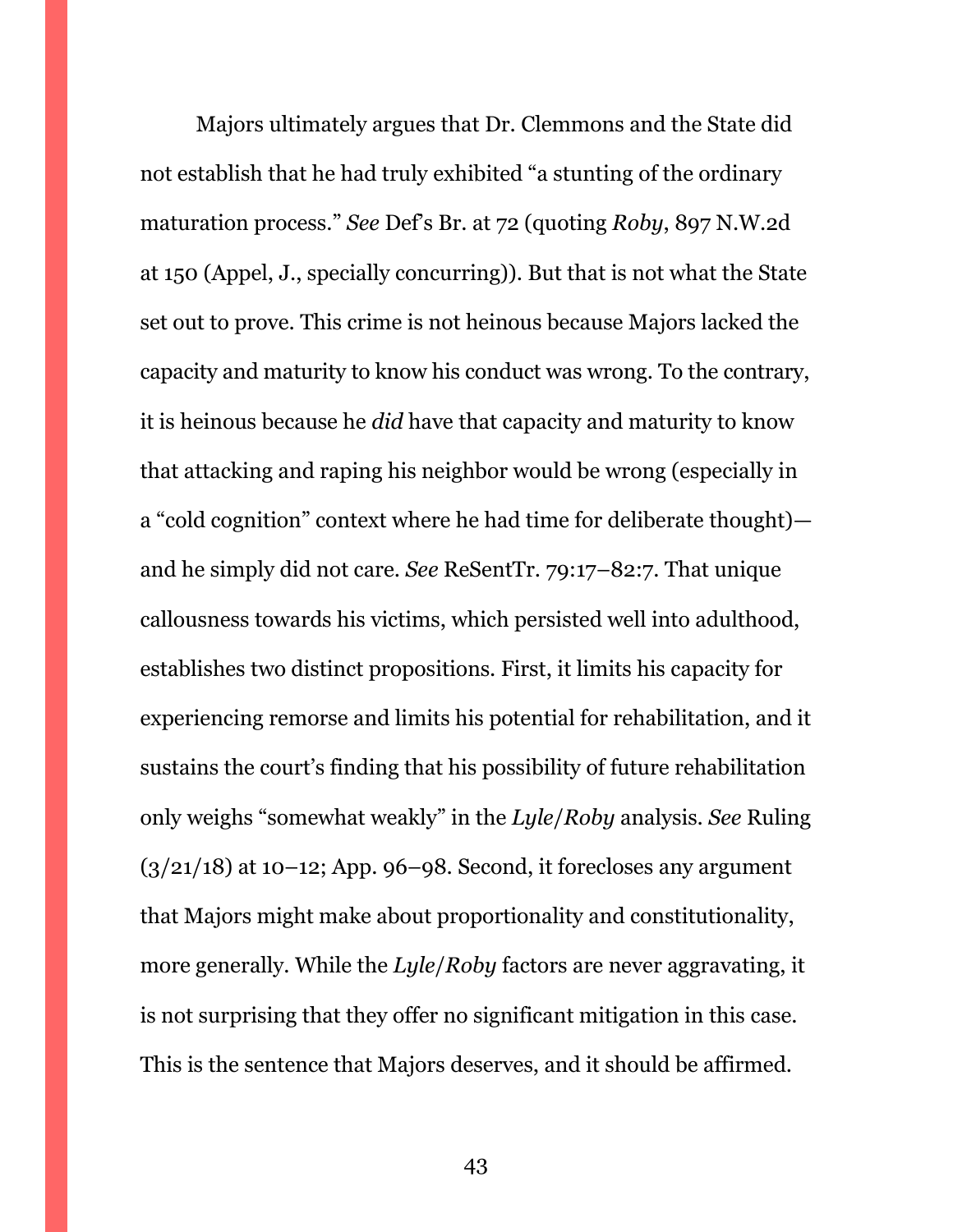#### <span id="page-43-0"></span>**II. Majors cannot prove his counsel was ineffective for declining to retain an expert for resentencing.**

#### **Preservation of Error**

Iowa appellate courts may address ineffective-assistance claims on direct appeal "when the record is sufficient to permit a ruling." *See State v. Wills*, 696 N.W.2d 20, 22 (Iowa 2005). The State believes the record is sufficient to resolve this claim, except on prejudice.

#### **Standard of Review**

Claims of ineffective assistance of counsel are reviewed de novo. *Thorndike v. State*, 860 N.W.2d 316, 319 (Iowa 2015).

#### **Merits**

To establish ineffective assistance of counsel, "a defendant must typically show that (1) counsel failed to perform an essential duty and (2) prejudice resulted." *State v. Keller*, 760 N.W.2d 451, 452 (Iowa 2009) (citing *Strickland v. Washington*, 466 U.S. 668, 687 (1984)). Majors's claim fails for three reasons.

First, *Majors* made the decision not to seek any sort of expert for resentencing. *See* ReSent.Tr. 5:12–8:17. He cannot ascribe that choice to counsel and he cannot attack that decision as an instance of ineffective assistance, because Majors made that decision himself. *See*, *e.g.*, *Schertz v. State*, 380 N.W.2d 404, 413 (Iowa 1985) (noting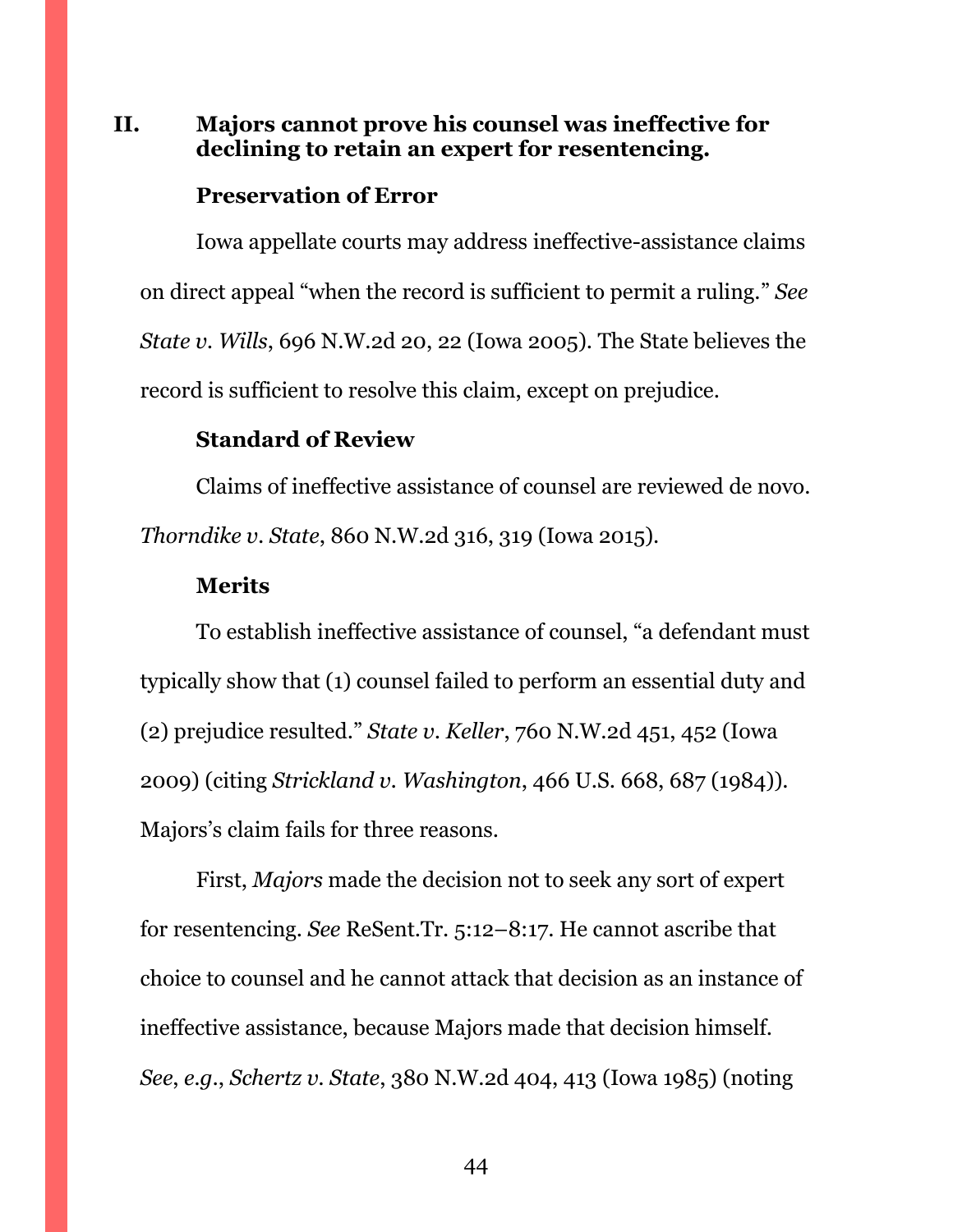that "appellant cannot now assert a claim of ineffectiveness of counsel based primarily on appellant's own decisions"); *State v. Lemburg*, 257 N.W.2d 39, 46 (Iowa 1977) (rejecting claim that counsel was ineffective for failing to litigate certain defenses because "[i]t was Lemburg's own decision to reject the possibilities of these defenses").

Second, because this was a reasonable strategic decision, Majors cannot prove breach. It makes sense that Majors and counsel did not decide to retain an expert because *Roby* presumes mitigation is warranted and only requires expert testimony to *overcome* that presumption for each of the five *Lyle*/*Roby* factors. *See Roby*, 897 N.W.2d at 147 ("[T]he factors must not normally be used to impose a minimum sentence of incarceration without parole unless expert evidence supports the use of the factors to reach such a result."). And any expert that Majors retained could be cross-examined by the State; that would give the State another opportunity to elicit expert testimony that it would need to support its sentencing recommendation, which Majors did *not* need to support his own sentencing recommendation. And Majors's counsel affirmed that he did not expect that retaining an expert would provide more useful information than he already elicited on cross-examination of Dr. Clemmons.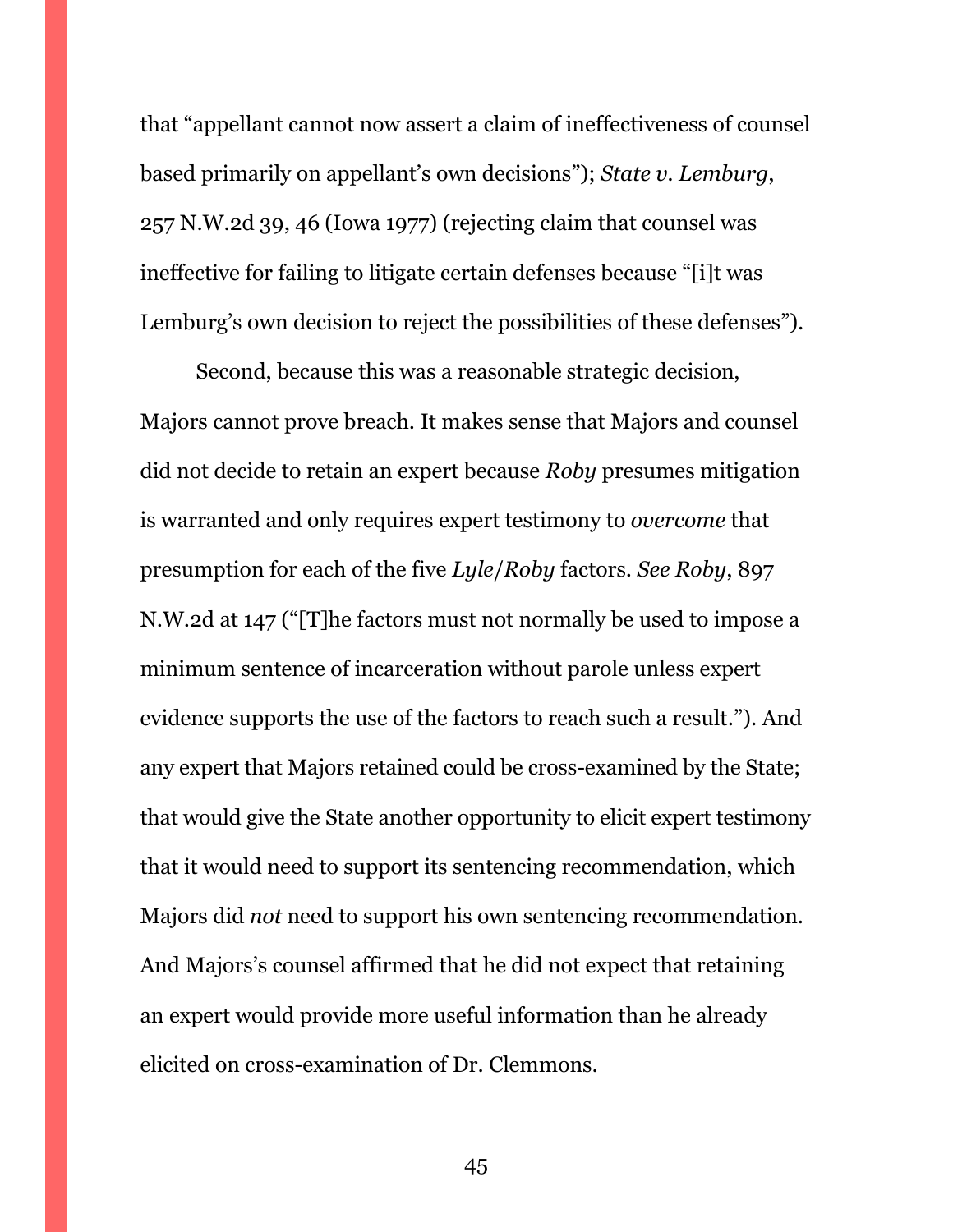[W]ith respect as indicated in my cross-examination, Your Honor, I believe that I was able to glean the information that I might otherwise be able to obtain through the State's witness, Your Honor, and in my personal opinion and my professional opinion, I believe that that should be sufficient, Your Honor. I'm not sure that an independent evaluation would provide the same or similar opportunity to present information.

*See* ReSentTr. 131:15–132:9. That was reasonable trial strategy, and Majors cannot prove breach. *See State v. McKettrick*, 480 N.W.2d 52, 55 (Iowa 1992); *Brewer v. State*, 444 N.W.2d 77, 83 (Iowa 1989).

Finally, Majors cannot prove prejudice. He does not appear to be alleging structural error—he explains the *Strickland* standard for assessing prejudice and purports to prove that "the outcome of the resentencing hearing would likely have been different" absent breach. *See* Def's Br. at 74–75, 78–79. But his proof of prejudice is limited to an assertion that "[i]f Majors' attorney had offered expert testimony to properly educate the district court about sentencing factors," the resentencing court would have reached a different conclusion. *See*  Def's Br. at 78–79. Yet Majors has the burden of proving prejudice, which means he must prove the contents of that as-yet-hypothetical defense expert testimony—which he cannot do. *See*, *e.g.*, *Lamasters v. State*, 821 N.W.2d 856, 868–69 (Iowa 2012) (finding claimant failed to establish that his counsel was ineffective for not raising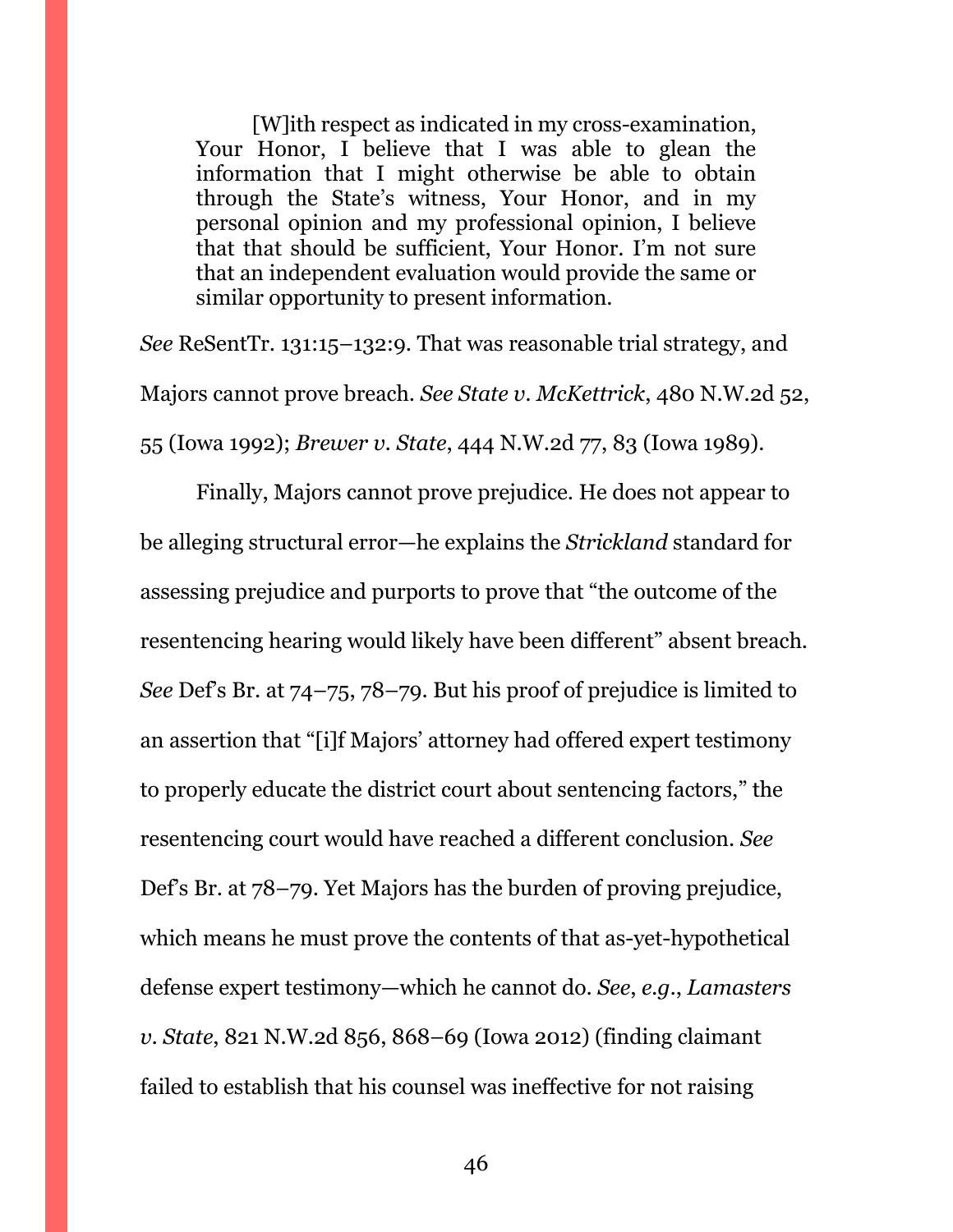diminished-capacity defense because claimant "offered no expert opinion relating to diminished responsibility"); *Brown v. State*, No. 14–1646, 2016 WL 351459, at \*2 (Iowa Ct. App. Jan. 27, 2016) (citing *Dunbar v. State*, 515 N.W.2d 12, 15 (Iowa 1994)) (noting that applicant alleging ineffective assistance for failing to retain expert could not prevail because he did not prove "what the expert testimony would have been"); *Gear v. State*, No. 08–1150, 2009 WL 1886839, at \*3 (Iowa Ct. App. July 2, 2009) (rejecting failure-to-investigate claim and explaining that "Gear has presented no evidence—expert or otherwise—in support of his assertion" that investigation would have found favorable evidence).

<span id="page-46-0"></span>Majors cannot prove any reasonable probability that, but for his own decision to concur in his counsel's reasonable strategic decision not to retain an expert, he would have been able to present evidence that would have changed the ultimate outcome of his resentencing. Therefore, his ineffective-assistance claim fails.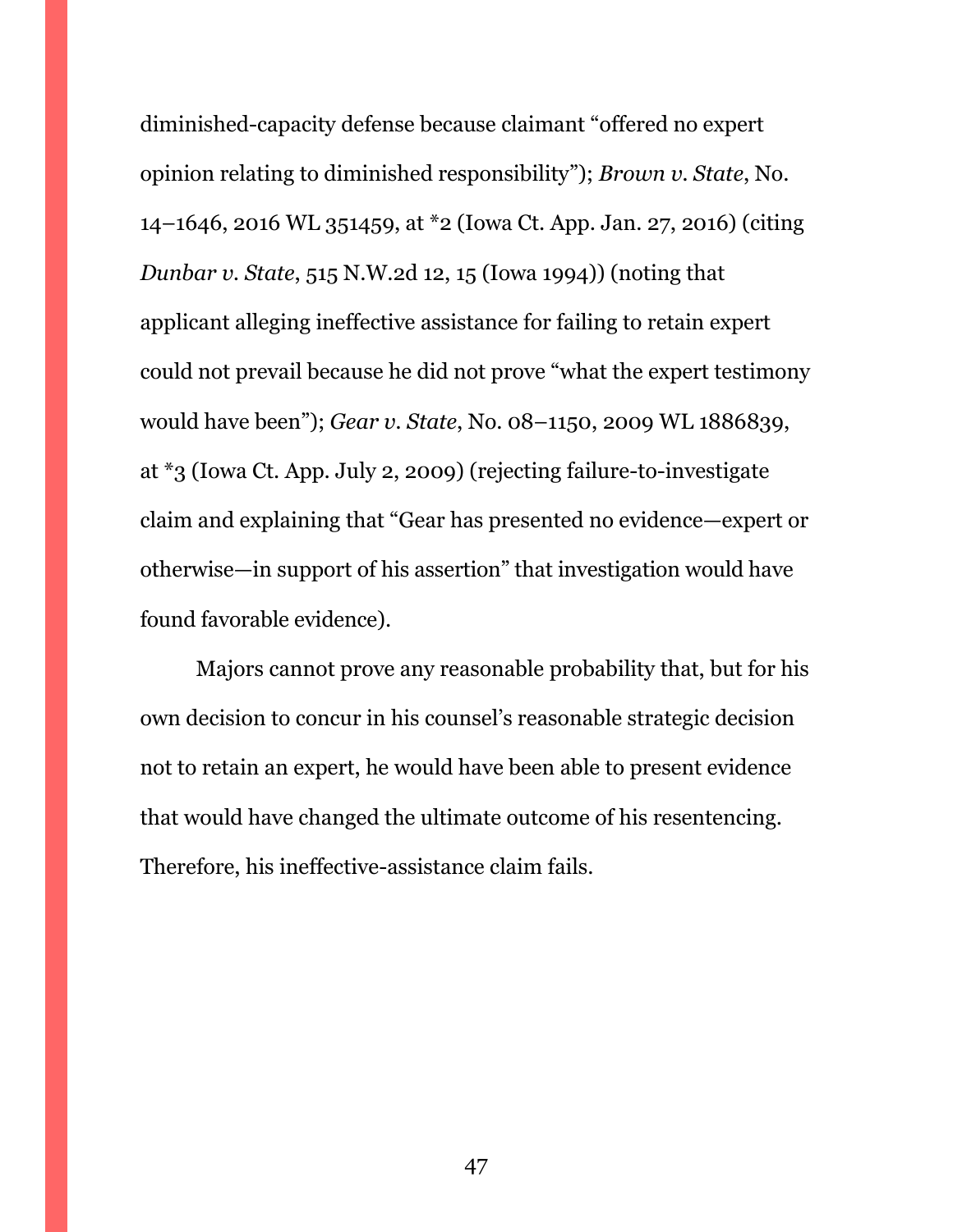## **CONCLUSION**

The State respectfully requests that this Court affirm the ruling that reimposed the 70% minimum before parole eligibility.

# **REQUEST FOR NONORAL SUBMISSION**

<span id="page-47-0"></span>This case should be set for nonoral submission. In the event

argument is scheduled, the State asks to be heard.

Respectfully submitted,

THOMAS J. MILLER Attorney General of Iowa

 $\angle$  decease

**LOUIS S. SLOVEN** Assistant Attorney General Hoover State Office Bldg., 2nd Fl. Des Moines, Iowa 50319 (515) 281-5976 [louie.sloven@ag.iowa.gov](mailto:louie.sloven@ag.iowa.gov)